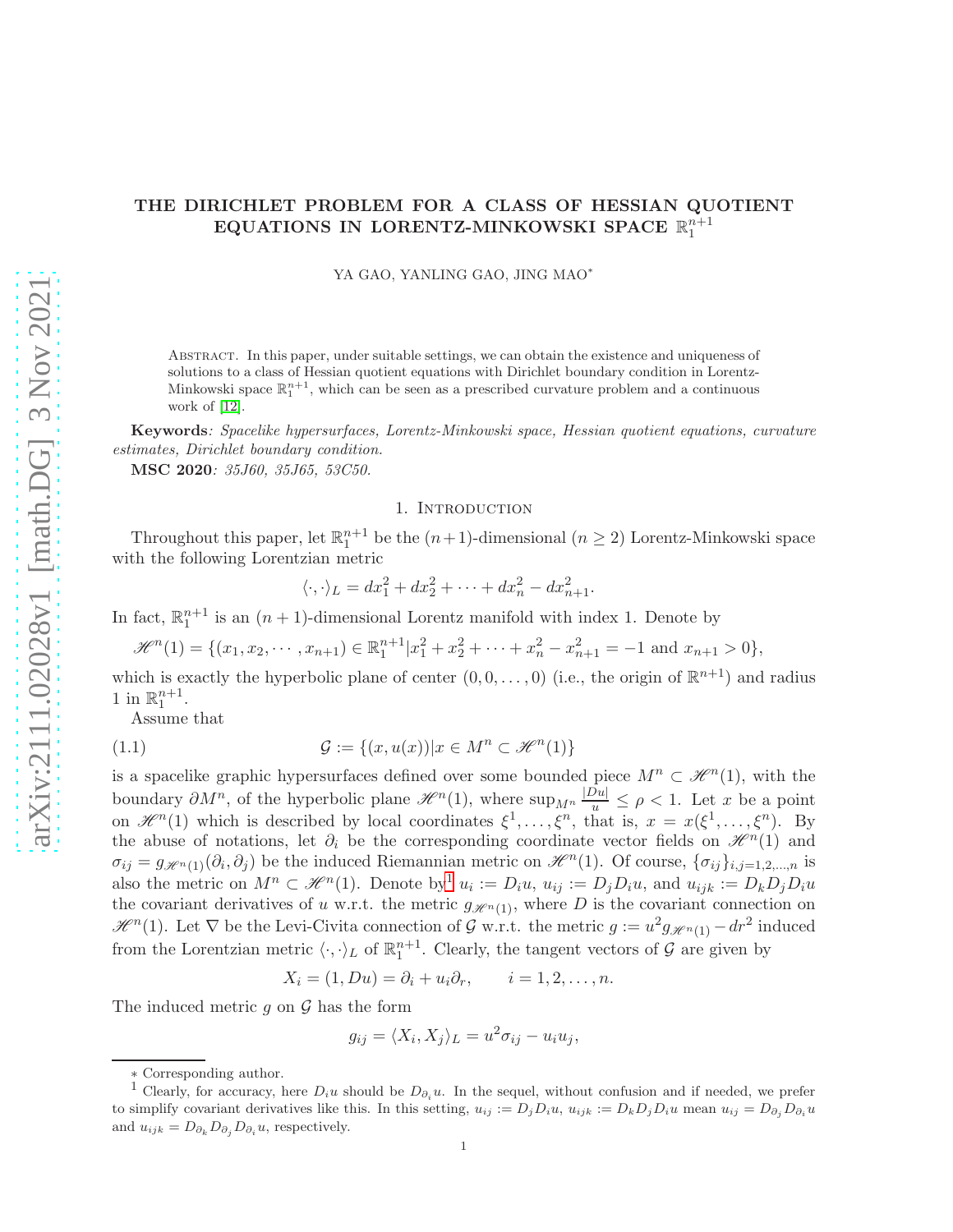and its inverse is given by

$$
g^{ij} = \frac{1}{u^2} \left( \sigma^{ij} + \frac{u^i u^j}{u^2 v^2} \right).
$$

Then the future-directed timelike unit normal of  $\mathcal G$  is given by

$$
\nu = \frac{1}{v} \left( \partial_r + \frac{1}{u^2} u^j \partial_j \right),\,
$$

where  $u^j := \sigma^{ij} u_i$  and  $v := \sqrt{1 - u^{-2} |Du|^2}$  with  $Du$  the gradient of u. Of course, in this paper we use the Einstein summation convention – repeated superscripts and subscripts should be made summation from 1 to *n*. The second fundamental form of  $\mathcal{G}$  is

(1.2) 
$$
h_{ij} = -\langle \overline{\nabla}_{X_j} X_i, \nu \rangle_L = \frac{1}{v} \left( u_{ij} + u \sigma_{ij} - \frac{2}{u} u_i u_j \right),
$$

with  $\overline{\nabla}$  the covariant connection in  $\mathbb{R}^{n+1}_1$ . Denote by  $\lambda_1, \lambda_2, \ldots, \lambda_n$  the principal curvatures of G, which are actually the eigenvalues of the matrix  $(h_{ij})_{n\times n}$  w.r.t. the metric g. The so-called k-th Weingarten curvature at  $X = (x, u(x)) \in \mathcal{G}$  is defined as

(1.3) 
$$
\sigma_k(\lambda_1, \lambda_2, \cdots, \lambda_n) = \sum_{1 \leq i_1 < i_2 < \cdots < i_k \leq n} \lambda_{i_1} \lambda_{i_2} \cdots \lambda_{i_k}.
$$

We also need the following conception:

**Definition 1.1.** For  $1 \leq k \leq n$ , let  $\Gamma_k$  be a cone in  $\mathbb{R}^n$  determined by

$$
\Gamma_k = \{ \lambda \in \mathbb{R}^n | \sigma_j(\lambda) > 0, \ j = 1, 2, \dots, k \}.
$$

A smooth spacelike graphic hypersurface  $\mathcal{G} \subset \mathbb{R}^{n+1}_1$  is called k-admissible if at every point  $X \in \mathcal{G}$ ,  $(\lambda_1, \lambda_2, \ldots, \lambda_n) \in \Gamma_k$ .

**Remark 1.1.** We kindly refer readers to [\[12,](#page-25-0) Remark 1.1] for a brief introduction to the  $\sigma_k$ operator on  $\mathcal{G} \subset \mathbb{R}^{n+1}_1$  and our previous works (see, e.g., [\[7,](#page-25-1) [8,](#page-25-2) [9,](#page-25-3) [10,](#page-25-4) [11\]](#page-25-5)) related to this operator.

In this paper, we investigate the existence and uniqueness of solutions for a class of nonlinear partial differential equations (PDEs for short) given as follows

<span id="page-1-0"></span>(1.4) 
$$
\begin{cases} \frac{\sigma_k}{\sigma_l} = \psi(x, u, \vartheta), & x \in M^n \subset \mathcal{H}^n(1) \subset \mathbb{R}^{n+1}_1, & 2 \leq k \leq n, \quad 0 \leq l \leq k-2, \\ u = \varphi, & x \in \partial M^n, \end{cases}
$$

where  $\psi$ , depending on  $X := (x, u)$ ,  $\vartheta := -\langle X, \nu \rangle_L$ , and  $\varphi$  are functions defined on  $M^n$ .

**Remark 1.2.** (1) Obviously, when  $l = 0$ , the LHS of the first equation in [\(1.4\)](#page-1-0) degenerates into  $\sigma_k(\lambda_1, \lambda_2, \dots, \lambda_n)$  exactly – the k-th Weingarten curvature of G, and then the system [\(1.4\)](#page-1-0) becomes the prescribed curvature problem (PCP for short) studied in [\[12\]](#page-25-0) with<sup>[2](#page-1-1)</sup>  $k = 2, 3, \cdots, n$ . In this sense, we also say that  $(1.4)$  is a PCP and should be a continuity of our previous work [\[12\]](#page-25-0).

(2) In fact, our experience in [\[12\]](#page-25-0) tells that if  $M<sup>n</sup>$  in the PCP [\(1.4\)](#page-1-0) was replaced by bounded domain  $\Omega \subset \mathbb{R}^n \subset \mathbb{R}^{n+1}$ , then similar existence and uniqueness conclusion (as in Theorem [1.4](#page-3-0) below) for the new PCP could be expected provided suitable assumptions made to the positive function  $\psi$  and the Dirichlet boundary condition (DBC for short)  $\varphi$ . We prefer to leave this problem as an exercise for readers since the possible a priori estimates can be carried out by using the ones (we have shown here) for reference.

(3) The PCPs (with or without boundary condition) in Euclidean space or even more general

<span id="page-1-1"></span><sup>&</sup>lt;sup>2</sup> The case  $k = 1$  has also been discussed in [\[12\]](#page-25-0).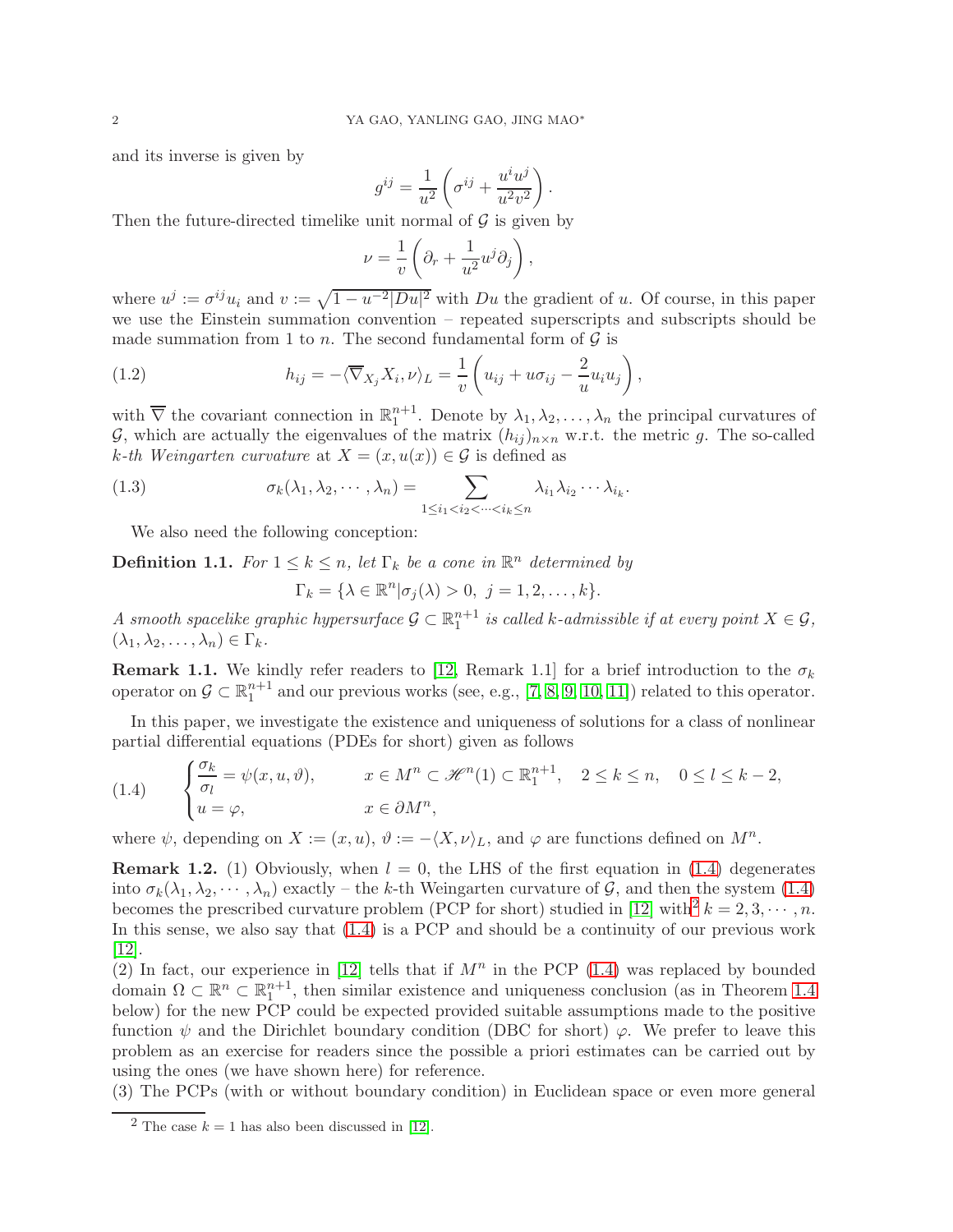Riemannian manifolds were extensively studied – see, e.g.,  $[4, 5, 17, 21]$  $[4, 5, 17, 21]$  $[4, 5, 17, 21]$  $[4, 5, 17, 21]$  and the references therein for details. Affected by the study of Geometry of Submanifolds, it is natural to consider PCPs in the pseudo-Riemannian context. In fact, many other important results on PCPs in pseudo-Riemannian manifolds have been obtained. For instance, in the Lorentz-Minkowski space or general Lorentz manifolds, Bartnik [\[1\]](#page-25-10), Bartnik-Simon [\[2\]](#page-25-11), Gerhardt [\[13,](#page-25-12) [14\]](#page-25-13) solved the Dirichlet problem for the prescribed mean curvature equation, Delano'e  $[6]$ , Guan  $[16]$  considered the prescribed Gauss-Kronecker curvature equation with DBC, while Bayard [\[3\]](#page-25-16), Gerhardt [\[15\]](#page-25-17), Urbas [\[23\]](#page-26-0) worked for the prescribed scalar curvature equation. From this brief introduction, one can see that when considering the PCPs (with or without boundary condition) in either Riemannian manifolds or pseudo-Riemannian manifolds, equations involving the  $\sigma_k$  operator of the second fundamental form A were considered a lot – this is natural, since in general<sup>[3](#page-2-0)</sup>  $\sigma_k(\lambda(A))$  corresponds to the k-th Weingarten curvature of submanifolds in some geometric space considered. Our research experience in curvature flows inspires us that maybe it is possible to improve our previous existence and uniqueness result [\[12,](#page-25-0) Theorem 1.4] to more general setting – replacing  $\sigma_k(\lambda(A))$  by the  $(k, l)$ -Hessian quotient  $\frac{\sigma_k(\lambda(A))}{\sigma_l(\lambda(A))}$  of  $\lambda(A)$ , with  $2 \leq k \leq n, 0 \leq l \leq k-2$ . However, in the Riemannian context, Guan-Ren-Wang [\[18\]](#page-25-18) showed that  $C^2$ -estimates fail for the curvature equation of the form

$$
\frac{\sigma_k(\lambda(A))}{\sigma_l(\lambda(A))} = f(X, \nu(X)), \qquad \forall X \in N^n \subset \mathbb{R}^{n+1},
$$

where  $\nu(X)$  therein denotes the outward unit normal vector of closed hypersurface  $N^n$  (in the Euclidean  $(n+1)$ -space  $\mathbb{R}^{n+1}$  at X. This fact brings us negative attitude to consider the PCP [\(1.4\)](#page-1-0), and one might worries about that maybe same story happens in the pesudo-Riemannian context. But luckily, we almost overcome this difficulty and successfully obtain the existence and uniqueness of solutions to the PCP  $(1.4)$  for some special k and  $l$  – see Theorem [1.4](#page-3-0) below for details.

For the PCP [\(1.4\)](#page-1-0), first, we can get the following curvature maximum estimate:

<span id="page-2-1"></span>**Theorem 1.2.** Suppose that  $u \in C^4(M^n) \cap C^2(\overline{M^n})$  is a spacelike, k-admissible solution of the PCP [\(1.4\)](#page-1-0),  $0 < \psi \in C^{\infty}(\overline{M^n})$  and that  $\psi^{\frac{1}{k-l}}(X,\vartheta)$  is convex in  $\vartheta$  and satisfies

<span id="page-2-3"></span>(1.5) 
$$
\frac{\partial \psi^{\frac{1}{k-l}}(X,\vartheta)}{\partial \vartheta} \cdot \vartheta \geq \psi^{\frac{1}{k-l}}(X,\vartheta) \quad \text{for fixed } X \in \mathcal{G}.
$$

Then the second fundamental form  $A$  of  $G$  satisfies

<span id="page-2-2"></span>(1.6) 
$$
\sup_{M^n} ||A|| \leq C \left( 1 + \sup_{\partial M^n} ||A|| \right),
$$

where C depends only on n,  $||\varphi||_{C^1(\overline{M^n})}$ ,  $||\psi||_{C^2(\overline{M^n} \times \left[\inf_{\partial M^n} u, \sup_{\partial M^n} u\right] \times \mathbb{R})}$ .

**Remark 1.3.** It is not hard to find some  $\psi$  satisfying assumptions in Theorem [1.2.](#page-2-1) For instance, (i)  $\psi(x, u, \vartheta) = \vartheta^p h(x, u)$  for  $p \ge k - l$ ; (ii)  $\psi(x, u, \vartheta) = e^{p \frac{\vartheta}{u}} h(x, u)$  for  $p \ge k - l$ .

The following interior curvature estimate can also be obtained:

<span id="page-2-0"></span><sup>&</sup>lt;sup>3</sup> Clearly,  $\sigma_k(\lambda(\cdot))$  denotes the k-th elementary symmetric function of eigenvalues of a given tensor – the second fundamental form A.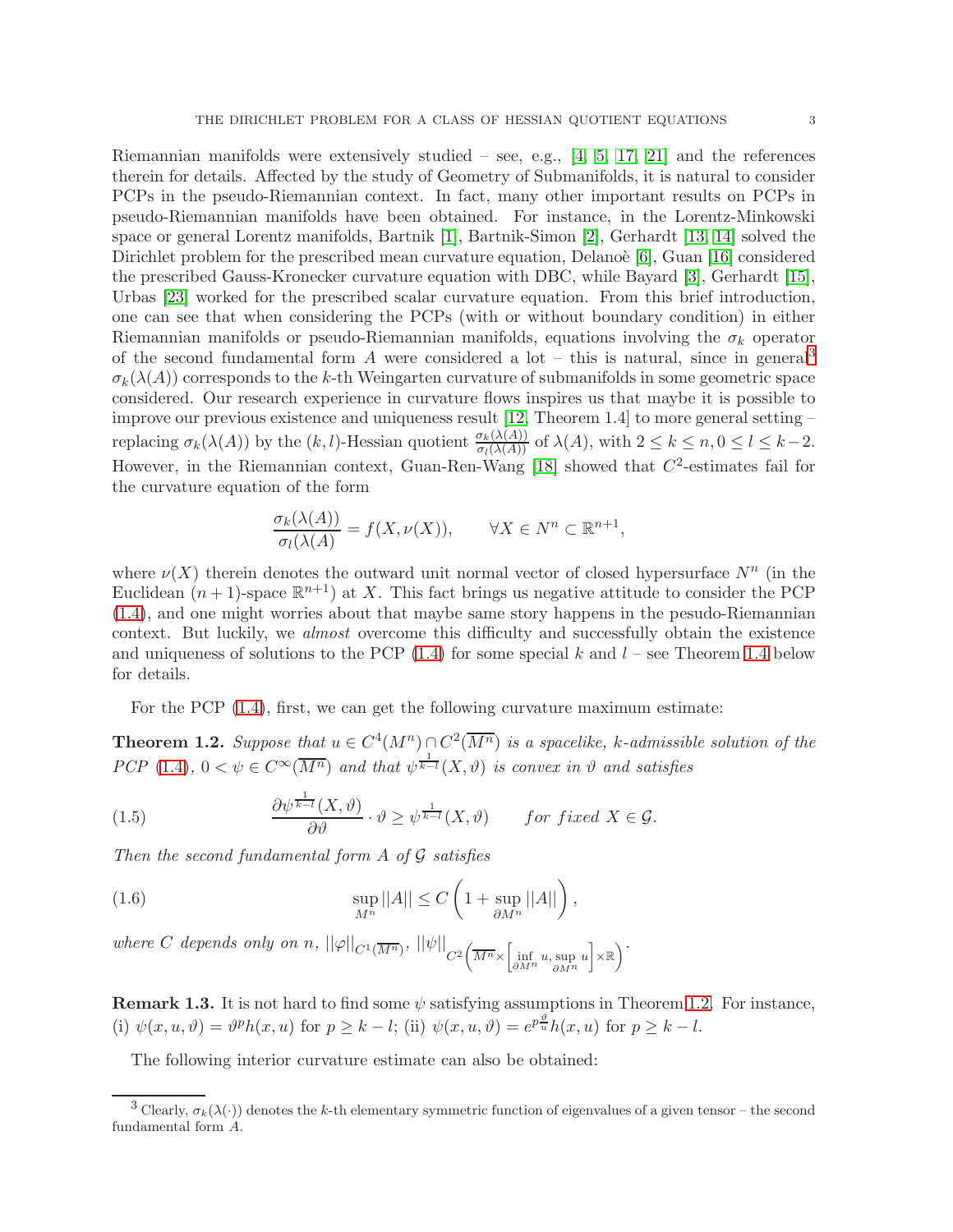<span id="page-3-1"></span>**Theorem 1.3.** Suppose that  $u \in C^4(M^n) \cap C^2(\overline{M^n})$  is a spacelike, k-admissible solution of the PCP [\(1.4\)](#page-1-0),  $0 < \psi \in C^{\infty}(\overline{M^n})$  and that  $\psi^{\frac{1}{k-1}}(X,\vartheta)$  is convex in  $\vartheta$  and satisfies

(1.7) 
$$
\frac{\partial \psi^{\frac{1}{k-l}}(X,\vartheta)}{\partial \vartheta} \cdot \vartheta > \psi^{\frac{1}{k-l}}(X,\vartheta) \quad \text{for fixed } X \in \mathcal{G}.
$$

Furthermore, suppose that  $M^n \subset \mathcal{H}^n(1)$  is  $C^2$  and uniformly convex, and that  $\varphi$  is spacelike and affine. If  $u \in C^4(M^n)$  is a spacelike, k-admissible solution of the PCP [\(1.4\)](#page-1-0), then

<span id="page-3-2"></span>
$$
\sup_{\widetilde{M^n}} |A| \leq C\left(\widetilde{M^n}\right)
$$

 $for\,\, any\,\, \widetilde{M^n}\, \subset\subset M^n,\,\, where\,\, C\left(\widetilde{M^n}\right)\,\, depends\,\, only\,\, on\,\, n,\,\, \zeta,\,\, M^n,\,\, \text{dist}(\widetilde{M^n},\partial M^n),\, \left|\left|\varphi\right|\right|_{C^1(\overline{M^n})},$  $and \ ||\psi||_{C^2 \left(\overline{M^n} \times \left[\inf_{\partial M^n} u, \sup_{\partial M^n} u\right] \times \mathbb{R}\right)}\right)$ 

Combining the above curvature estimates and the boundary  $C<sup>2</sup>$ -estimates proven in the sequel, we can get the following result:

<span id="page-3-0"></span>**Theorem 1.4.** For  $k = 2$ ,  $l = 0$ , suppose that  $M<sup>n</sup>$  is a smooth bounded domain of  $\mathcal{H}<sup>n</sup>(1)$  and is strictly convex, while  $\psi$  is a smooth positive function and  $\psi^{\frac{1}{2}}$  is convex in  $\vartheta$  satisfying

$$
\frac{\partial \psi^{\frac{1}{2}}(X,\vartheta)}{\partial \vartheta} \cdot \vartheta \ge \psi^{\frac{1}{2}}(X,\vartheta) \quad \text{for fixed } X \in \mathcal{G}.
$$

Then for any spacelike, affine function  $\varphi$ , there exist a uniquely smooth spacelike, 2-admissible graphic hypersurface G (define over  $M^n$ ) with the prescribed (2,0)-Hessian quotient  $\frac{\sigma_2(\lambda(A))}{\sigma_0(\lambda(A))}$  =  $\sigma_2(\lambda(A)) = \psi$  and Dirichlet boundary data  $\varphi$ .

**Remark 1.4.** (1) Although nearly the whole part of the a priori estimates works for  $2 \leq k \leq$  $n, 0 \leq l \leq k-2$ , the estimate for the double normal second derivatives on the boundary only works for  $k = 2$ , which leads to the situation that so far, we can get the existence and uniqueness of solutions to the PCP [\(1.4\)](#page-1-0) only for  $k = 2$ ,  $l = 0$ . However, we do hope that this restriction can be overcome in the future, i.e., the estimate for the double normal second derivatives on the boundary can also be obtained for  $3 \leq k \leq n$ . If so, that would be a surprising breakthrough. (2) Clearly, when  $k = 2$ ,  $l = 0$ , the existence and uniqueness conclusion of Theorem [1.4](#page-3-0) is the same with our previous result [\[12,](#page-25-0) Theorem 1.4]. But, the reason why we still write down this paper is that the a priori estimates here (especially the part of the  $C<sup>2</sup>$  boundary estimates) is much complicated than the one in [\[12\]](#page-25-0). In fact, because of this reason, we did not show the

details of the  $C<sup>2</sup>$  boundary estimates for the solutions to the PCP considered in [\[12\]](#page-25-0). (3) In our previous work [\[12\]](#page-25-0) and this paper, we insist on numbering (by subscripts) nearly all constants appearing in the process of doing a priori estimates, and we believe that this way can reveal the relations among constants clearly to readers.

The paper is organized as follows. Some useful formulae for spacelike graphic hypersurfaces defined over  $M^n \subset \mathcal{H}^n(1)$  will be introduced in Section [2.](#page-4-0) These formulae have been proven carefully in [\[12\]](#page-25-0). Section [3](#page-5-0) devotes to the gradient estimate. Curvature maximum principle will be shown in Section [4.](#page-8-0) Interior  $C^2$ -estimates will be proven in Section [5,](#page-9-0) and boundary  $C<sup>2</sup>$ -estimates will be proven in Section 6, which, together with the method of continuity, lead to the existence and uniqueness result for the PCP  $(1.4)$ , i.e. Theorem [1.4.](#page-3-0)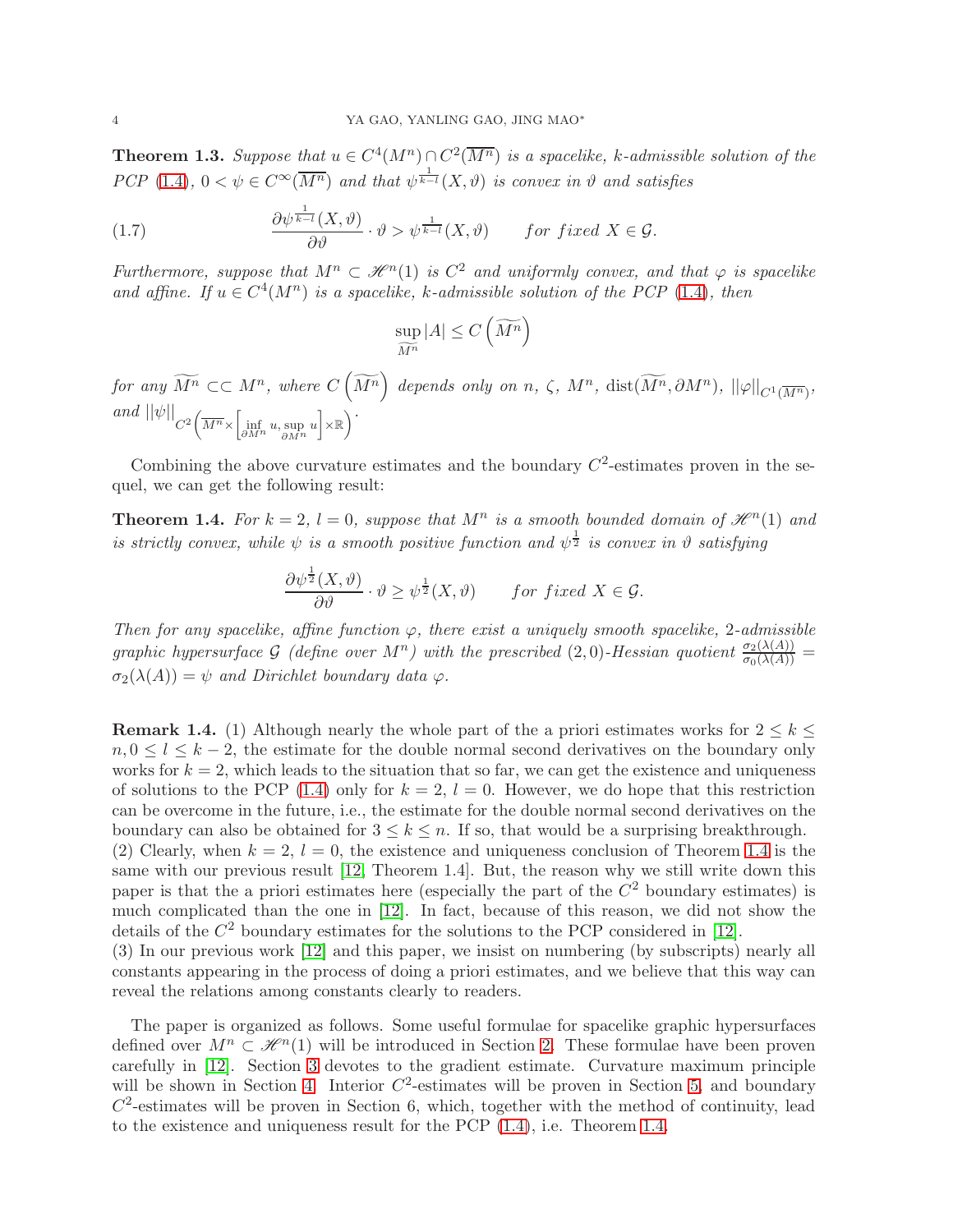# 2. Some elementary formulas

<span id="page-4-0"></span>For the spacelike graphic hypersurface  $\mathcal{G} \subset \mathbb{R}^{n+1}$  given by  $(1.1)$  and  $X = (x, u(x)) \in \mathcal{G}$ , set  $X_{i,j} := \partial_i \partial_j X - \Gamma_{ij}^k X_k$  with  $\Gamma_{ij}^k$  the Christoffel symbols of the metric on  $\mathcal{G}$ . Then it is easy to know

$$
h_{ij} = -\left\langle X_{,ij}, \nu \right\rangle_L,
$$

and have the following identities

(2.1) (Gauss formula) 
$$
X_{,ij} = h_{ij}\nu
$$
,  
(2.2) (Weingarten formula)  $\nu_{,i} = h_{ij}X^{j}$ .

By [\[7,](#page-25-1) Section 2], we have

$$
(2.3) \t\t R_{ijkl} = h_{il}h_{jk} - h_{ik}h_{jl},
$$

(2.4) 
$$
\nabla_k h_{ij} = \nabla_j h_{ik}, \qquad (i.e., h_{ij,k} = h_{ik,j})
$$

and

<span id="page-4-1"></span>(2.5) 
$$
\Delta h_{ij} = H_{,ij} - H h_{ik} h_j^k + h_{ij} |A|^2.
$$

As usual, here the comma "," in subscript of a given tensor means doing covariant derivatives. Besides, we make an agreement that, for simplicity, in the sequel the comma "," in subscripts will be omitted unless necessary. BTW, formulae  $(2.1)-(2.5)$  $(2.1)-(2.5)$  have also been mentioned in our previous works [\[8,](#page-25-2) [9,](#page-25-3) [10,](#page-25-4) [12\]](#page-25-0).

For any equation

(2.6) 
$$
F(A) = f(\lambda_1, \lambda_2, \dots, \lambda_n),
$$

where A is the second fundamental form of the spacelike graphic hypersurface  $\mathcal{G} \subset \mathbb{R}^{n+1}_1$ . We can prove the following two conclusions:

**Proposition 2.1.** Let G, defined by  $(1.1)$ , be a smooth k-admissible spacelike graphic hypersurface in  $\mathbb{R}^{n+1}_1$ ,  $0 \le l \le k-2$ ,  $2 \le k \le n$ . Then the operator<sup>[4](#page-4-2)</sup>

<span id="page-4-3"></span>
$$
\left(\frac{\sigma_k}{\sigma_l}[u]\right)^{\frac{1}{k-l}}
$$

is elliptic.

*Proof.* To prove the ellipticity of the operator  $\sigma_k/\sigma_l$ , it is equivalent to prove

$$
\frac{\partial}{\partial \lambda_i} \left( \frac{\sigma_k}{\sigma_l}[u] \right) > 0 \quad \text{for all } i = 1, 2, \cdots, n,
$$

where  $\lambda_i$ 's are the principal curvatures of  $\mathcal{G}$ .

By direct calculation, we have

$$
\frac{\partial}{\partial \lambda_i} \left( \frac{\sigma_k}{\sigma_l} [u] \right) = \frac{\sigma_{k-1}(\lambda | i) \sigma_l - \sigma_k \sigma_{l-1}(\lambda | i)}{\sigma_l^2} \n= \frac{\sigma_{k-1}(\lambda | i) \sigma_l(\lambda | i) - \sigma_k(\lambda | i) \sigma_{l-1}(\lambda | i)}{\sigma_l^2}.
$$

<span id="page-4-2"></span><sup>&</sup>lt;sup>4</sup> Here, for accuracy,  $\frac{\sigma_k}{\sigma_l}[u]$  should be  $\frac{\sigma_k}{\sigma_l}(\lambda(A(u)))$ . We write as  $\frac{\sigma_k}{\sigma_l}[u]$  for the purpose of simplifying and emphasizing that A and its eigenvalues depend on the graphic function  $u$ . Based on this fact, if necessary, sometimes we also write  $\frac{\sigma_k}{\sigma_l}(\lambda(A(u)))$  (or  $\frac{\sigma_k}{\sigma_l}$ ) as  $\frac{\sigma_k}{\sigma_l}[u]$  to emphasize this connection. This simplification will be used similarly in the sequel.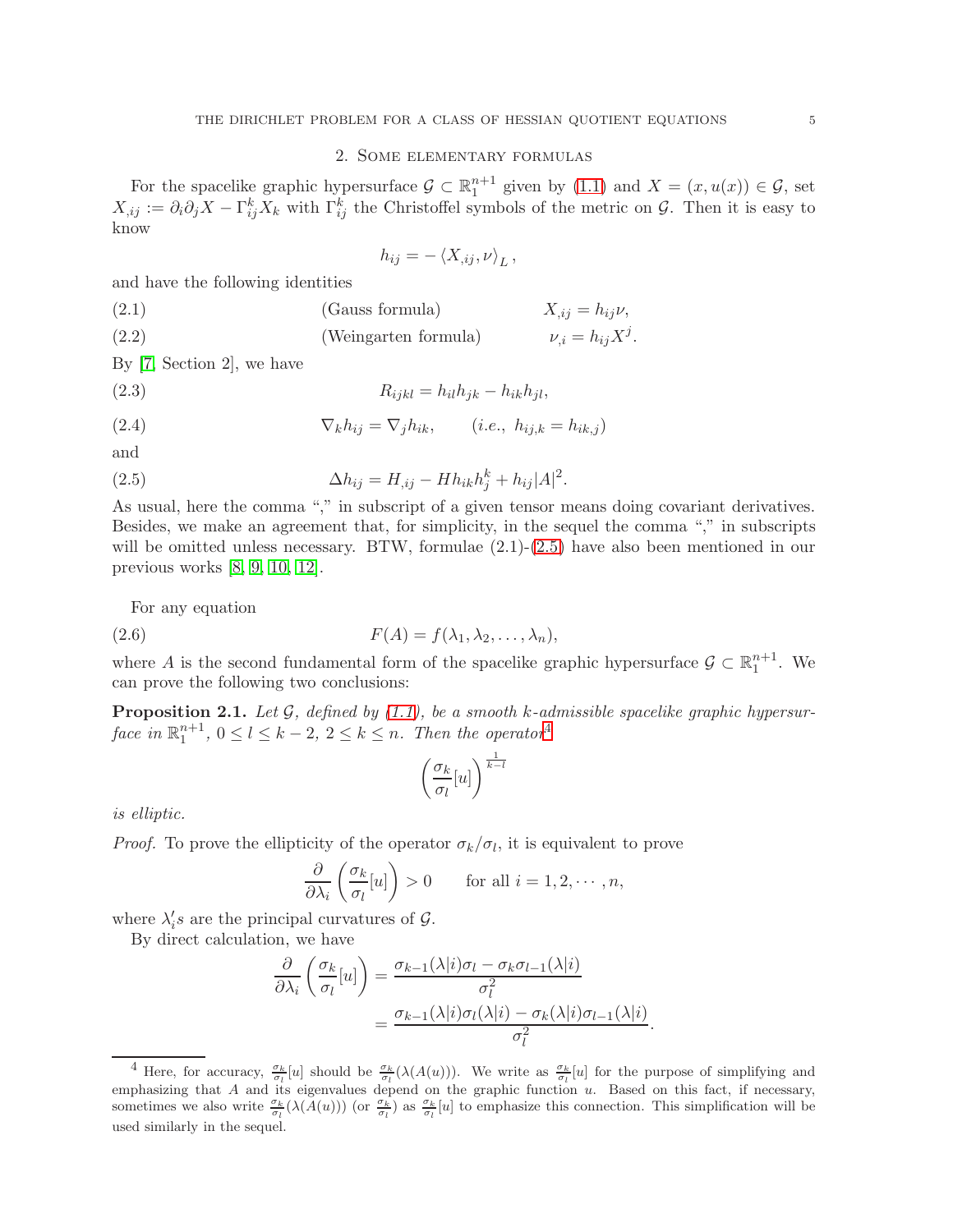If  $\sigma_k(\lambda|i) < 0$ , this proposition follows. If  $\sigma_k(\lambda|i) > 0$ , then one has  $\sigma_m(\lambda|i) > 0$ ,  $m =$  $1, 2, \dots, k-1$ . So, using the generalized Newton-Maclaurin inequality (see, e.g., [\[20,](#page-25-19) [22\]](#page-26-1)), we have

$$
\frac{\sigma_k(\lambda|i)/C_n^k}{\sigma_l(\lambda|i)/C_n^l} \le \frac{\sigma_{k-1}(\lambda|i)/C_n^{k-1}}{\sigma_{l-1}(\lambda|i)/C_n^{l-1}},
$$

which implies

$$
\frac{\sigma_k(\lambda|i)}{\sigma_l(\lambda|i)} < \frac{\sigma_k(\lambda|i)}{\sigma_l(\lambda|i)} \cdot \frac{k}{l} \cdot \frac{n-l+1}{n-k+1} \le \frac{\sigma_{k-1}(\lambda|i)}{\sigma_{l-1}(\lambda|i)}
$$

.

Then we have

$$
\sigma_{k-1}(\lambda|i)\sigma_l(\lambda|i) - \sigma_k(\lambda|i)\sigma_{l-1}(\lambda|i) > 0,
$$

and the ellipticity of the operator  $\sigma_k/\sigma_l$  follows directly.

By  $[12,$  Lemmas 2.2 and 2.3, we have:

<span id="page-5-1"></span>**Lemma 2.2.** For the function F defined by [\(2.6\)](#page-4-3) and the quantity  $\vartheta$  given in the PCP [\(1.4\)](#page-1-0), one has

$$
F^{ij}\nabla_i\nabla_j \nu = \nu F^{ij}h_j^m h_{im} + F^{ij}\nabla_i h_j^m X_m,
$$
  

$$
\Delta \vartheta = \sigma_1 + \nabla^i \sigma_1 \langle X, X_i \rangle_L + |A|^2 \vartheta,
$$

and

$$
F^{ij}\nabla_i\nabla_j\sigma_1 = -F^{ij,pq}\nabla^k h_{ij}\nabla_k h_{pq} + F^{ij}h_j^m h_{im}\sigma_1 - F^{ij}h_{ij}|A|^2 + \Delta f,
$$
  

$$
F^{ij}\nabla_i\nabla_j h_{mn} = -F^{ij,pq}\nabla_n h_{ij}\nabla_m h_{pq} + F^{ij}h_j^l h_{il}h_{mn} - F^{ij}h_m^l h_{ln}h_{ij} + \nabla_m\nabla_n f,
$$

<span id="page-5-0"></span>where  $F_{ij} := \partial F / \partial h_{ij}$ ,  $F^{ij,pq} := \partial^2 F / \partial h_{ij} \partial h_{pq}$ .

# 3.  $C^1$  estimate

3.1. Boundary estimate. In  $\mathbb{R}^{n+1}_1$ , for any  $k \in \{1, \dots, n\}$ , we assume the existence and uniqueness of solutions to the prescribed k-th Weingarten curvature problem with DBC. Let  $s^+$ be the solution of the following Dirichlet problem

$$
\begin{cases}\n\sigma_2[s] = C_n^2 \left( \frac{C_n^l}{C_n^k} \psi(x, s, \vartheta) \right)^{\frac{2}{k-l}} & x \in M^n \subset \mathcal{H}^n(1) \subset \mathbb{R}^{n+1}_1, \\
s = \varphi & x \in \partial M^n.\n\end{cases}
$$

From the generalized Newton-Maclaurin inequality, we have

$$
\sigma_2[s^+] \le \sigma_2[u].
$$

By the comparison principle, we have  $u \leq s^+$  in  $M^n$ , and thus  $\frac{\partial u}{\partial \nu} \geq \frac{\partial s^+}{\partial \nu}$ . In order to get a lower barrier, let  $s^-$  be the solution of the following Dirichlet problem

$$
\begin{cases} \sigma_{k-1}[s] = \psi(x,s,\vartheta)^{\frac{k-1}{k-l}} \cdot C^{\frac{k-1}{l-k+1}}(n,k,l) & x \in M^n \subset \mathcal{H}^n(1) \subset \mathbb{R}^{n+1}_1, \\ s = \varphi & x \in \partial M^n, \end{cases}
$$

with  $C(n, k, l) := (C_n^l)^{\frac{1}{k-l}-1} (C_n^k)^{-\frac{1}{k-l}+1} (C_n^{k-1})^{\frac{l}{k-1}-1}$ . Also from the generalized Newton-Maclaurin inequality, we have

$$
\sigma_{k-1}[s^-] \geq \sigma_{k-1}[u].
$$

So  $s^- \le u$  in  $M^n$ , and thus  $\frac{\partial u}{\partial \nu} \le$  $rac{\partial s}{\partial \nu}$ .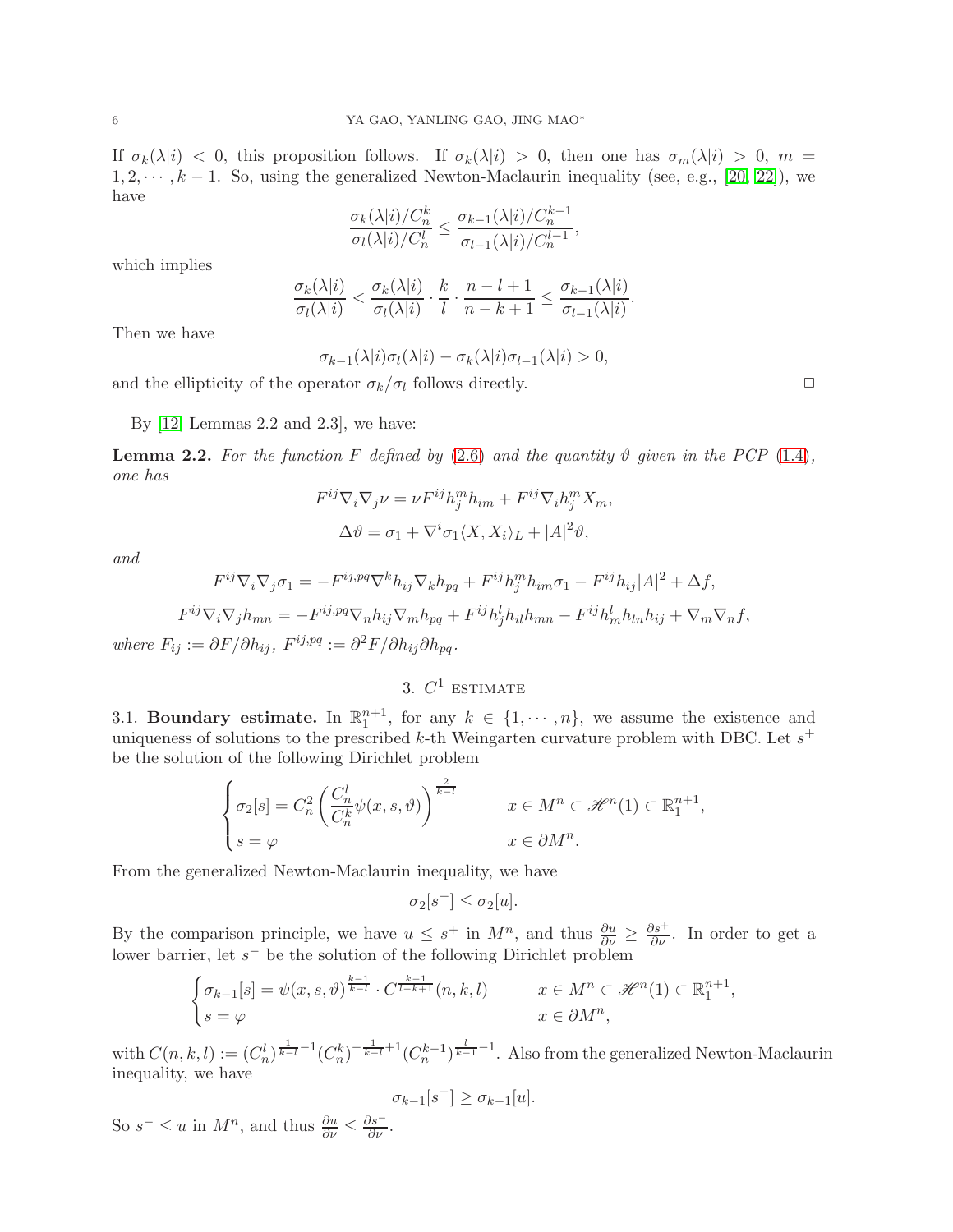Remark 3.1. The existence and uniqueness of solutions to the prescribed 2-th Weingarten curvature problem with DBC have been shown in [\[12\]](#page-25-0), we can only take  $k = 2$ ,  $l = 0$  here. So, for the first equations, one has

$$
\begin{cases}\n\sigma_2[s] = \psi(x, s, \vartheta) & x \in M^n \subset \mathcal{H}^n(1) \subset \mathbb{R}^{n+1}_1, \\
s = \varphi & x \in \partial M^n,\n\end{cases}
$$

while, for the second equations, one has

$$
\begin{cases}\n\sigma_1[s] = \psi^{\frac{1}{2}}(x, s, \vartheta) \cdot n \left(\frac{n(n-1)}{2}\right)^{-\frac{1}{2}} & x \in M^n \subset \mathcal{H}^n(1) \subset \mathbb{R}^{n+1}_1, \\
s = \varphi & x \in \partial M^n.\n\end{cases}
$$

3.2. Maximum principle. The upper bound on  $Du$  amounts to an upper bound on  $W :=$  $\frac{1}{v} = \frac{1}{\sqrt{1-1}}$  $\frac{1}{1-|D\pi|^2}$ , where  $\pi := \ln u$ . Therefore, it would follow from the boundary estimate once one can prove that  $\mathcal{W}e^{S\pi}$  cannot attain an interior maximum for S sufficiently large under control.

**Proposition 3.1.** Let u be the admissible solution of the PCP  $(1.4)$ . Then

$$
\sup_{\overline{M^n}} \mathcal{W} \le \left(\sup_{\partial M^n} \mathcal{W}\right) e^{S_2\left(2 \sup_{\partial M^n} |\varphi| + \text{diam}(M^n)\right)},
$$

where as usual diam( $M^n$ ) stands for the diameter of the bounded domain  $M^n \subset \mathcal{H}^n(1)$ .

*Proof.* By contradiction, suppose that  $\sup_{\overline{M^n}} \mathcal{W}e^{S\pi}$  is achieved at an interior point  $x_0 \in M^n$ . At  $x_0$ , we choose a nice basis for the convenience of computations, that is, let  $\{e_1, e_2, \dots, e_n\}$ be an orthonormal basis of  $T_{x_0}M^n$  (i.e., the tangent space at  $x_0$  diffeomorphic to  $\mathbb{R}^n$ ) such that  $D\pi(x_0) = |D\pi(x_0)|e_1$ , and moreover, the matrix  $((D^2\pi(x_0))_{ij})_{(n-1)\times(n-1)}$ ,  $2 \le i, j \le n$ , is orthogonal under the basis  $\{e_2, \dots, e_n\}$ . Since  $|\pi_1| \leq |D\pi|$  on  $\overline{M^n}$  and  $\pi_1(x_0) = |D\pi(x_0)|$ . The function

$$
\ln\left(\frac{1}{\sqrt{1-\pi_1^2}}\right) + S\pi = -\frac{1}{2}\ln\left(1-\pi_1^2\right) + S\pi
$$

has a maximum at  $x_0$  as well. Hence, at  $x_0$ , for any  $i \in \{1, \dots, n\}$ , one has

$$
\frac{\pi_{1i}\pi_1}{1-\pi_1^2} + S\pi_i = 0.
$$

So the matrix of the curvature operator is diagonal, with diagonal entries  $(\frac{1}{uv}(1 + \frac{\pi_{11}}{v^2}), \frac{1}{uu})$  $\frac{1}{uv}(1 +$  $(\pi_{22}), \cdots, \frac{1}{u^n}$  $\frac{1}{uv}(1+\pi_{nn})$ ). Moreover, still at  $x_0$ , one has  $\pi_{111}\pi_1 \leq -\pi_{11}^2 - \frac{2(\pi_1\pi_{11})^2}{1-\pi_1^2}$  $\frac{\pi_1 \pi_{11}^2}{1-\pi_1^2} - S\pi_{11}(1-\pi_1^2),$ and for  $i \geq 2$ ,  $\pi_{1ii}\pi_1 \leq -(1 - \pi_1^2)S\pi_{ii}$ . Then we have

$$
\sum_{i=1}^{n} \left(\frac{\sigma_k}{\sigma_l}\right)_{\lambda_i} \cdot \lambda_{i,1} = \sum_{i=1}^{n} \left(\frac{\sigma_k}{\sigma_l}\right)_{\lambda_i} \cdot h_{i,1}^i = \psi_1.
$$

Since  $h_i^i = \frac{1}{uv} \left( 1 + (\sigma^{ik} + \frac{\pi^i \pi^k}{v^2}) \right)$  $(\frac{i\pi^k}{v^2})\pi_{ik}$ , we have

$$
h_{1,1}^1 = \frac{\pi_1(3S^2 - 1)}{uv} + \frac{\pi_{111}}{uv^3},
$$
  

$$
h_{i,1}^i = \frac{\pi_{ii1}}{uv} - \frac{\pi_1\pi_{ii}(S+1)}{uv} - \frac{\pi_1(S+1)}{uv} \quad \text{for } i \ge 2.
$$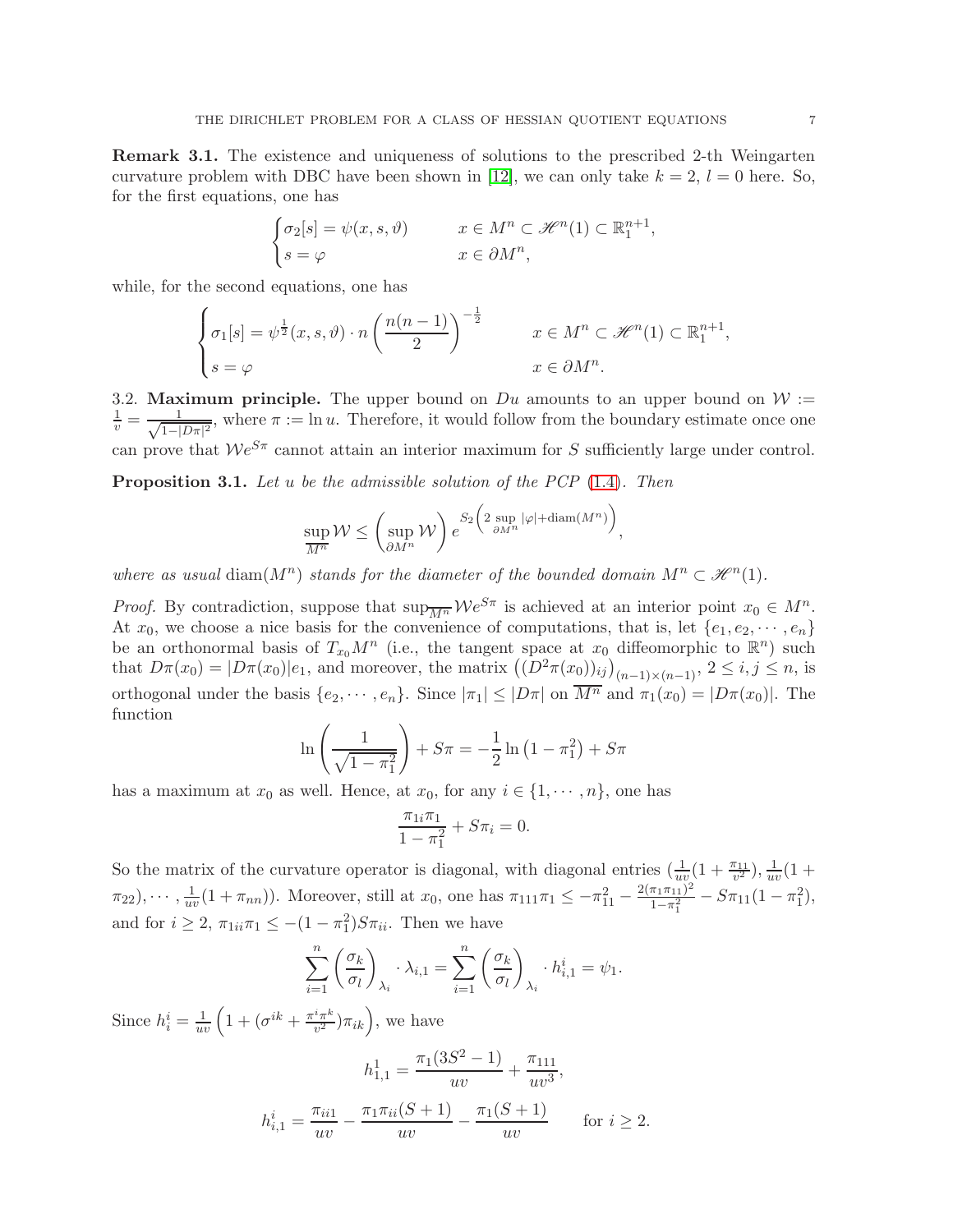The differentiated equation, multiplied by  $\pi_1$ , becomes:

$$
\begin{aligned} &(\frac{\sigma_k}{\sigma_l})_{\lambda_1} \left( \frac{\pi_1 (3S^2 - 1)}{uv} + \frac{\pi_{111}}{uv^3} \right) \\ &+ \sum_{i \ge 2} (\frac{\sigma_k}{\sigma_l})_{\lambda_i} \left( \frac{\pi_{ii1}}{uv} - \frac{\pi_1 \pi_{ii}(S+1)}{uv} - \frac{\pi_1 (S+1)}{uv} \right) = \pi_1 \psi_1. \end{aligned}
$$

From the maximum conditions, we have

$$
\frac{\pi_1^2(3S^2 - 1)}{uv} + \frac{\pi_{111}\pi_1}{uv^3} \le \frac{\pi_1^2(S^2 - 1)}{uv},
$$

and, since  $\pi_{1ii} = \pi_{ii1} - \pi_1$ , we have

$$
\frac{\pi_{ii1}\pi_1}{uv} - \frac{\pi_1^2\pi_{ii}(S+1)}{uv} - \frac{\pi_1^2(S+1)}{uv}
$$

$$
\leq -\frac{1}{u}vS\pi_{ii} - \frac{\pi_1^2S}{uv} - \frac{\pi_1^2\pi_{ii}(S+1)}{uv}.
$$

Then we can infer

$$
\left(\frac{\sigma_k}{\sigma_l}\right)_{\lambda_1} \cdot \frac{\pi_1^2(S^2 - 1)}{uv} - \sum_{i \ge 2} \left(\frac{\sigma_k}{\sigma_l}\right)_{\lambda_i} \left(\frac{1}{u}v S \pi_{ii} + \frac{\pi_1^2 S}{uv} + \frac{\pi_1^2 \pi_{ii}(S + 1)}{uv}\right) \ge \pi_1 \psi_1,
$$

so we have

$$
-(k-l)v^2S\frac{\sigma_k}{\sigma_l} - (k-l)(S+1)\pi_1^2\frac{\sigma_k}{\sigma_l}
$$
  
+ 
$$
\frac{v}{u}\mathcal{M}S + \frac{1}{uv}\mathcal{M}\pi_1^2 - (\frac{\sigma_k}{\sigma_l})_{\lambda_1}\frac{1}{uv}(v^2S^2 + \pi_1^2) \ge \pi_1\psi_1,
$$

where  $\mathcal{M} := \sum_{i=1}^n (\frac{\sigma_k}{\sigma_l})$  $\frac{\sigma_k}{\sigma_l}\big)_{\lambda_i}$ , and then, since  $\left(\frac{\sigma_k}{\sigma_l}\right)_{\lambda_i} > 0$ , there exists a positive constant  $m > 1$ such that  $\left(\frac{\sigma_k}{\sigma_l}\right)_{\lambda_1} = \frac{1}{m}\mathcal{M}$ . Then, we have

$$
(k-l)\psi S \le \mathcal{M}\left(\frac{v}{u}S + \frac{\pi_1^2}{uv} - \frac{1}{m}\frac{v}{u}S(S-1)\right) - \pi_1\psi_1.
$$

We want

$$
\frac{v}{u}S + \frac{\pi_1^2}{uv} - \frac{1}{m} \frac{v}{u} S(S-1) \le 0,
$$

which is equivalent to

$$
v^2S + \pi_1^2 \le \frac{1}{m}v^2S(S-1).
$$

Since  $\pi_1^2 \le \rho^2 < 1$ , choosing  $S = S_1$  large enough such that

$$
\rho^2 \le 1 - \frac{m(S+1)}{S(S-1)}.
$$

So we have

$$
(k-l)\psi S \le \sup_{\overline{M^n}} |D\psi|.
$$

Then choosing  $S_2 > \max \left\{\frac{\sup}{M^n}\right\}$  $|D\psi|$  $\frac{M^n}{(k-l)\frac{\inf}{M^n}\psi}, S_1$  $\mathcal{L}$ , we reach a contradiction.  $\hfill \Box$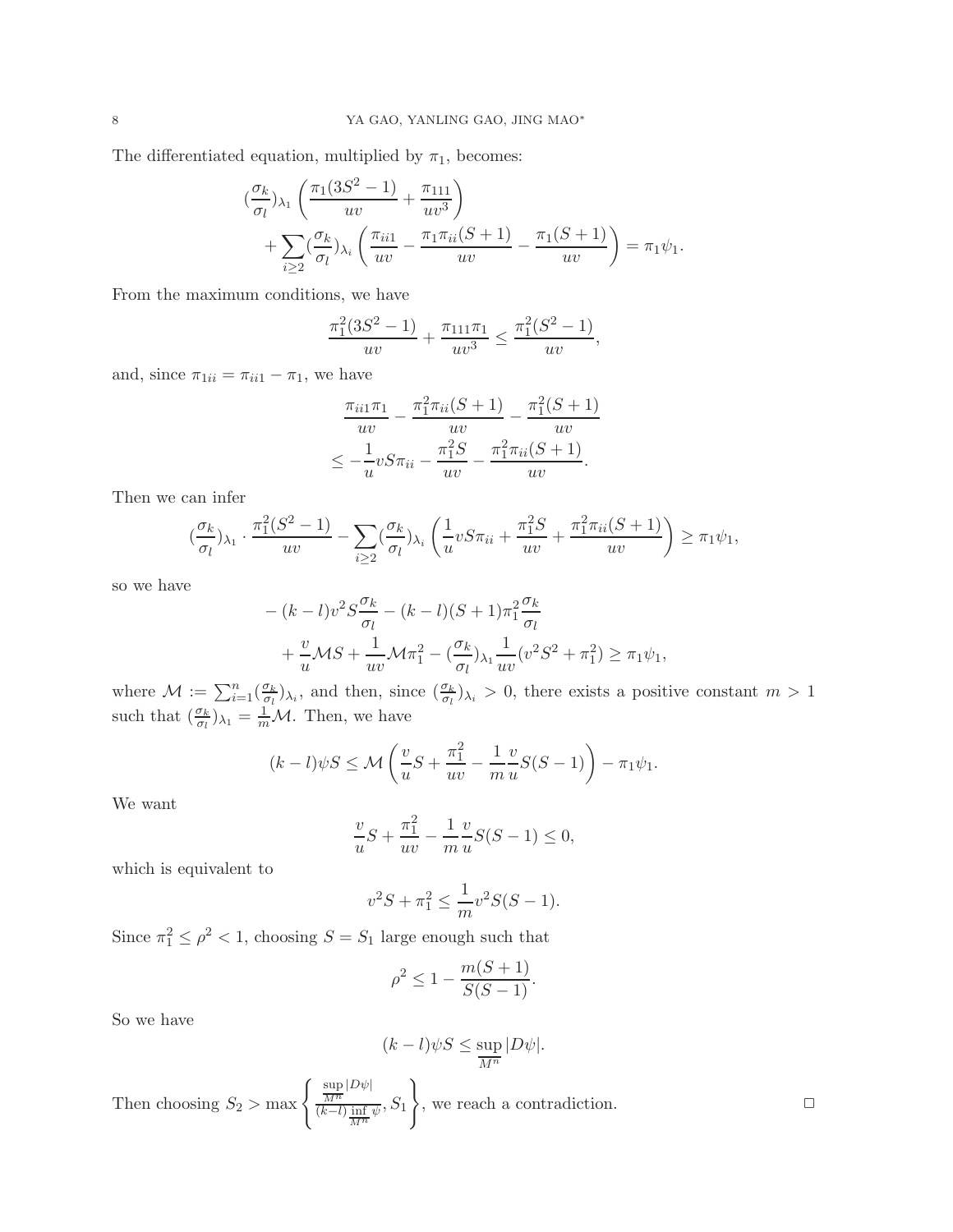# 4. Curvature maximum principle

<span id="page-8-0"></span>We write [\(1.4\)](#page-1-0) in the form

(4.1) 
$$
F(A) = \left(\frac{\sigma_k}{\sigma_l}\right)^{\frac{1}{k-l}} (A) = \psi^{\frac{1}{k-l}} (X, \vartheta) = f(X, \vartheta) \quad \text{for any } X \in \mathcal{G}.
$$

Proof of Theorem [1.2.](#page-2-1) Consider the function

$$
W(A) = \sigma_1(A),
$$

which attains its maximum value at some  $X_0 = (x_0, u(x_0)) \in \mathcal{G}$ . If  $x_0 \in \partial M^n$ , then our claim [\(1.6\)](#page-2-2) follows directly. Now, we try to prove this claim in the case that  $x_0 \notin \partial M^n$ . Choose the frame fields  $e_1, e_2, \dots, e_n, \nu$  at  $X_0$  such that  $e_1, e_2, \dots, e_n \in T_{X_0} \mathcal{G}$  at  $X_0$  and  $(h_{ij})_{n \times n}$  is diagonal at  $X_0$  with eigenvalues  $h_{11} \geq h_{22} \geq \cdots \geq h_{nn}$ . Here, as usual,  $T_{X_0} \mathcal{G}$  denotes the tangent space of the graphic hypersurface  $\mathcal G$  at  $X_0$ . For each  $i = 1, \ldots, n$ , we have

$$
\nabla_i \sigma_1 = 0 \quad \text{at } X_0.
$$

Therefore, at  $X_0$ , it follows that

<span id="page-8-2"></span>(4.2) 
$$
0 \geq F^{ij} \nabla_i \nabla_j \sigma_1
$$

$$
= -F^{ij, pq} \nabla_l h_{ij} \nabla_l h_{pq} + F^{ij} h_{im} h_{mj} \sigma_1 - F^{ij} h_{ij} |A|^2 + \Delta f.
$$

Since f is convex in  $\vartheta$ , together with Lemma [2.2,](#page-5-1) we have

<span id="page-8-1"></span>(4.3)  
\n
$$
\Delta f = \frac{\partial^2 f}{\partial X^{\alpha} \partial X^{\beta}} \nabla_l X^{\alpha} \nabla_l X^{\beta} + 2 \frac{\partial^2 f}{\partial X^{\alpha} \partial \vartheta} \nabla_l X^{\alpha} \nabla_l \vartheta \n+ \frac{\partial^2 f}{\partial \vartheta^2} |\nabla \vartheta|^2 + \frac{\partial f}{\partial X^{\alpha}} \Delta X^{\alpha} + \frac{\partial f}{\partial \vartheta} \Delta \vartheta \n\geq \frac{\partial f}{\partial \vartheta} \Delta \vartheta + \frac{\partial^2 f}{\partial \vartheta^2} |\nabla \vartheta|^2 - c_1 \sigma_1 - c_2 \n\geq \frac{\partial f}{\partial \vartheta} \vartheta |A|^2 - c_1 \sigma_1 - c_2,
$$

where positive constants  $c_1$ ,  $c_2$  depend on  $||\varphi||_{C^1(\overline{M^n})}$ ,  $||\psi||_{C^2(\overline{M^n} \times \left[\inf_{\partial M^n} u, \sup_{\partial M^n} u\right] \times \mathbb{R})}$ , and  $X^{\alpha}$  :=  $\langle X, \partial_\alpha \rangle_L, \, \alpha = 1, 2, \cdots, n+1$ . Obviously,  $\partial_1, \partial_2, \cdots, \partial_n$  are the corresponding coordinate vector

fields on  $\mathscr{H}^n(1)$ ,  $\partial_{n+1} := \partial_r$ . Putting [\(4.3\)](#page-8-1) into [\(4.2\)](#page-8-2) yields

<span id="page-8-3"></span>(4.4)  
\n
$$
0 \ge F^{ij} \nabla_i \nabla_j \sigma_1
$$
\n
$$
\ge -F^{ij, pq} \nabla_l h_{ij} \nabla_l h_{pq} + F^{ij} h_{im} h_{mj} \sigma_1
$$
\n
$$
+ (\frac{\partial f}{\partial \vartheta} \cdot \vartheta - f) |A|^2 - c_1 \sigma_1 - c_2
$$
\n
$$
\ge F^{ij} h_{im} h_{mj} \sigma_1 - c_1 \sigma_1 - c_2,
$$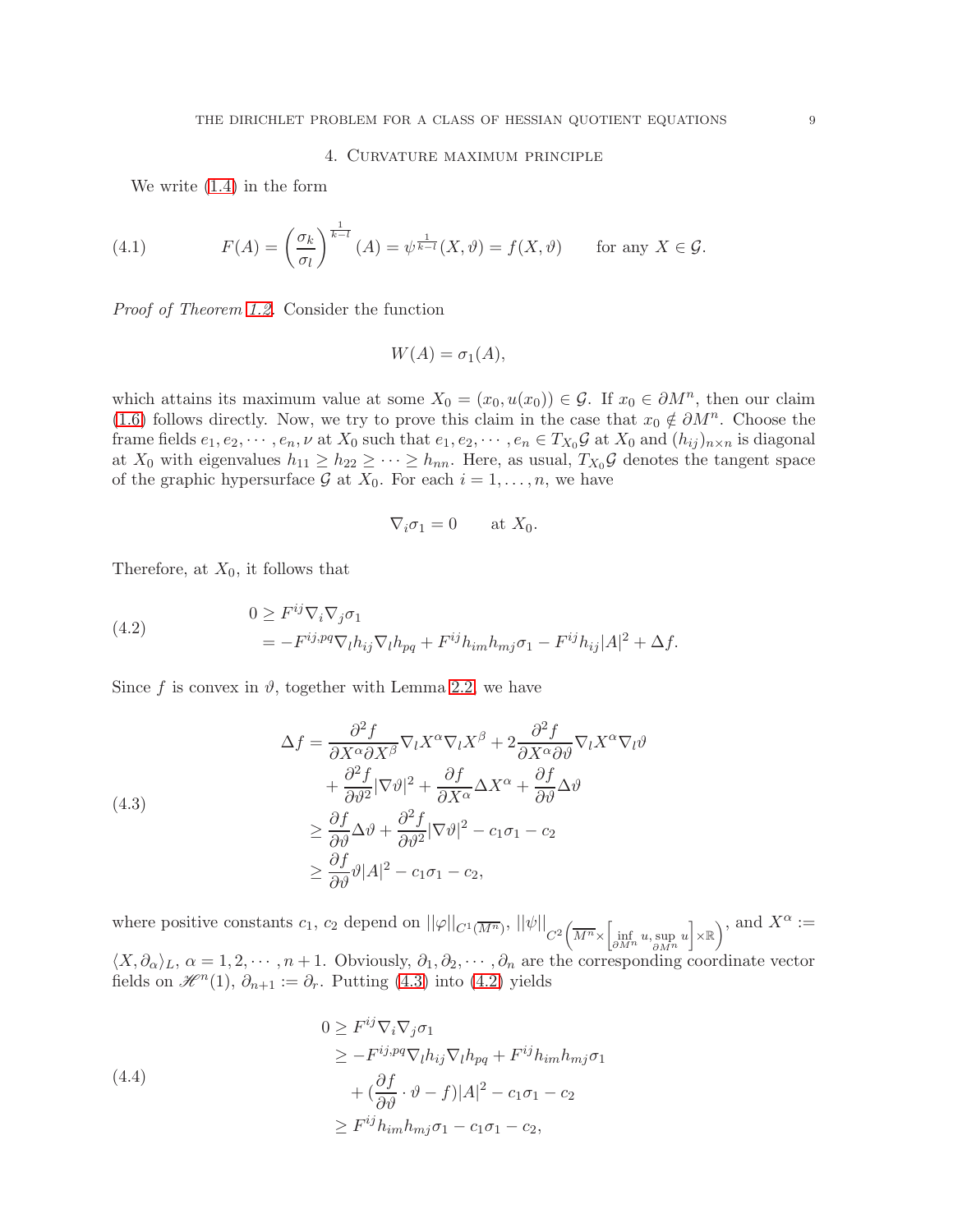where we have used  $(1.5)$  and the concavity of F. On the other hand, using the properties of Garding cone and the Cauchy inequality, we have

<span id="page-9-1"></span>(4.5)  

$$
F^{ij}h_{im}h_{mj} = \sum_{i=1}^{n} \frac{\partial}{\partial \lambda_i} \left[ \left( \frac{\sigma_k}{\sigma_l} \right)^{\frac{1}{k-l}} \right] \lambda_i^2
$$

$$
\geq n \left[ \left( \frac{\sigma_k}{\sigma_l} \right)^{\frac{1}{k-l}} \right]_{\lambda_{\min}} \sum_{i=1}^{n} \lambda_i^2
$$

$$
\geq \frac{n}{m'} \left( \frac{C_n^k}{C_n^l} \right)^{\frac{1}{k-l}} \sum_{i=1}^{n} \lambda_i^2 \geq \frac{1}{m'} \left( \frac{C_n^k}{C_n^l} \right)^{\frac{1}{k-l}} \sigma_1^2,
$$

where  $\left[ \left( \frac{\sigma_k}{\sigma_k} \right)$  $\frac{\sigma_k}{\sigma_l}$ ) $\frac{1}{k-l}$  $\lambda_{\min} := \min \left\{ \frac{\partial}{\partial \lambda} \right\}$  $\partial \lambda_i$  $\left[ \left( \frac{\sigma_k}{\sigma_k} \right)$  $\left\{\frac{\sigma_k}{\sigma_l}\right\}$  $\left.\frac{1}{k-l}\right\}$ ,  $i=1,2,\cdots,n$ . Since  $\left(\frac{\sigma_k}{\sigma_l}\right)$ σl  $\overline{ }$  $\lambda_i > 0$ , there exists a positive constant m' such that  $\left[\left(\frac{\sigma_k}{\sigma_k}\right)\right]$  $\frac{\sigma_k}{\sigma_l}$ ) $\frac{1}{k-l}$  $\lambda_{\min} = \frac{1}{m'} \sum_{i=1}^{n} \frac{\partial}{\partial \lambda}$  $\partial \lambda_i$  $\left[ \left( \frac{\sigma_k}{\sigma_k} \right)$  $\left(\frac{\sigma_k}{\sigma_l}\right)^{\frac{1}{k-l}}$ . Taking [\(4.5\)](#page-9-1) into [\(4.4\)](#page-8-3), it is easy to know that  $\sigma_1$  is bounded. Then the conclusion of Theorem [1.2,](#page-2-1) i.e. [\(1.6\)](#page-2-2), follows  $\Box$   $\Box$ 

#### 5. Curvature estimates

<span id="page-9-0"></span>Let

$$
\mathcal{P}(\lambda) := F(A) = \left(\frac{\sigma_k}{\sigma_l}\right)^{\frac{1}{k-l}} (A) = f(X, \vartheta) \quad \text{for any } X \in \mathcal{G}.
$$

Set

(5.1) 
$$
\left(\frac{\sigma_k}{\sigma_l}\right)^{\frac{1}{k-l}} (\lambda_1, \lambda_2, \cdots \lambda_n) = \mathcal{P}(\lambda_1, \lambda_2, \cdots \lambda_n),
$$

(5.2) 
$$
\operatorname{tr} F^{ij} = \sum_{i=1}^{n} F^{ii}, \qquad \mathcal{P}_i = \frac{\partial \mathcal{P}}{\partial \lambda_i}.
$$

<span id="page-9-2"></span>First, we list a useful lemma (see, e.g., [\[23\]](#page-26-0)).

**Lemma 5.1.** For any symmetric matrix  $\eta = (\eta_{ij})$ , we have

(5.3) 
$$
F^{ij,pq}\eta_{ij}\eta_{pq} = \sum_{i=1}^n \frac{\partial^2 \mathcal{P}}{\partial \lambda_i \partial \lambda_j} \eta_{ii}\eta_{jj} + \sum_{i \neq j} \frac{\mathcal{P}_i - \mathcal{P}_j}{\lambda_i - \lambda_j} \eta_{ij}^2.
$$

The second term on RHS of  $(5.3)$  is nonpositive if P is concave, and it is interpreted as the limit if  $\lambda_i = \lambda_j$ .

Proof of Theorem [1.3.](#page-3-1) Using a similar argument to that in the proof of [\[12,](#page-25-0) Theorem 1.3].

Let  $\eta = \varphi - u$ , as observed at the beginning of the proof of [\[12,](#page-25-0) Theorem 1.3], one knows that  $\eta > 0$  in  $M^n$ . We now consider the function

$$
G = \eta^{\alpha} e^{\Psi(\vartheta)} h_{ij} \tau_i \tau_j,
$$

achieving its maximum value at some  $X_0 \in \mathcal{G}$ , where  $\alpha \geq 1$ ,  $\Psi$  is a function determined later and satisfies  $\Psi' := \frac{\partial \Psi}{\partial \theta} \geq 0$ . Without loss of generality, one may choose the frame field  $e_1 = \tau, e_2, \dots, e_n, \nu$  such that  $e_1, e_2, \dots, e_n \in T_{X_0} \mathcal{G}, \nabla_{e_i} e_j = 0$  at  $X_0$  for all  $i = 1, 2, \dots, n$ , and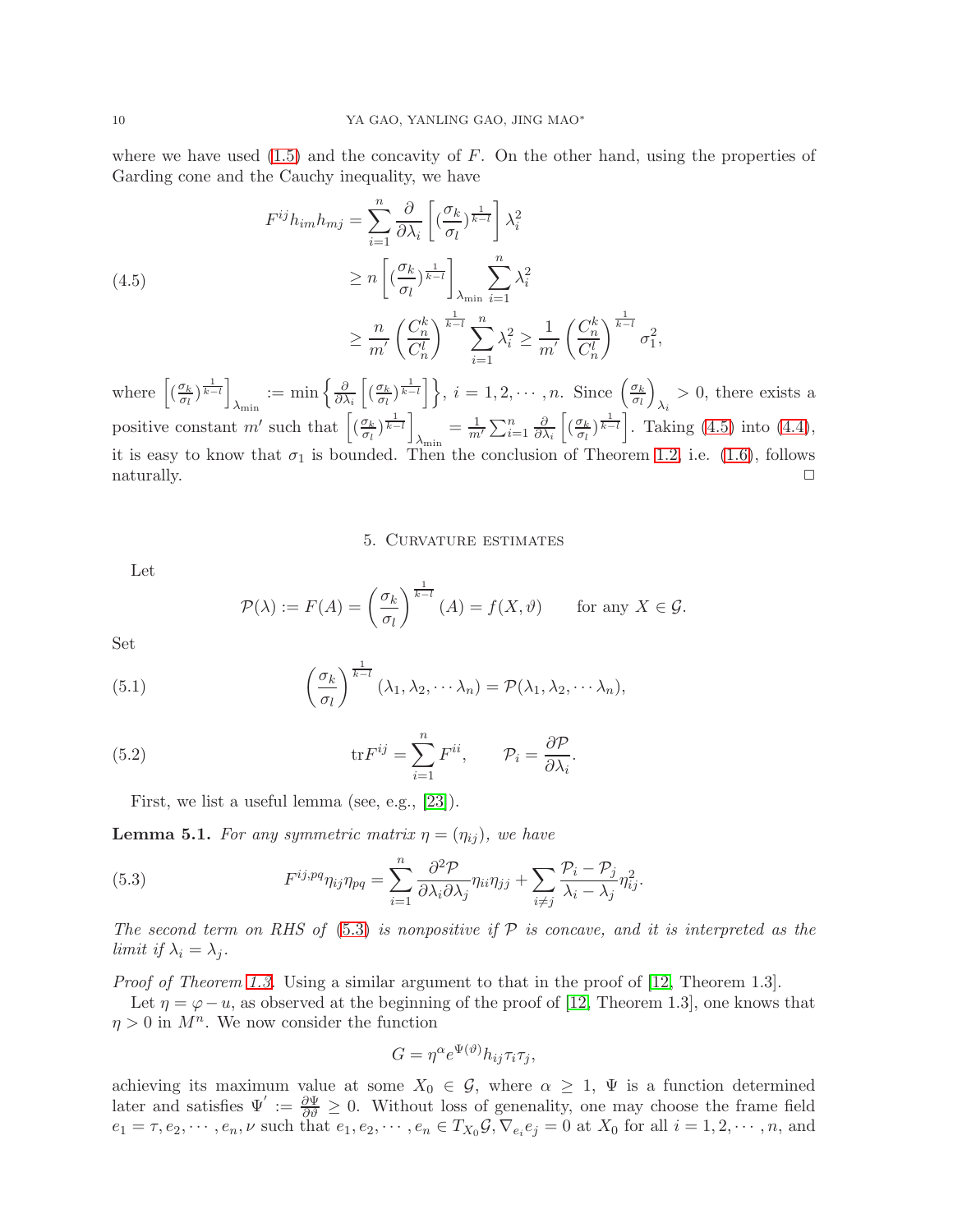$(h_{ij})_{n\times n}$  is diagonal at  $X_0$  with eigenvalues  $h_{11} \geq h_{22} \geq \cdots h_{nn}$ . At  $X_0$ , for each  $i = 1, 2, \cdots, n$ , one has

(5.4)  
\n
$$
\alpha \frac{\nabla_i \eta}{\eta} + \Psi' \nabla_i \vartheta + \frac{\nabla_i h_{11}}{h_{11}} = 0,
$$
\n
$$
\alpha (\frac{\nabla_i \nabla_j \eta}{\eta} - \frac{\nabla_i \eta \nabla_j \eta}{\eta^2}) + \Psi'' \nabla_i \vartheta \nabla_j \vartheta + \Psi' \nabla_i \nabla_j \vartheta + \frac{\nabla_i \nabla_j h_{11}}{h_{11}} - \frac{\nabla_i h_{11} \nabla_j h_{11}}{h_{11}^2} \le 0.
$$

Therefore, by Lemma [2.2,](#page-5-1) we have

<span id="page-10-2"></span>
$$
0 \geq \alpha F^{ij} \left( \frac{\nabla_i \nabla_j \eta}{\eta} - \frac{\nabla_i \eta \nabla_j \eta}{\eta^2} \right) + \Psi'' F^{ij} \nabla_i \vartheta \nabla_j \vartheta + \Psi' F^{ij} \nabla_i \nabla_j \vartheta + F^{ij} \frac{\nabla_i \nabla_j h_{11}}{h_{11}} - F^{ij} \frac{\nabla_i h_{11} \nabla_j h_{11}}{h_{11}^2} = \alpha F^{ij} \left( \frac{\nabla_i \nabla_j \eta}{\eta} - \frac{\nabla_i \eta \nabla_j \eta}{\eta^2} \right) + \Psi'' F^{ij} \nabla_i \vartheta \nabla_j \vartheta + \Psi' F^{ij} \nabla_i \nabla_j \vartheta - f h_{11} + F^{ij} h_{im} h_{jm} + \frac{\nabla_1 \nabla_1 f}{h_{11}} - \frac{1}{h_{11}} F^{ij, pq} \nabla_1 h_{ij} \nabla_1 h_{pq} - F^{ij} \frac{\nabla_i h_{11} \nabla_j h_{11}}{h_{11}^2}.
$$

We also find that

$$
F^{ij}\nabla_i\nabla_j\vartheta = \vartheta F^{ij}h_{im}h_{jm} + f + \nabla_l f \langle X, X_l \rangle_L.
$$

Consequently,

<span id="page-10-0"></span>(5.5)  
\n
$$
0 \geq \alpha F^{ij} \left( \frac{\nabla_i \nabla_j \eta}{\eta} - \frac{\nabla_i \eta \nabla_j \eta}{\eta^2} \right) + \Psi'' F^{ij} \nabla_i \vartheta \nabla_j \vartheta + \Psi' \nabla_l f \langle X, X_l \rangle_L - f h_{11} + (\Psi' \vartheta + 1) F^{ij} h_{im} h_{jm} + \frac{\nabla_1 \nabla_1 f}{h_{11}} - \frac{1}{h_{11}} F^{ij, pq} \nabla_1 h_{ij} \nabla_1 h_{pq} - F^{ij} \frac{\nabla_i h_{11} \nabla_j h_{11}}{h_{11}^2}.
$$

Since f is convex in  $\vartheta$ , we have

$$
\nabla_1 \nabla_l f = \frac{\partial^2 f}{\partial X^{\alpha} \partial X^{\beta}} \nabla_1 X^{\alpha} \nabla_1 X^{\beta} + 2 \frac{\partial^2 f}{\partial X^{\alpha} \partial X^{\beta}} \nabla_1 X^{\alpha} \nabla_1 \vartheta + \frac{\partial^2 f}{\partial \vartheta^2} |\nabla_1 \vartheta|^2
$$
  
+ 
$$
\frac{\partial f}{\partial X^{\alpha}} \nabla_1 \nabla_1 X^{\alpha} + \frac{\partial f}{\partial \vartheta} \nabla_1 \nabla_1 \vartheta
$$
  

$$
\geq \frac{\partial f}{\partial \vartheta} \nabla_1 \nabla_1 \vartheta - c_3 h_{11} - c_4
$$
  
= 
$$
\frac{\partial f}{\partial \vartheta} (\vartheta h_{11}^2 + \nabla_l h_{11} \langle X, X_l \rangle_L) - c_3 h_{11} - c_4,
$$

where  $c_3$ ,  $c_4$  are positive constant depending on  $||\varphi||_{C^1(\overline{M^n})}$ ,  $||\psi||_{C^2(\overline{M^n} \times \left[\inf_{\partial M^n} u, \sup_{\partial M^n} u\right] \times \mathbb{R})}$ . Inserting this into [\(5.5\)](#page-10-0) yields

<span id="page-10-1"></span>(5.6)  
\n
$$
0 \geq \alpha F^{ij} \left( \frac{\nabla_i \nabla_j \eta}{\eta} - \frac{\nabla_i \eta \nabla_j \eta}{\eta^2} \right) + \Psi'' F^{ij} \nabla_i \vartheta \nabla_j \vartheta + \Psi' \nabla_l f \langle X, X_l \rangle_L
$$
\n
$$
+ \left( \frac{\partial f}{\partial \vartheta} \cdot \vartheta - f \right) h_{11} + (\Psi' \vartheta + 1) F^{ij} h_{im} h_{jm} + \frac{\partial f}{\partial \vartheta} \frac{\nabla_l h_{11} \langle X, X_l \rangle_L}{h_{11}} - \frac{1}{h_{11}} F^{ij, pq} \nabla_1 h_{ij} \nabla_1 h_{pq} - F^{ij} \frac{\nabla_i h_{11} \nabla_j h_{11}}{h_{11}^2} - c_3,
$$

where we have assumed that  $h_{11}$  is sufficiently large. Otherwise, the assertion of Theorem [1.3](#page-3-1) holds.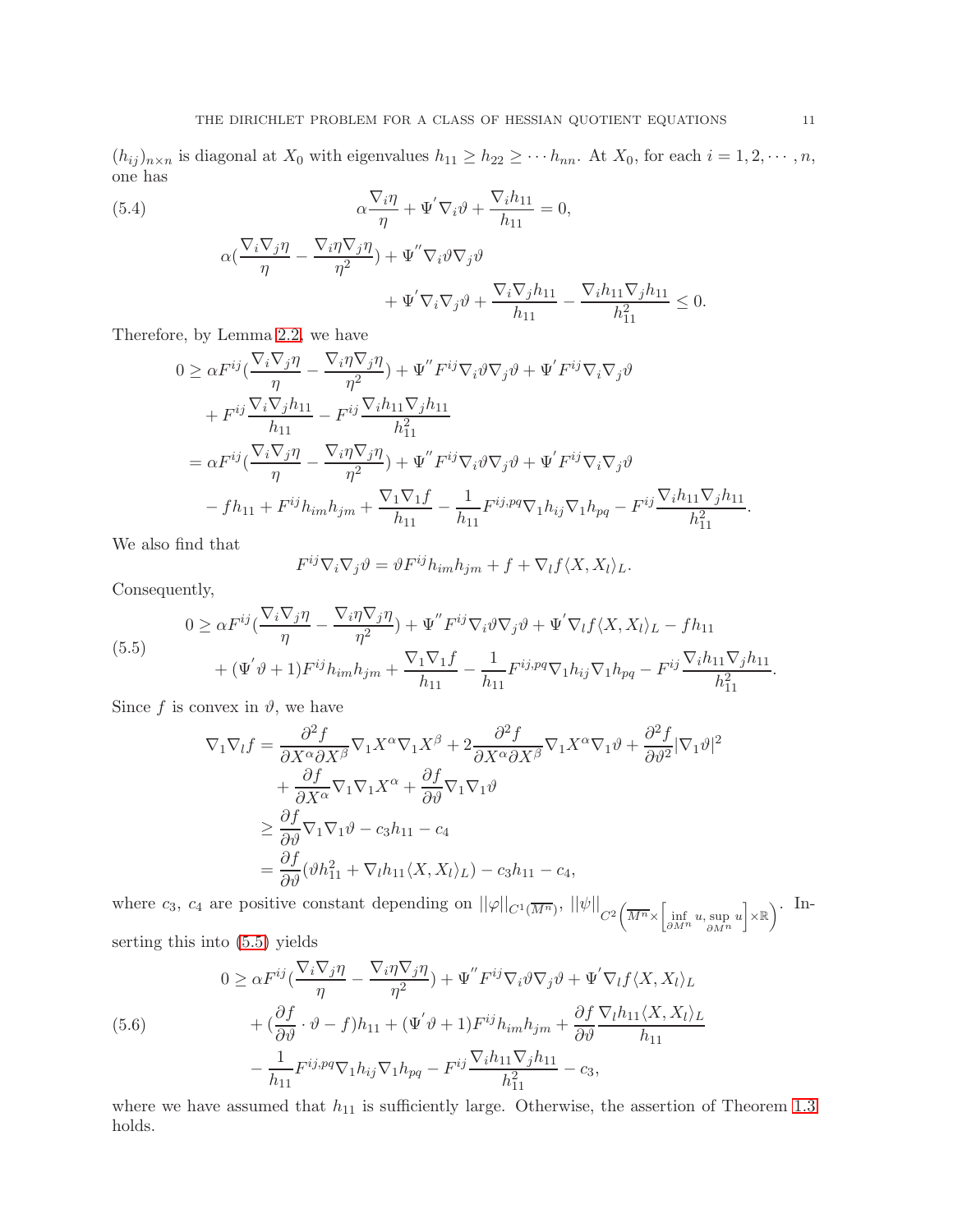Next, we assume that  $\varphi$  has been extended to be constant in the  $\partial_r$  direction. Therefore,

$$
\nabla_i \nabla_j \eta = \sum_{\alpha, \beta=1}^n \frac{\partial^2 \varphi}{\partial X^{\alpha} \partial X^{\beta}} \nabla_i X^{\alpha} \nabla_j X^{\beta} + \sum_{\alpha=1}^n \frac{\partial \varphi}{\partial X^{\alpha}} \nabla_i \nabla_j X^{\alpha} - u_{ij}
$$

$$
\geq \sum_{\alpha=1}^n \frac{\partial \varphi}{\partial X^{\alpha}} \nu^{\alpha} h_{ij} - c_5 h_{ij} v,
$$

where  $c_5 > 0$  depends on  $||\varphi||_{C^1(\overline{M^n})}$  and we have again used Gaussian formula and the assumption that  $\varphi$  is affine. Consequently,

<span id="page-11-0"></span>(5.7) 
$$
F^{ij}\nabla_i\nabla_j\eta \geq \left(\sum_{\alpha=1}^n \frac{\partial \varphi}{\partial X^{\alpha}}\nu^{\alpha} - c_5 v\right)F^{ij}h_{ij} \geq -c_6,
$$

where positive constant  $c_6$  depends on  $c_5$ ,  $||\psi||_{C^0} \left(\overline{M^n} \times \left[\inf_{\partial M^n} u, \sup_{\partial M^n} u\right] \times \mathbb{R}\right)$  and  $||\varphi||_{C^1(\overline{M^n})}$ . Combining  $(5.6)$  and  $(5.7)$ , at  $X_0$ , we have

<span id="page-11-1"></span>(5.8)  
\n
$$
0 \ge -\frac{c_6 \alpha}{\eta} - \alpha F^{ij} \frac{\nabla_i \eta \nabla_j \eta}{\eta^2} + \Psi'' F^{ij} \nabla_i \vartheta \nabla_j \vartheta + \Psi' \nabla_l f \langle X, X_l \rangle_L
$$
\n
$$
+ \left( \frac{\partial f}{\partial \vartheta} \cdot \vartheta - f \right) h_{11} + (\Psi' \vartheta + 1) F^{ij} h_{im} h_{jm} + \frac{\partial f}{\partial \vartheta} \frac{\nabla_l h_{11} \langle X, X_l \rangle_L}{h_{11}} - \frac{1}{h_{11}} F^{ij, pq} \nabla_1 h_{ij} \nabla_1 h_{pq} - F^{ij} \frac{\nabla_l h_{11} \nabla_j h_{11}}{h_{11}^2} - c_3.
$$

We now estimate the remaining terms in  $(5.8)$ , and divide the argument into two cases.

**Case 1.** Assume that there exists a positive constant  $\zeta$  to be determined such that

(5.9) hnn ≤ −ζh11.

Using the critical point condition [\(5.4\)](#page-10-2), we have

<span id="page-11-3"></span>
$$
F^{ij} \frac{\nabla_i h_{11} \nabla_j h_{11}}{h_{11}^2} = F^{ij} (\alpha \frac{\nabla_i \eta}{\eta} + \Psi' \nabla_i \vartheta) (\alpha \frac{\nabla_j \eta}{\eta} + \Psi' \nabla_j \vartheta)
$$
  

$$
\leq (1 + \varepsilon^{-1}) \alpha^2 F^{ij} \frac{\nabla_i \eta \nabla_j \eta}{\eta^2} + (1 + \varepsilon) (\Psi')^2 F^{ij} \nabla_i \vartheta \nabla_j \vartheta
$$

for any  $\varepsilon>0.$  Since  $|\nabla\eta|\leq c_7(\widetilde{M^n})$  , so

$$
F^{ij} \frac{\nabla_i \eta \nabla_j \eta}{\eta^2} \le c_8 \frac{\text{tr} F^{ij}}{\eta^2},
$$

where  $c_8$  depends on  $c_7$ . Therefore, at  $X_0$ , we have

<span id="page-11-2"></span>(5.10)  
\n
$$
0 \ge -\frac{c_6 \alpha}{\eta} - c_9 \left[ \alpha + (1 + \varepsilon^{-1}) \alpha^2 \right] \frac{tr F^{ij}}{\eta^2} + \left[ \Psi'' - (1 + \varepsilon) (\Psi')^2 \right] F^{ij} \nabla_i \vartheta \nabla_j \vartheta
$$
\n
$$
+ \left( \frac{\partial f}{\partial \vartheta} \cdot \vartheta - f \right) h_{11} + (\Psi' \vartheta + 1) F^{ij} h_{im} h_{jm} - c_3
$$
\n
$$
+ \frac{\partial f}{\partial \vartheta} \frac{\nabla_l h_{11} \langle X, X_l \rangle_L}{h_{11}} + \Psi' \nabla_l f \langle X, X_l \rangle_L,
$$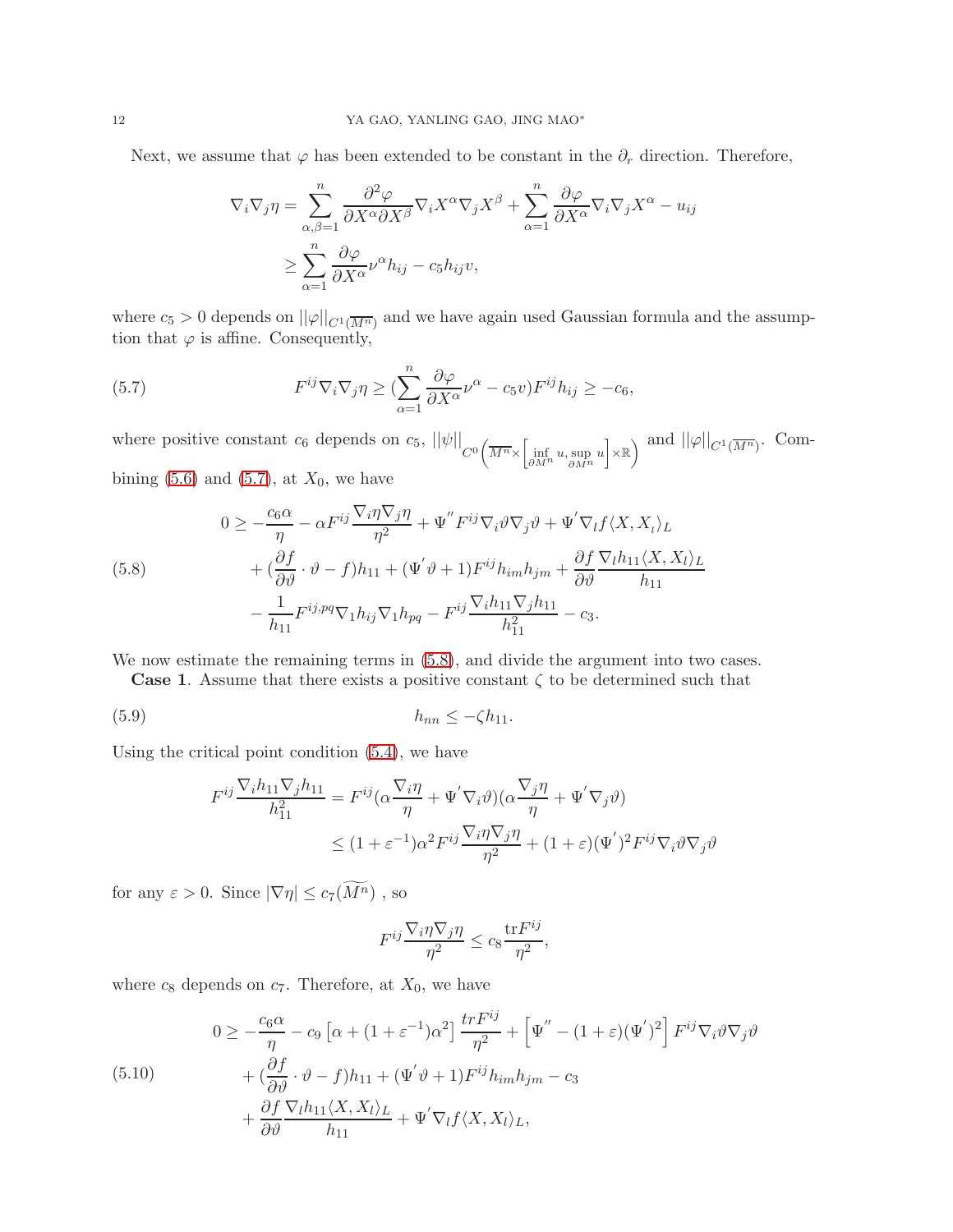where  $c_9 := \max\{1, c_8\}$  and the concavity of  $F(A)$  has been used. On the other hand, from [\(5.4\)](#page-10-2), the last two terms of the RHS of [\(5.10\)](#page-11-2) are bounded from below

$$
\frac{\partial f}{\partial \theta} \frac{\nabla_l h_{11} \langle X, X_l \rangle_L}{h_{11}} + \Psi' \nabla_l f \langle X, X_l \rangle_L
$$
\n
$$
= (\Psi' \nabla_l f - \alpha \frac{\partial f}{\partial \theta} \frac{\nabla_l \eta}{\eta} - \frac{\partial f}{\partial \theta} \Psi' \nabla_l \theta) \langle X, X_l \rangle_L
$$
\n
$$
= (\Psi' \frac{\partial f}{\partial X^\beta} \nabla_l X^\beta - \alpha \frac{\partial f}{\partial \theta} \frac{\nabla_l \eta}{\eta} - \frac{\partial f}{\partial \theta} \Psi' \nabla_l \theta) \langle X, X_l \rangle_L
$$
\n
$$
\geq -\frac{c_{10} \alpha}{\eta} - c_{11},
$$

where  $c_{10}$  is a positive constant depending on  $c_7$ ,  $||\varphi||_{C^1(\overline{M^n})}$ ,  $||\psi||_{C^1(\overline{M^n} \times \left[\inf_{\partial M^n} u, \sup_{\partial M^n} u\right] \times \mathbb{R})}$ , and  $c_{11} > 0$  depends on  $||\varphi||_{C^1(\overline{M^n})}$ ,  $||\psi||_{C^2(\overline{M^n} \times \left[\inf_{\partial M^n} u, \sup_{\partial M^n} u\right] \times \mathbb{R})}$ . Therefore

<span id="page-12-1"></span>(5.11) 
$$
0 \ge -\frac{c_{12}\alpha}{\eta} - c_9 \left[ \alpha + (1 + \varepsilon^{-1})\alpha^2 \right] \frac{tr F^{ij}}{\eta^2} + \left[ \Psi'' - (1 + \varepsilon)(\Psi')^2 \right] F^{ij} \nabla_i \vartheta \nabla_j \vartheta + \left( \frac{\partial f}{\partial \vartheta} \cdot \vartheta - f \right) h_{11} + (\Psi' \vartheta + 1) F^{ij} h_{im} h_{jm} - c_{13},
$$

where constant  $c_{12} > 0$  depends on  $c_6$ ,  $c_{10}$ , and constant  $c_{13} > 0$  depends on  $c_3$  and  $c_{11}$ . By the Weingarten formula, it follows that

$$
F^{ij}\nabla_i\vartheta\nabla_j\vartheta = F^{ij}h_{il}h_{jk}\langle X, X_l\rangle_L\langle X, X_k\rangle_L \le c_{14}F^{ij}h_{il}h_{jk},
$$

where  $c_{14}$  is a positive constant depending on  $||\varphi||_{C^{1}(\overline{M^n})}$ , and then we can take a function  $\Psi$ satisfying

(5.12) 
$$
\Psi'' - (1 + \varepsilon)(\Psi')^2 \le 0.
$$

Since  $M^n$  is bounded and  $C^2$ , there exists a positive constant  $a = a(\rho) > \sup$  $M^n$ u such that

<span id="page-12-0"></span>
$$
-a \le \vartheta < -\sup_{M^n} u.
$$

Let us take

$$
\Psi(\vartheta) = -\log(2a + \vartheta),
$$

so we have [\(5.12\)](#page-12-0) and

$$
\Psi' \vartheta + 1 + c_{14} \left( \Psi'' - (1 + \varepsilon)(\Psi')^2 \right) \ge \frac{1}{2}
$$
 for  $\varepsilon \le \frac{2a^2}{c_{14}}$ .

From [\(5.11\)](#page-12-1), together with

$$
F^{ij}h_{im}h_{jm} = F^{ii}h_{ii}^2 \ge \frac{\zeta^2}{n}h_{11}^2 \text{tr} F^{ij},
$$

which follows from the assumption [\(5.9\)](#page-11-3) and the fact  $F^{nn} \geq \frac{1}{n}$  $\frac{1}{n}$ tr $F^{ij}$ , at  $X_0$ , we have that

$$
0 \ge -\frac{c_{12}\alpha}{\eta} - c_9 \left[ \alpha + (1 + \varepsilon^{-1})\alpha^2 \right] \frac{\text{tr} F^{ij}}{\eta^2} + \left( \frac{\partial f}{\partial \vartheta} \cdot \vartheta - f \right) h_{11} + \frac{\zeta^2}{2n} h_{11}^2 \text{tr} F^{ij} - c_{13},
$$

which implies an upper bound

$$
\eta h_{11} \le \frac{c_{15}}{\zeta} \qquad \text{at } X_0.
$$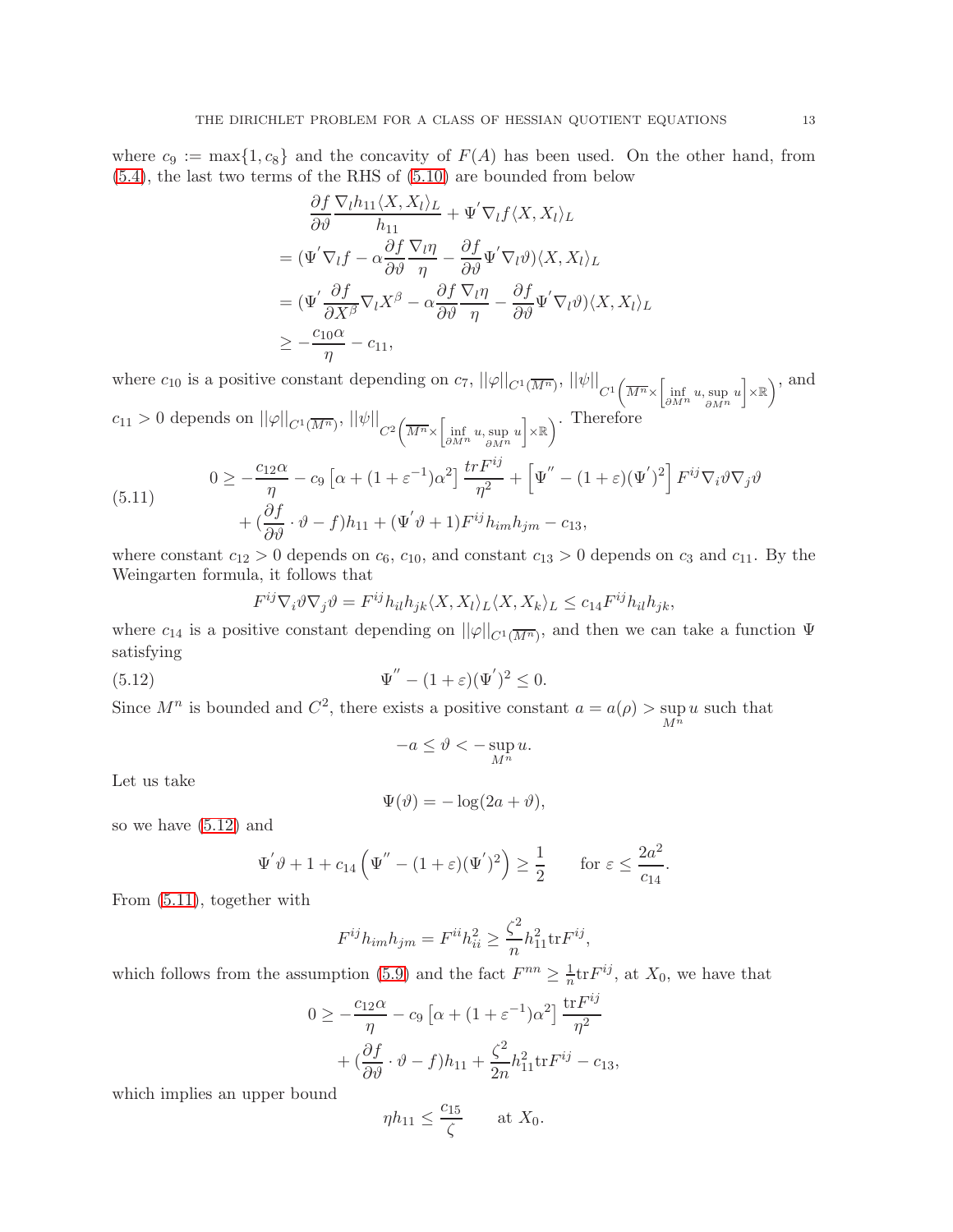Since

$$
\mathrm{tr} F^{ij} = \sum_{i=1}^n \frac{\partial}{\partial \lambda_i} \left[ \left( \frac{\sigma_k}{\sigma_l} \right)^{\frac{1}{k-l}} \right] \ge \left( \frac{C_n^k}{C_n^l} \right)^{\frac{1}{k-l}} > 0,
$$

where  $c_{15}$  is a positive constant depending on  $c_9$ ,  $c_{12}$ ,  $c_{13}$ ,  $\alpha$ ,  $M^n$ ,  $||\varphi||_{C^0(\overline{M^n})}$ .

Case 2. We now assume that

(5.13) hnn ≥ −ζh11.

Since  $h_{11} \geq h_{22} \geq \cdots \geq h_{nn}$ , we have

$$
h_{ii} \ge -\zeta h_{11} \qquad \text{for all } i = 1, \cdots, n.
$$

For a positive constant, assume to be 4, we divide  $\{1, \dots, n\}$  into two parts as follows

$$
I = \{i : \mathcal{P} \le 4\mathcal{P}^{11}\}, \qquad J = \{j : \mathcal{P}^{jj} > 4\mathcal{P}^{11}\},
$$

where  $\mathcal{P}^{ii} := \frac{\partial \mathcal{P}}{\partial h_{ii}} = \mathcal{P}_i$  is evaluated at  $\lambda(X_0)$ . Then for each  $i \in I$ , by [\(5.4\)](#page-10-2), we have

$$
\mathcal{P}_{i} \frac{|\nabla_{i} h_{11}|^{2}}{h_{11}^{2}} = \mathcal{P}_{i} \left( \alpha \frac{\nabla_{i} \eta}{\eta} + \Psi' \nabla_{i} \vartheta \right)^{2}
$$
  

$$
\leq (1 + \varepsilon^{-1}) \alpha^{2} \mathcal{P}_{i} \frac{|\nabla_{i} \eta|}{\eta^{2}} + (1 + \varepsilon) (\Psi')^{2} \mathcal{P}_{i} |\nabla_{i} \vartheta|^{2}
$$

for any  $\varepsilon > 0$ . For each  $j \in J$ , we have

$$
\alpha \mathcal{P}_i \frac{|\nabla_j \eta|^2}{\eta^2} = \alpha^{-1} \mathcal{P}_j \left( \frac{\nabla_j h_{11}}{h_{11}} + \Psi' \nabla_j \vartheta \right)^2
$$
  

$$
\leq \frac{1 + \varepsilon}{\alpha} (\Psi')^2 \mathcal{P}_j |\nabla_j \vartheta|^2 + \frac{1 + \varepsilon^{-1}}{\alpha} \mathcal{P}_j \frac{|\nabla_j h_{11}|^2}{h_{11}^2}
$$

for any  $\varepsilon > 0$ . Consequently,

$$
\alpha \sum_{i=1}^{n} \mathcal{P}_i \frac{|\nabla_i \eta|^2}{\eta^2} + \sum_{i=1}^{n} \mathcal{P}_i \frac{|\nabla_i h_{11}|^2}{h_{11}^2}
$$
\n
$$
\leq [\alpha + (1 + \varepsilon^{-1})\alpha^2] \sum_{i \in I} \mathcal{P}_i \frac{|\nabla_i \eta|^2}{\eta^2} + (1 + \varepsilon)(\Psi')^2 \sum_{i \in I} \mathcal{P}_i |\nabla_i \vartheta|^2
$$
\n
$$
+ \frac{1 + \varepsilon}{\alpha} (\Psi')^2 \sum_{j \in J} \mathcal{P}_j |\nabla_j \vartheta|^2 + [1 + (1 + \varepsilon^{-1})\alpha^{-1}] \sum_{j \in J} \mathcal{P}_j \frac{|\nabla_j h_{11}|^2}{h_{11}^2}
$$
\n
$$
\leq 4n [\alpha + (1 + \varepsilon^{-1})\alpha^2] \mathcal{P}_1 \frac{|\nabla_i \eta|^2}{\eta^2} + (1 + \varepsilon)(1 + \alpha^{-1})(\Psi')^2 \sum_{i=1}^{n} \mathcal{P}_i |\nabla_i \vartheta|^2
$$
\n
$$
+ [1 + (1 + \varepsilon^{-1})\alpha^{-1}] \sum_{j \in J} \mathcal{P}_j \frac{|\nabla_j h_{11}|^2}{h_{11}^2}.
$$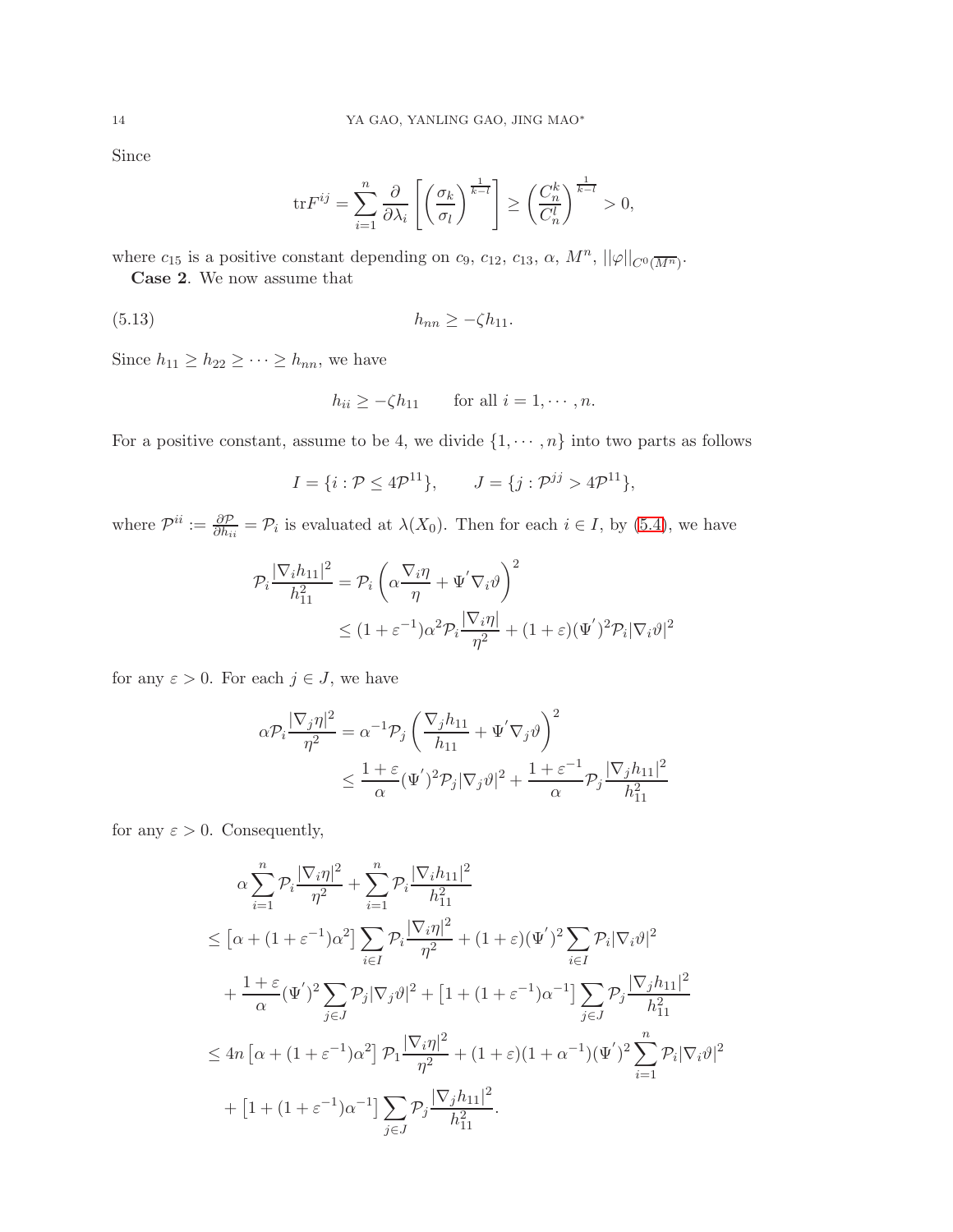Using this estimate and [\(5.8\)](#page-11-1), the follows inequality

$$
0 \ge -\frac{c_6 \alpha}{\eta} - 4n \left[ \alpha + (1 + \varepsilon^{-1}) \alpha^2 \right] \mathcal{P}_1 \frac{|\nabla_i \eta|^2}{\eta^2} + \left[ \Psi'' - (1 + \varepsilon)(1 + \alpha^{-1})(\Psi')^2 \right] \mathcal{P}_i |\nabla_i \vartheta|^2
$$
  
+  $\Psi' \nabla_l f \langle X, X_l \rangle_L + (\frac{\partial f}{\partial \vartheta} \cdot \vartheta - f) h_{11} + (\Psi' \vartheta + 1) F^{ij} h_{im} h_{jm} + \frac{\partial f}{\partial \vartheta} \frac{\nabla_l h_{11} \langle X, X_l \rangle_L}{h_{11}} -\frac{1}{h_{11}} F^{ij, pq} \nabla_1 h_{ij} \nabla_1 h_{pq} - \left[ 1 + (1 + \varepsilon^{-1}) \alpha^{-1} \right] \sum_{j \in J} \mathcal{P}_j \frac{|\nabla_j h_{11}|^2}{h_{11}^2} - c_{13}$ 

holds at  $X_0$ . Then as **Case 1**, we have that for an appropriate selection of  $\Psi$ ,

<span id="page-14-1"></span>(5.14) 
$$
0 \ge -\frac{c_{12}\alpha}{\eta} - c_{16}(\alpha + \alpha^2)\frac{\mathcal{P}_1}{\eta^2} + \frac{1}{2n}\mathcal{P}_1h_{11}^2 + (\frac{\partial f}{\partial \vartheta} \cdot \vartheta - f)h_{11} - c_{13} - \frac{1}{h_{11}}F^{ij,pq}\nabla_1h_{ij}\nabla_1h_{pq} - [1 + c_{17}\alpha^{-1}]\sum_{j\in J}\mathcal{P}_j\frac{|\nabla_j h_{11}|^2}{h_{11}^2},
$$

where  $c_{16} > 0$  depends on  $n, \varepsilon^{-1}$ , and  $c_{17} = (1 + \varepsilon^{-1})$ .

We claim that

<span id="page-14-0"></span>(5.15) 
$$
-\frac{1}{h_{11}} F^{ij,pq} \nabla_1 h_{ij} \nabla_1 h_{pq} - [1 + c_{17} \alpha^{-1}] \sum_{j \in J} \mathcal{P}_j \frac{|\nabla_j h_{11}|^2}{h_{11}^2} \ge 0.
$$

If  $(5.15)$  holds, then from  $(5.14)$  we have

$$
(\frac{\partial f}{\partial \vartheta} \cdot \vartheta - f)h_{11} + \frac{1}{2n} \mathcal{P}_1h_{11}^2 \le c_{18}(1 + \frac{1}{\eta} + \frac{\mathcal{P}_1}{\eta^2}),
$$

from which we again get a bound for  $\eta h_{11}$  at  $X_0$  due to condition [\(1.7\)](#page-3-2), where  $c_{18} > 0$  depends on  $c_{12}$ ,  $c_{13}$ ,  $c_{16}$ ,  $c_{17}$  and  $\alpha$ . The proof of this **claim** can be found at the end of the proof of [\[12,](#page-25-0) Theorem [1.3](#page-3-1)], so we omit it here. Then, the proof of Theorem 1.3 is finished.  $\Box$ 

# <span id="page-14-3"></span>6.  $C^2$  boundary estimates

Throughout this section, we just assume that  $M<sup>n</sup>$  is strictly convex. By N. M. Ivochkina, M. Lin, N. S. Trudinger [\[19,](#page-25-20) [20\]](#page-25-19) and Pierre Bayard [\[3\]](#page-25-16), we have the follow inequality:  $\exists \mathcal{B}_0 =$  $\mathcal{B}_0(n, k, l)$  such that in  $\Gamma_k$ ,  $\forall i \in \{1, \cdots, k\},$ 

(6.1) 
$$
\left(\frac{\sigma_k}{\sigma_l}\right)_{\lambda_i} \cdot \lambda_i^2 \leq \lambda_i \left(\frac{\sigma_k}{\sigma_l}\right) + \mathcal{B}_0 \sum_{i \neq j} \left(\frac{\sigma_k}{\sigma_l}\right)_{\lambda_j} \cdot \lambda_j^2.
$$

Let  $x_0$  be a boundary-point, and  $\{e_1, \dots, e_n\}$  be an adapted basis such that at  $x_0$ ,  $\frac{\text{sup}}{M^n}$  $\frac{|Du|}{u} =$ sup  $\sup_{\overline{M^n}}|D\pi|\leq \rho<1.$ 

<span id="page-14-2"></span>**Lemma 6.1.** Let  $\mathfrak{g}: \overline{M^n} \cap \overline{B}_n(x_0) \times B(0,1) \to \mathbb{R}$ ,  $(x, p) \mapsto \mathfrak{g}(x, p)$  be a function of class  $C^2$ , concave with respect to p, where  $B_r(x_0) := \{x \in \mathbb{R}^{n+1}_1 \mid |x - x_0| \leq r\}$ ,  $B(0,1) := \{x \in \mathbb{R}^n : |x - x_0| \leq r\}$  $\mathbb{R}^{n+1}_1 \mid |x|_L < 1$ , and  $\mathbb{W} = \mathfrak{g}(\cdot, Du) - \frac{\mathcal{B}}{2}$  $\frac{\mathcal{B}}{2}\sum_{s=1}^{n-1}\left(u_s-u_s(x_0)\right)^2$ . If  $D_{r,\rho}$  denotes the compact  $\overline{M^n} \cap \overline{B}_r(x_0) \times \overline{B}(0,\rho)$ , for  $\mathcal{B} = \mathcal{B}(n,\bar{k},l,\rho,\mathcal{B}_0, \|\mathfrak{g}\|_{1,D_{r,\rho}})$  sufficiently large, W satisfies on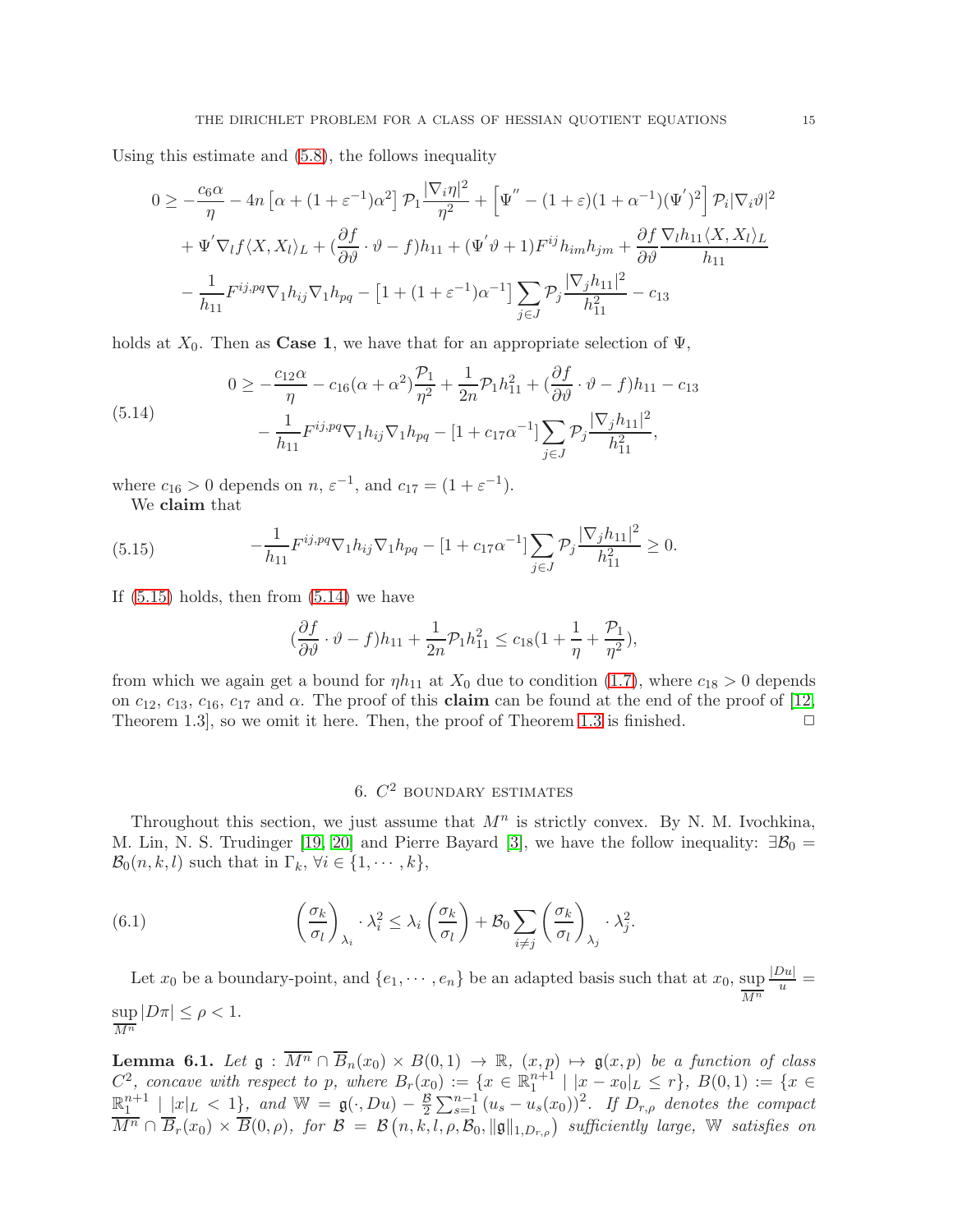$M^n \cap B_r(x_0)$  the inequality:

$$
\sum_{i,j} \frac{\partial}{\partial q_{ij}} \left( \frac{\sigma_k}{\sigma_l}(u) \right) \mathbb{W}_{ij} \leq \mathcal{B}_1 \left( 1 + |D\mathbb{W}| + \sum_{i,j} \frac{\partial}{\partial q_{ij}} \left( \frac{\sigma_k}{\sigma_l}(u) \right) \mathbb{W}_i \mathbb{W}_j + \frac{\sigma_{k-1}}{\sigma_l}(u) \right),
$$

where  $\mathcal{B}_1 = \mathcal{B}_1(n, k, l, M^n, \psi, \rho, \mathcal{B}_0, \|\mathfrak{g}\|_{2,D_{r,\rho}}).$ 

*Proof.* Let us denote by  $\tilde{\tau}_{\alpha}$ ,  $\alpha = 1, \dots, n$ , vectors of  $\mathcal{H}^{n}(1)$  induced by the map  $x \mapsto X :=$  $(x, u(x))$ , an orthonormal basis of principle vectors of  $T_X \mathcal{G}$ , and  $(\tilde{\eta}_s^{\alpha})$  such that,  $\forall s \in \{1, \dots, n\}$ ,  $e_s = \sum_{\alpha=1}^n \tilde{\eta}_s^{\alpha} \tilde{\tau}_{\alpha}$ . Define  $(\tilde{\tau}_{\alpha}^s)$  such that,  $\forall \alpha \in \{1, \cdots, n\}$ ,  $\tilde{\tau}_{\alpha} = \sum_{s=1}^n \tilde{\tau}_{\alpha}^s e_s$ . We thus have from the definition  $(\tilde{\eta}_s^{\alpha}) = (\tilde{\tau}_{\alpha}^s)^{-1}$ .

We will use the Greek letters and the Latin letters for derivatives in the basis  $\{\tilde{\tau}_\alpha, \alpha = 1, \cdots, n\}$ and  $\{e_s, s = 1, \cdots, n\}$ , respectively. For instance,  $u_{\alpha\beta}$  and  $u_{s\alpha}$  will denote respectively  $D^2u(\tilde{\tau}_\alpha, \tilde{\tau}_\beta)$ and  $D^2u(e_s, \tilde{\tau}_{\alpha})$ . In view of the choice of the  $\tilde{\tau}_{\alpha}$ , the quantities  $\frac{1}{v}(u_{\alpha\alpha}+u-\frac{2}{u}u_{\alpha}^2), \alpha=1,\cdots,n$ , are the principal curvatures of the graph  $G$  of  $u$ . The inequality in Lemma [6.1](#page-14-2) may then be written as

$$
\sum_{\alpha=1}^n \left(\frac{\sigma_k}{\sigma_l}\right)_{\lambda_\alpha} \mathbb{W}_{\alpha\alpha} \leq \mathcal{B}_1 \left(1 + |D\mathbb{W}| + \sum_{\alpha=1}^n \left(\frac{\sigma_k}{\sigma_l}\right)_{\lambda_\alpha} \mathbb{W}_\alpha^2 + \frac{\sigma_{k-1}}{\sigma_l}\right).
$$

For the first and second derivatives of W, we have  $\forall \alpha \in \{1, \dots, n\},$ 

$$
\mathbb{W}_{\alpha} = \mathfrak{g}_{\alpha} + \sum_{t=1}^{n} \mathfrak{g}_{p_t} u_{t\alpha} - \mathcal{B} \sum_{s=1}^{n-1} u_{s\alpha} (u_s - u_s(x_0)),
$$

and

$$
\mathbb{W}_{\alpha\alpha} = \mathfrak{g}_{\alpha\alpha} + 2 \sum_{t=1}^{n} \mathfrak{g}_{\alpha p_t} u_{t\alpha} + \sum_{s,t=1}^{n} \mathfrak{g}_{p_t p_s} u_{t\alpha} u_{s\alpha}
$$

$$
+ \sum_{t=1}^{n} \mathfrak{g}_{p_t} u_{t\alpha\alpha} - \mathcal{B} \left( u_{s\alpha\alpha} (u_s - u_s(x_0)) + u_{s\alpha}^2 \right).
$$

The following formula can represent the third derivatives of u

$$
\begin{aligned}\n&\left(\frac{\sigma_k}{\sigma_l}(u)\right)_{,i} \\
&= \left(\frac{\sigma_k}{\sigma_l}(u)\right)_{\lambda_\alpha} \cdot \lambda_{\alpha,i} \\
&= \left(\frac{\sigma_k}{\sigma_l}(u)\right)_{\lambda_\alpha} \cdot \left(\frac{u_{\alpha i}}{u} - \frac{u_{\alpha}u_i}{u^2}\right) \cdot \left(u_{\alpha\alpha} + u - \frac{2}{u}u_{\alpha}^2\right) + \left(u_{\alpha\alpha i} + u_i - \frac{4u_{\alpha}u_{\alpha i}}{u} + \frac{2u_{\alpha}^2u_i}{u^2}\right) \\
&= \psi_i.\n\end{aligned}
$$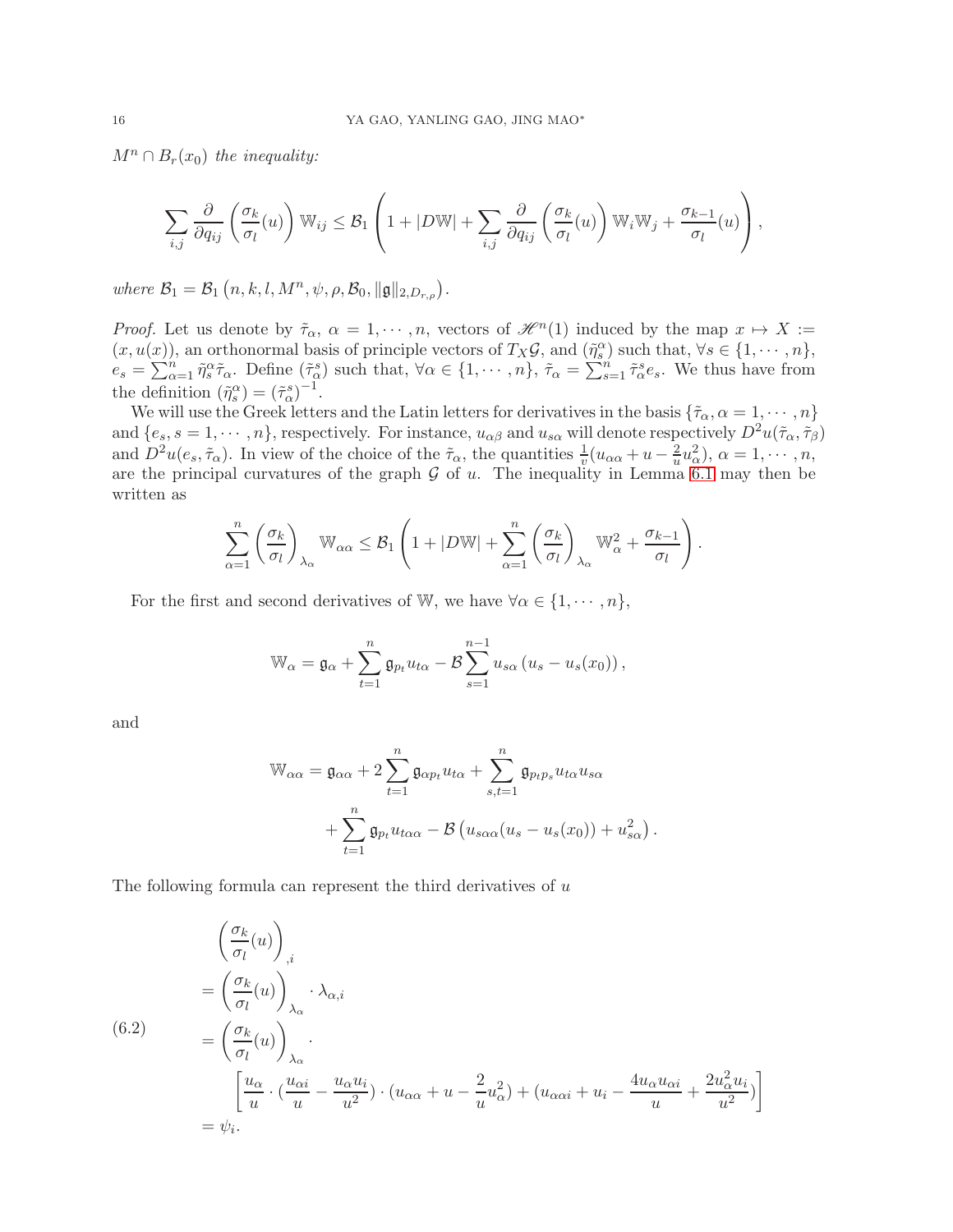Since  $u_{imm} = u_{mmi} - u_i$ , by the use of  $u_{s\alpha} = \tilde{\eta}_s^{\alpha} u_{\alpha\alpha}$ , we get:

$$
\sum_{\alpha=1}^{n} \frac{\partial}{\partial \lambda_{\alpha}} \left( \frac{\sigma_{k}}{\sigma_{l}} \right) \mathbb{W}_{\alpha\alpha} \n= \sum_{t=1}^{n} \mathfrak{g}_{p_{t}} \psi_{t} - \mathcal{B} \sum_{s=1}^{n-1} \psi_{s} \left( u_{s} - u_{s}(x_{0}) \right) \n+ \sum_{\alpha=1}^{n} \left( \frac{\sigma_{k}}{\sigma_{l}} \right)_{\lambda_{\alpha}} \cdot \left\{ \mathfrak{g}_{\alpha\alpha} + 2 \sum_{t=1}^{n} \tilde{\eta}_{t}^{\alpha} \mathfrak{g}_{\alpha p_{t}} u_{\alpha\alpha} + \sum_{s,t=1}^{n} \mathfrak{g}_{p_{t}p_{s}} \tilde{\eta}_{s}^{\alpha} \tilde{\eta}_{t}^{\alpha} u_{\alpha\alpha}^{2} \n- \mathcal{B} u_{\alpha\alpha}^{2} \sum_{s=1}^{n-1} |\tilde{\eta}_{s}^{\alpha}|^{2} + \left( 4\pi_{\alpha} - \frac{\pi_{\alpha} \lambda_{\alpha}}{u} \right) \mathbb{W}_{\alpha} + \left( \frac{\pi_{\alpha} \lambda_{\alpha}}{u} - 4\pi_{\alpha} \right) \mathfrak{g}_{\alpha} \n- \sum_{t=1}^{n} \mathfrak{g}_{p_{t}} \left[ 2u_{t} (1 + \pi_{\alpha}^{2}) - \pi_{\alpha}^{2} \pi_{t} \lambda_{\alpha} \right] + \mathcal{B} \sum_{s=1}^{n-1} \left[ 2u_{s} (1 + \pi_{\alpha}^{2}) - \pi_{\alpha}^{2} \pi_{s} \lambda_{\alpha} \right] \left( u_{s} - u_{s}(x_{0}) \right) \right\},
$$

where  $\pi = \log u$ . It's easy to estimate

$$
\sum_{t=1}^{n} \mathfrak{g}_{p_t} \psi_t - \mathcal{B} \sum_{s=1}^{n-1} \psi_s (u_s - u_s(x_0)) \le b_1 (1 + |D \mathbb{W}|),
$$

where positive constant  $b_1$  depends on  $\psi$ . Moreover, the term

$$
\sum_{\alpha=1}^{n} \left( \frac{\sigma_k}{\sigma_l} \right)_{\lambda_{\alpha}} \left( \mathfrak{g}_{\alpha\alpha} + 2 \sum_{t=1}^{n} \tilde{\eta}_t^{\alpha} \mathfrak{g}_{\alpha p_t} u_{\alpha \alpha} + \left( \frac{\pi_{\alpha} \lambda_{\alpha}}{u} - 4 \pi_{\alpha} \right) \mathfrak{g}_{\alpha} - \sum_{t=1}^{n} \mathfrak{g}_{p_t} \left[ 2u_t (1 + \pi_{\alpha}^2) - \pi_{\alpha}^2 \pi_t \lambda_{\alpha} \right] \right)
$$

is easily estimated by  $b_2$  $\int \sigma_{k-1}$  $\frac{k-1}{\sigma_l} + \sum_{\alpha=1}^n \left( \frac{\sigma_k}{\sigma_l} \right)$  $\overline{\sigma_l}$  $\overline{ }$  $\frac{1}{\lambda_{\alpha}}|\lambda_{\alpha}|$  $\overline{ }$ , positive constant  $b_2$  depends on  $\|\mathfrak{g}\|_{2,D_{r,\rho}},$  $\rho, M^n, k, l.$  Recalling that  $\mathfrak g$  is concave w.r.t. p, for all  $\alpha \in \{1, \cdots, n\}, \sum_{s,t=1}^n \mathfrak g_{p_tp_s} \tilde{\eta}_s^\alpha \tilde{\eta}_t^\alpha \leq 0$ , and then we thus finally get the estimate of  $\sum_{\alpha=1}^n \left(\frac{\sigma_k}{\sigma_l}\right)$ σl  $\overline{ }$  $\bigvee_{\lambda_{\alpha}}\mathbb{W}_{\alpha\alpha}$ :

<span id="page-16-0"></span>
$$
\sum_{\alpha=1}^{n} \left(\frac{\sigma_{k}}{\sigma_{l}}\right)_{\lambda_{\alpha}} \mathbb{W}_{\alpha\alpha} \n\leq b_{3} \left(1+|D\mathbb{W}|+\frac{\sigma_{k-1}}{\sigma_{l}}+\sum_{\alpha=1}^{n} \left(\frac{\sigma_{k}}{\sigma_{l}}\right)_{\lambda_{\alpha}}|\lambda_{\alpha}|\right)+\sum_{\alpha=1}^{n} \left(\frac{\sigma_{k}}{\sigma_{l}}\right)_{\lambda_{\alpha}}\left(-\mathcal{B}u_{\alpha\alpha}^{2}\sum_{s=1}^{n-1}|\tilde{\eta}_{s}^{\alpha}|^{2}\right) \n+ \left(4\pi_{\alpha}-\frac{\pi_{\alpha}\lambda_{\alpha}}{u}\right) \mathbb{W}_{\alpha}+\mathcal{B}\sum_{s=1}^{n-1}\left[2u_{s}(1+\pi_{\alpha}^{2})-\pi_{\alpha}^{2}\pi_{s}\lambda_{\alpha}\right](u_{s}-u_{s}(x_{0})) \right) \n\leq b_{3} \left(1+|D\mathbb{W}|+\frac{\sigma_{k-1}}{\sigma_{l}}+\sum_{\alpha=1}^{n} \left(\frac{\sigma_{k}}{\sigma_{l}}\right)_{\lambda_{\alpha}}|\lambda_{\alpha}|\right) \n+ \sum_{\alpha=1}^{n} \left(\frac{\sigma_{k}}{\sigma_{l}}\right)_{\lambda_{\alpha}}\left(-b_{4}\mathcal{B}\lambda_{\alpha}^{2}\sum_{s=1}^{n-1}|\tilde{\eta}_{s}^{\alpha}|^{2}+b_{5}|\mathbb{W}_{\alpha}|+b_{6}|\lambda_{\alpha}||\mathbb{W}_{\alpha}|\right),
$$

where the positive constant  $b_3$  depends on  $b_1$ ,  $b_2$ , positive constants  $b_4$ ,  $b_5$ ,  $b_6$  depend on  $\rho$ ,  $M^n$ . By [\[3,](#page-25-16) Lemma 4.3], we denote  $\delta_{\varepsilon} := \delta_{\varepsilon}(\varepsilon, \rho, n)$ , where  $\varepsilon \in (0, 1)$ . Let us consider two types of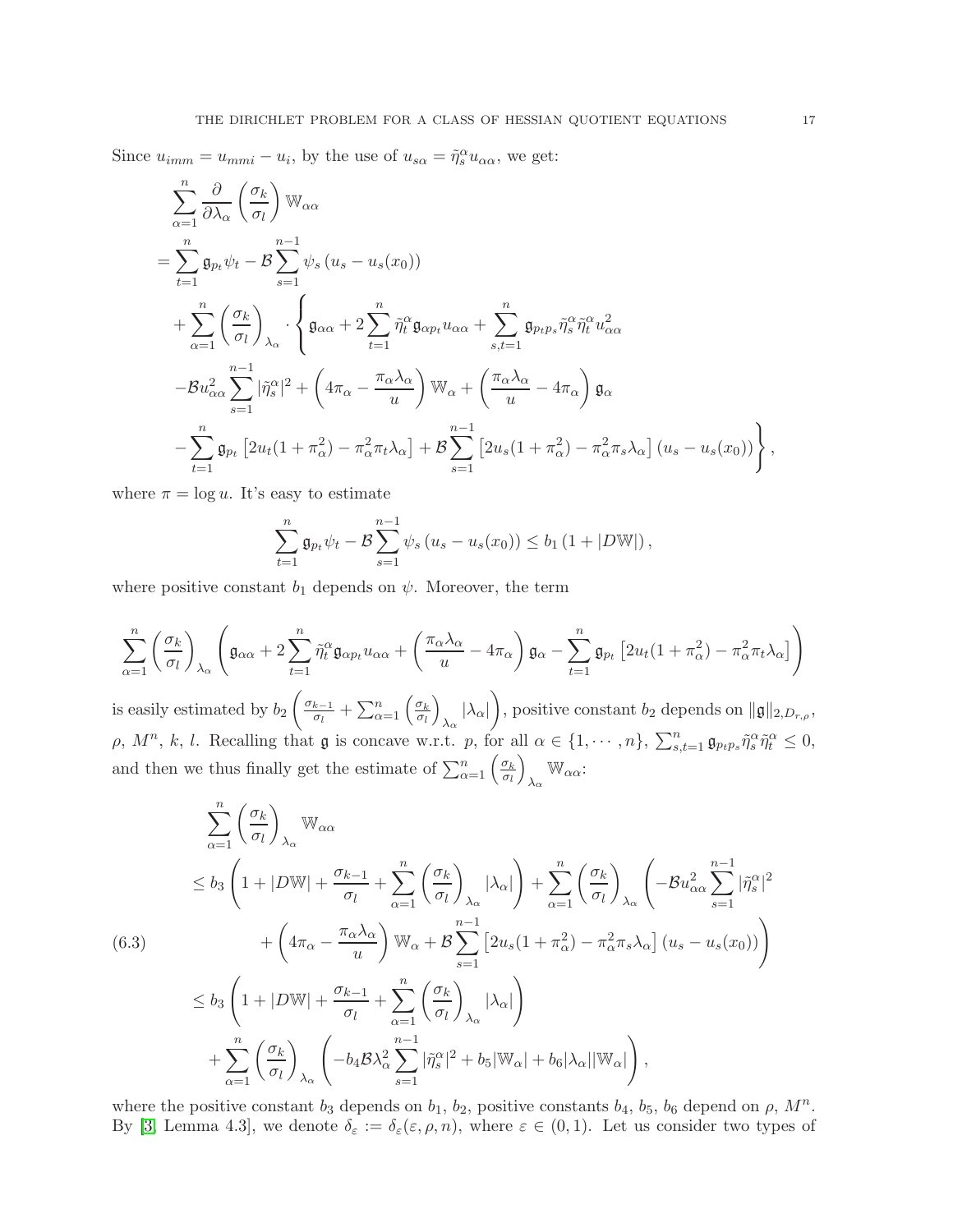points: either  $\forall \alpha \in \{1, \dots, n\}$ ,  $\sum_{s=1}^{n-1} |\tilde{\eta}_s^{\alpha}|^2 \ge \delta_{\varepsilon}$ , or  $\exists \alpha \in \{1, \dots, n\}$  (for example  $\alpha = 1$ ) such that  $\sum_{s=1}^{n-1} |\tilde{\eta}_s^{\alpha}|^2 < \delta_{\varepsilon}$ .

For the points of the first type, one has

$$
\sum_{\alpha=1}^{n} \left( \frac{\sigma_k}{\sigma_l} \right)_{\lambda_{\alpha}} \left( -b_4 \mathcal{B} \lambda_{\alpha}^2 \sum_{s=1}^{n-1} |\tilde{\eta}_s^{\alpha}|^2 + b_5 |\mathbb{W}_{\alpha}| + b_6 |\lambda_{\alpha}| |\mathbb{W}_{\alpha}| \right)
$$
  

$$
\leq \sum_{\alpha=1}^{n} \left( \frac{\sigma_k}{\sigma_l} \right)_{\lambda_{\alpha}} \left( b_7 (1 + \frac{b_8}{\delta_{\varepsilon}}) \mathbb{W}_{\alpha}^2 + b_9 \delta_{\varepsilon} \lambda_{\alpha}^2 - b_4 \mathcal{B} \delta_{\varepsilon} \lambda_{\alpha}^2 \right),
$$

where the positive constant  $b_7$  depends on  $b_5$ ,  $b_6$ , the positive constant  $b_8$  depends on  $b_6$ ,  $b_7$ , and the positive constant b<sub>9</sub> depends on  $b_6$ ,  $b_7$ ,  $b_8$ . Since the term  $b_3 \sum_{\alpha=1}^n \left( \frac{\sigma_k}{\sigma_l} \right)$  $\sigma_l$ Ĩ.  $\lambda_{\alpha}$  |  $\lambda_{\alpha}$ | in [\(6.3\)](#page-16-0) can be estimated by

$$
b_3 \sum_{\alpha=1}^n \left(\frac{\sigma_k}{\sigma_l}\right)_{\lambda_\alpha} |\lambda_\alpha| \le \frac{b_{10}}{\delta_\varepsilon} \left(\frac{\sigma_{k-1}}{\sigma_l}\right) + \frac{\delta_\varepsilon}{2} \sum_{\alpha=1}^n \left(\frac{\sigma_k}{\sigma_l}\right)_{\lambda_\alpha} \cdot \lambda_\alpha^2,
$$

where the positive constant  $b_{10}$  depends on  $b_3$ , taking  $\beta$  large enough, we can get a bound on  $\sum_{\alpha=1}^n \left( \frac{\sigma_k}{\sigma_l} \right)$  $\overline{\sigma_l}$ V  $\mathbb{W}_{\alpha\alpha}$  of the expected form.

.

For the points of the second type, let us consider two cases:

**First case.**  $\lambda_1 \leq 0$ . The inequality [\(6.1\)](#page-14-3) then becomes

(6.4) 
$$
\left(\frac{\sigma_k}{\sigma_l}\right)_{\lambda_1} \cdot \lambda_1^2 \leq \mathcal{B}_0 \sum_{\alpha=2}^n \left(\frac{\sigma_k}{\sigma_l}\right)_{\lambda_\alpha} \cdot \lambda_\alpha^2
$$

From [\[3,](#page-25-16) Lemma 4.3], for  $\alpha \geq 2$ ,  $\exists \delta_{\varepsilon'} := \delta_{\varepsilon'}(n, \rho, \varepsilon)$ , s.t.  $\sum_{s=1}^{n-1} |\tilde{\eta}_s^{\alpha}|^2 \geq \delta_{\varepsilon'}$ . Hence

<span id="page-17-0"></span>
$$
\sum_{\alpha=2}^n \left(\frac{\sigma_k}{\sigma_l}\right)_{\lambda_\alpha} \cdot \lambda_\alpha^2 \le \frac{1}{\delta_{\varepsilon'}} \left(\sum_{\alpha=2}^n \left(\frac{\sigma_k}{\sigma_l}\right)_{\lambda_\alpha} \cdot \lambda_\alpha^2 \sum_{s=1}^{n-1} |\tilde{\eta}_s^\alpha|^2\right),
$$

and by using inequality [\(6.4\)](#page-17-0), it follows that

$$
\sum_{\alpha=1}^n \left(\frac{\sigma_k}{\sigma_l}\right)_{\lambda_\alpha} \cdot \lambda_\alpha^2 \le \frac{\mathcal{B}_0 + 1}{\delta_{\varepsilon'}} \left(\sum_{\alpha=1}^n (\frac{\sigma_k}{\sigma_l})_{\lambda_\alpha} \cdot \lambda_\alpha^2 \sum_{s=1}^{n-1} |\tilde{\eta}_s^\alpha|^2\right).
$$

Thus, we can obtain

$$
\sum_{\alpha=1}^{n} \left( \frac{\sigma_k}{\sigma_l} \right)_{\lambda_{\alpha}} \left( -b_4 \mathcal{B} \lambda_{\alpha}^2 \sum_{s=1}^{n-1} |\tilde{\eta}_s^{\alpha}|^2 + b_5 |\mathbb{W}_{\alpha}| + b_6 |\lambda_{\alpha}| |\mathbb{W}_{\alpha}| \right)
$$
  

$$
\leq \sum_{\alpha=1}^{n} \left( \frac{\sigma_k}{\sigma_l} \right)_{\lambda_{\alpha}} \left( b_5 |\mathbb{W}_{\alpha}| + b_6 |\lambda_{\alpha}| |\mathbb{W}_{\alpha}| - \frac{\mathcal{B}}{b_{11}} \lambda_{\alpha}^2 \right)
$$
  

$$
\leq \sum_{\alpha=1}^{n} \left( \frac{\sigma_k}{\sigma_l} \right)_{\lambda_{\alpha}} \left( b_7 (1 + \frac{b_8}{\delta_{\varepsilon}}) \mathbb{W}_{\alpha}^2 + b_9 \delta_{\varepsilon} \lambda_{\alpha}^2 - \frac{\mathcal{B}}{b_{11}} \lambda_{\alpha}^2 \right),
$$

with  $b_{11} = \frac{B_0+1}{b_4\delta}$  $\frac{B_0+1}{b_4\delta_{\varepsilon'}}$ , and

$$
b_3 \sum_{\alpha=1}^n \left(\frac{\sigma_k}{\sigma_l}\right)_{\lambda_\alpha} |\lambda_\alpha| \le b_{12} \left(\frac{\sigma_{k-1}}{\sigma_l}\right) + \frac{1}{2b_{13}} \sum_{\alpha=1}^n \left(\frac{\sigma_k}{\sigma_l}\right)_{\lambda_\alpha} \cdot \lambda_\alpha^2,
$$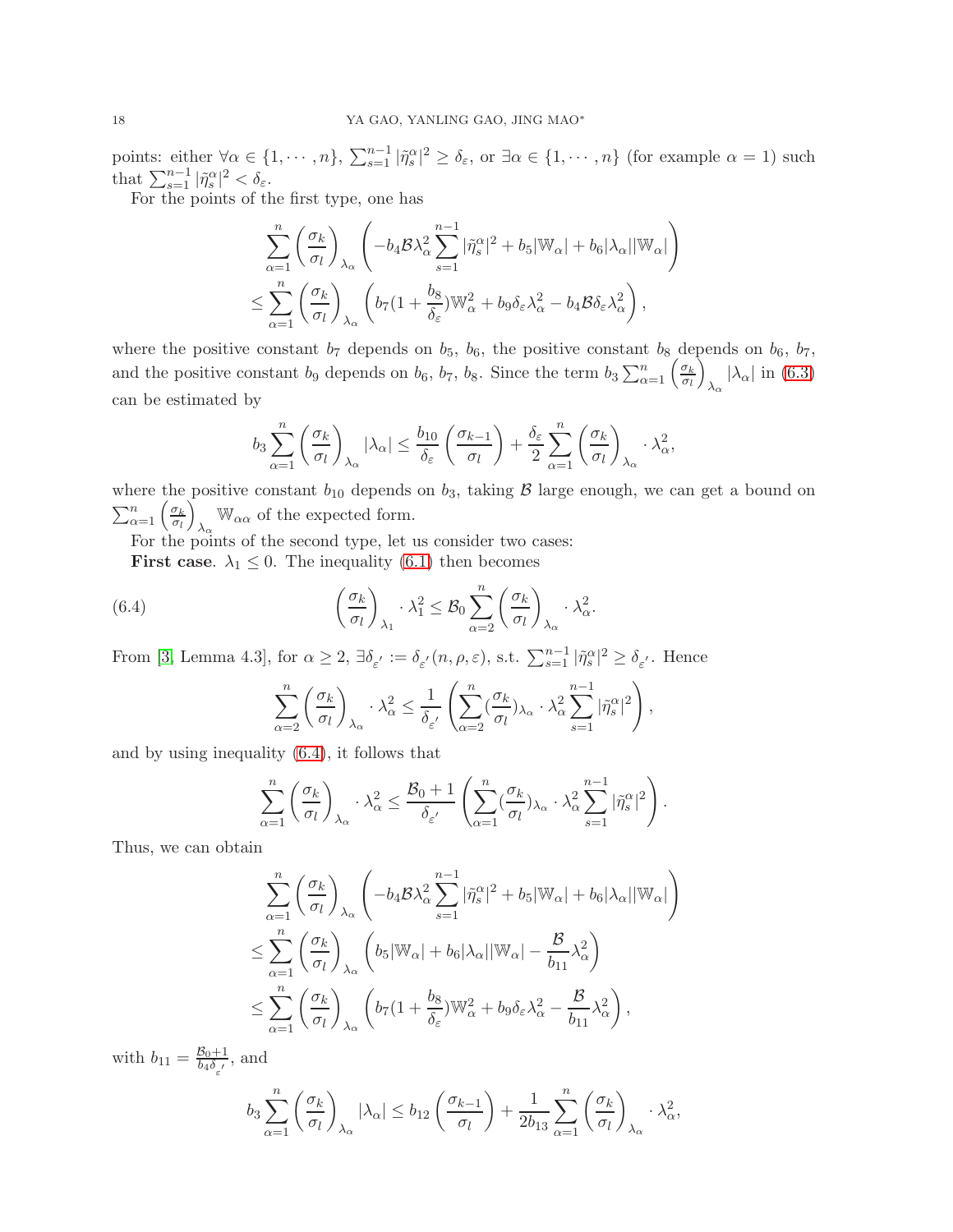where positive constants  $b_{12}$ ,  $b_{13}$  depend on  $b_3$ . Now one can give the expected bound on  $\sum_{\alpha=1}^n \left( \frac{\sigma_k}{\sigma_l} \right)$  $\sigma_l$  $\setminus$  $\mathbb{W}_{\alpha\alpha}$  with  $\beta$  large enough.

**Second case.**  $\lambda_1 > 0$ . Then one has

$$
\sum_{\alpha=1}^{n} \left(\frac{\sigma_k}{\sigma_l}\right)_{\lambda_{\alpha}} (b_5|\mathbb{W}_{\alpha}| + b_6|\lambda_{\alpha}||\mathbb{W}_{\alpha}|)
$$
\n
$$
= \left(\frac{\sigma_k}{\sigma_l}\right)_{\lambda_1} (b_5|\mathbb{W}_1| + b_6|\lambda_1||\mathbb{W}_1|)
$$
\n
$$
+ \sum_{\alpha=2}^{n} \left(\frac{\sigma_k}{\sigma_l}\right)_{\lambda_{\alpha}} (b_5|\mathbb{W}_{\alpha}| + b_6|\lambda_{\alpha}||\mathbb{W}_{\alpha}|)
$$
\n
$$
\leq b_{14} \left(\frac{\sigma_k}{\sigma_l}\right)_{\lambda_1} \cdot \lambda_1 \mathbb{W}_1 + b_{15} \sum_{\alpha=1}^{n} \left(\frac{\sigma_k}{\sigma_l}\right)_{\lambda_{\alpha}} \mathbb{W}_{\alpha}^2 + \sum_{\alpha=2}^{n} \left(\frac{\sigma_k}{\sigma_l}\right)_{\lambda_{\alpha}} \cdot \lambda_{\alpha}^2,
$$

where the positive constants  $b_{14}$ ,  $b_{15}$  depend on  $b_5$ ,  $b_6$ . Let us bound  $Q = \begin{pmatrix} \frac{\sigma_k}{\sigma_l} \end{pmatrix}$  $\sigma_l$  $\setminus$  $\lambda_1 \lambda_1 \mathbb{W}_1.$  $Q = \mathbb{W}_1\left(\psi - \widetilde{\Gamma}(k,l,1)\right) \text{ with } \psi = \left(\frac{\sigma_k}{\sigma_l}\right)$  $\sigma_l$  $\overline{ }$  $\lambda_{\alpha} \cdot \lambda_{\alpha} + \Gamma(k, l, \alpha)$ , where  $\alpha = 1, \cdots, n$ ,  $\Gamma(k, l, \alpha) =$  $\sigma_l \sigma_k(\lambda|\alpha) - \sigma_k \sigma_l(\lambda|\alpha)$  $\frac{\partial - \sigma_k \sigma_l(\lambda|\alpha)}{\sigma_l^2} + \frac{\sigma_k}{\sigma_l}$  $\frac{\sigma_k}{\sigma_l}$ , and  $\left(\frac{\sigma_k}{\sigma_l}\right)$ σl  $\overline{ }$  $\lambda_1$  is positive. We must again consider two cases: If  $\Gamma(k, l, 1) \geq 0$ ,  $|Q| \leq |\mathbb{W}_1| \left(\psi - \widetilde{\Gamma}(k, l, 1)\right) \leq |\mathbb{W}_1|\psi \leq b_{16}|D\mathbb{W}|,$ 

where the positive constant 
$$
b_{16}
$$
 depends on  $\psi$ .

If  $\Gamma(k, l, 1) < 0$ ,

(6.5) 
$$
|Q| \le -|\mathbb{W}_1| \widetilde{\Gamma}(k,l,1) + |\mathbb{W}_1| \psi \le -|\mathbb{W}_1| \widetilde{\Gamma}(k,l,1) + b_{16}|D\mathbb{W}|.
$$

Since

<span id="page-18-0"></span>
$$
\mathbb{W}_1 = \mathfrak{g}_1 + \sum_{t=1}^n \mathfrak{g}_{p_t} u_{11} \tilde{\eta}_t^1 - \mathcal{B} \sum_{s=1}^{n-1} u_{11} \tilde{\eta}_s^1 (u_s - u_s(x_0)).
$$

If  $\left|\sum_{t=1}^n \mathfrak{g}_{p_t} \tilde{\eta}_t^1 - \mathcal{B} \sum_{s=1}^n \tilde{\eta}_s^1 (u_s - u_s(x_0))\right|$  is less than  $\tilde{\beta}$  and  $|\mathfrak{g}_1|$  is less than  $b_{17}$ , then

<span id="page-18-2"></span>
$$
|\mathbb{W}_1| \leq \tilde{\beta}\lambda_1 + b_{17}.
$$

Besides,  $\forall s \in \{1, \dots, n-1\}, |\tilde{\eta}_s^1| \leq (\delta_{\varepsilon})^{1/2}$ . Choosing  $\varepsilon = \varepsilon(n, \rho, \mathcal{B})$  sufficiently small such that (6.6)  $\mathcal{B}(\delta_{\varepsilon})$  $\mathcal{B}(\delta_{\varepsilon})^{1/2} < 1$ ,

and then, with such a choice of  $\varepsilon$  we get:  $\forall s \in \{1, \dots, n-1\}$ ,  $|\mathcal{B}\tilde{\eta}_s^1| \leq 1$ . Let us then take  $\tilde{\beta}$  as

(6.7) 
$$
\tilde{\beta} = \sup_{D_{r,\rho}} \left( \sum_{t=1}^n |\mathfrak{g}_{p_t}| + 2(n-1) \right).
$$

Hence,

<span id="page-18-1"></span>(6.8) 
$$
-|\mathbb{W}_{1}|\widetilde{\Gamma}(k,l,1) \leq -\widetilde{\Gamma}(k,l,1)\widetilde{\beta}\lambda_{1} - b_{17}\widetilde{\Gamma}(k,l,1) \leq -\widetilde{\Gamma}(k,l,1)\widetilde{\beta}\lambda_{1} + b_{17}\left(\left(\frac{\sigma_{k}}{\sigma_{l}}\right)_{\lambda_{1}}\cdot\lambda_{1} - \psi\right).
$$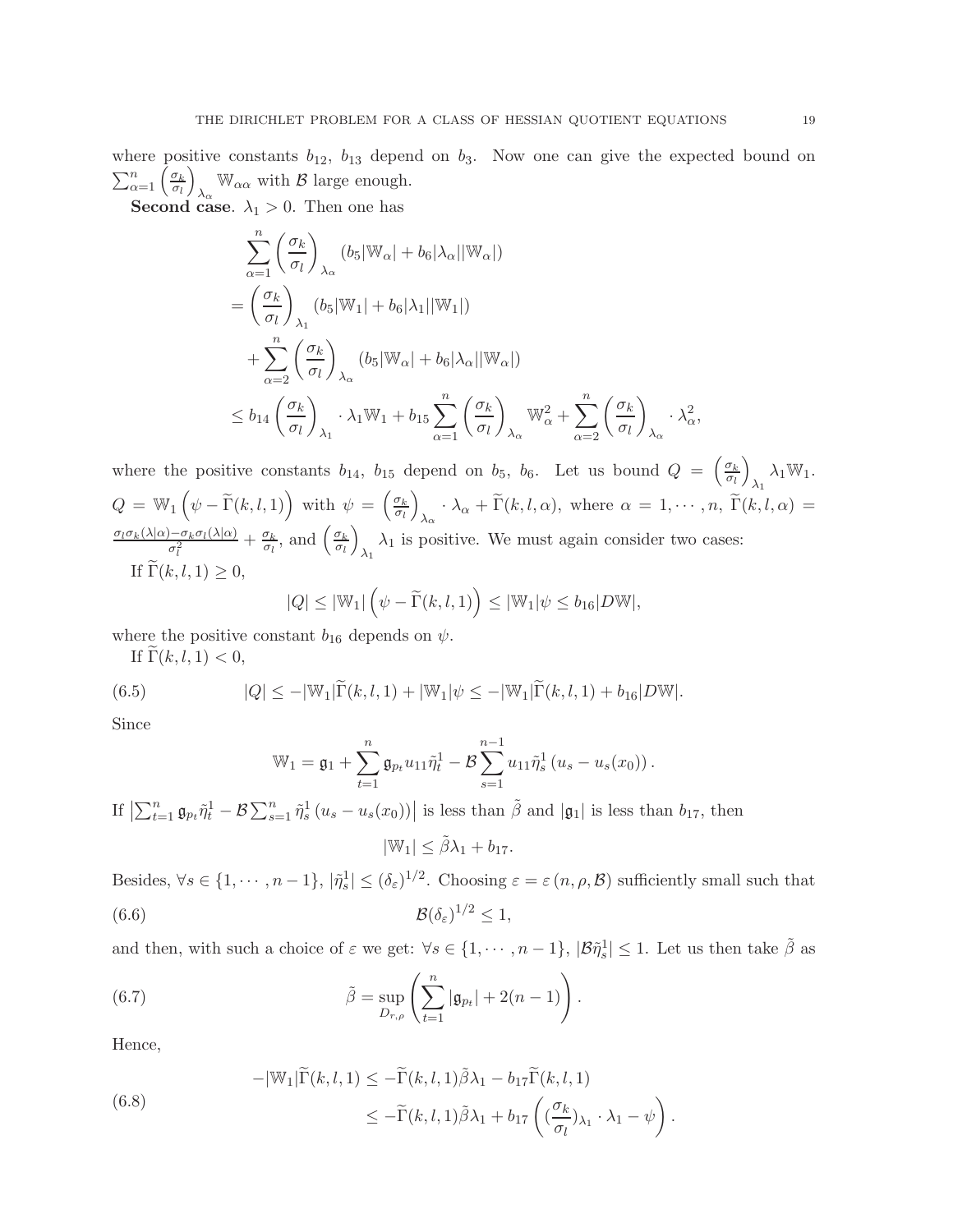Let us find a bound on  $-\widetilde{\Gamma}(k, l, 1) \cdot \lambda_1$ :

$$
\sum_{\alpha=2}^{n} \left(\frac{\sigma_k}{\sigma_l}\right)_{\lambda_{\alpha}} \cdot \lambda_{\alpha}^2 = \sum_{\alpha=2}^{n} \left(\psi - \tilde{\Gamma}(k, l, \alpha)\right) \lambda_{\alpha}
$$
  
=  $\psi \sigma_1(\lambda|1) - \sum_{\alpha=2}^{n} \tilde{\Gamma}(k, l, \alpha) \lambda_{\alpha}$   
=  $\psi \sigma_1(\lambda|1) - \sum_{\alpha=1}^{n} \tilde{\Gamma}(k, l, \alpha) \lambda_{\alpha} + \tilde{\Gamma}(k, l, 1) \lambda_{1}$   
=  $\psi \sigma_1(\lambda|1) + (k - l) \frac{\sigma_k}{\sigma_l} - \frac{\sigma_k}{\sigma_l} \sigma_1 + \tilde{\Gamma}(k, l, 1) \lambda_{1}.$ 

So, we have

<span id="page-19-0"></span>
$$
-\widetilde{\Gamma}(k,l,1)\lambda_1 = \psi \sigma_1(\lambda|1) + (k-l)\frac{\sigma_k}{\sigma_l} - \frac{\sigma_k}{\sigma_l}\sigma_1 - \sum_{\alpha=2}^n \left(\frac{\sigma_k}{\sigma_l}\right)_{\lambda_\alpha} \cdot \lambda_\alpha^2
$$
  
\n
$$
\leq -\psi \lambda_1 + (k-l)\frac{\sigma_k}{\sigma_l} + \sum_{\alpha=2}^n \left(\frac{\sigma_k}{\sigma_l}\right)_{\lambda_\alpha} \cdot \lambda_\alpha^2
$$
  
\n
$$
\leq (k-l)\frac{\sigma_k}{\sigma_l} + \sum_{\alpha=2}^n \left(\frac{\sigma_k}{\sigma_l}\right)_{\lambda_\alpha} \cdot \lambda_\alpha^2.
$$

Last, we estimate  $\left(\frac{\sigma_k}{\sigma_k}\right)$  $\sigma_l$  $\overline{ }$  $\lambda_1 \cdot \lambda_1$  as follows:

<span id="page-19-1"></span>
$$
\left(\frac{\sigma_k}{\sigma_l}\right)_{\lambda_1} \cdot \lambda_1 = (k-l)\frac{\sigma_k}{\sigma_l} - \sum_{\alpha=2}^n \left(\frac{\sigma_k}{\sigma_l}\right)_{\lambda_\alpha} \cdot \lambda_\alpha
$$
\n
$$
\leq (k-l)\frac{\sigma_k}{\sigma_l} + \frac{1}{4\gamma} \sum_{\alpha=2}^n \left(\frac{\sigma_k}{\sigma_l}\right)_{\lambda_\alpha} \cdot \lambda_\alpha + \gamma \sum_{\alpha=2}^n \left(\frac{\sigma_k}{\sigma_l}\right)_{\lambda_\alpha} \cdot \lambda_\alpha^2
$$
\n
$$
\leq (k-l)\frac{\sigma_k}{\sigma_l} + \frac{1}{4\gamma} \frac{(n-k+1)\sigma_{k-1}\sigma_l - (n-l+1)\sigma_k\sigma_{l-1}}{\sigma_l^2}
$$
\n(6.10)\n
$$
+ \gamma \sum_{\alpha=2}^n \left(\frac{\sigma_k}{\sigma_l}\right)_{\lambda_\alpha} \cdot \lambda_\alpha^2
$$
\n
$$
\leq (k-l)\frac{\sigma_k}{\sigma_l} + \frac{n-k+1}{4\gamma} \frac{\sigma_{k-1}}{\sigma_l} + \gamma \sum_{\alpha=2}^n \left(\frac{\sigma_k}{\sigma_l}\right)_{\lambda_\alpha} \cdot \lambda_\alpha^2
$$
\n
$$
\leq b_{18} \left(1 + \frac{\sigma_{k-1}}{\sigma_l}\right) + \gamma \sum_{\alpha=2}^n \left(\frac{\sigma_k}{\sigma_l}\right)_{\lambda_\alpha} \cdot \lambda_\alpha^2,
$$

where the positive constant  $b_{18}$  depends on  $\psi$ , k, l,  $\gamma$ , and  $\gamma$  is to be specified. With  $\gamma$  sufficiently small, inequalities  $(6.5)$ ,  $(6.8)$ ,  $(6.9)$  and  $(6.10)$  then give

$$
|Q| \le b_{19} \left( 1 + |D \mathbb{W}| + \frac{\sigma_{k-1}}{\sigma_l} \right) + b_{20} \sum_{\alpha=2}^n \left( \frac{\sigma_k}{\sigma_l} \right)_{\lambda_\alpha} \cdot \lambda_\alpha^2,
$$

where the positive constant  $b_{19}$  depends on  $\tilde{\beta}$ , k, l,  $\psi$ ,  $b_{16}$ ,  $b_{17}$ ,  $b_{18}$ , the positive constant  $b_{20}$ depends on  $\tilde{\beta}$ ,  $b_{17}$ . Recalling the inequality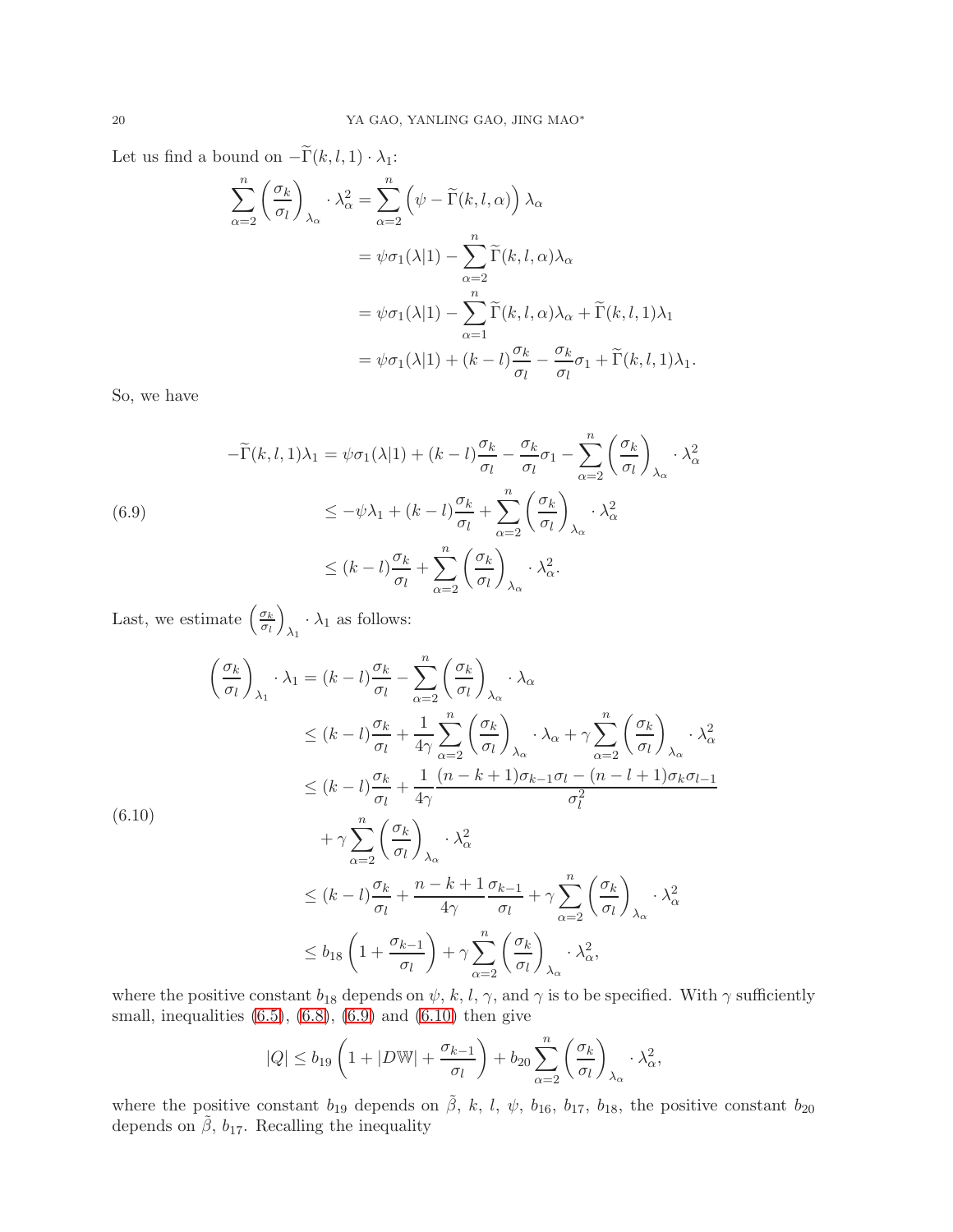$$
\sum_{\alpha=1}^{n} \left(\frac{\sigma_k}{\sigma_l}\right)_{\lambda_{\alpha}} \cdot \mathbb{W}_{\alpha\alpha} \n\leq b_3 \left(1 + |D\mathbb{W}| + \frac{\sigma_{k-1}}{\sigma_l} + \sum_{\alpha=1}^{n} \left(\frac{\sigma_k}{\sigma_l}\right)_{\lambda_{\alpha}} |\lambda_{\alpha}|\right) - b_4 \mathcal{B} \delta_{\varepsilon'} \sum_{\alpha=2}^{n} \left(\frac{\sigma_k}{\sigma_l}\right)_{\lambda_{\alpha}} \cdot \lambda_{\alpha}^2 \n+ \sum_{\alpha=1}^{n} \left(\frac{\sigma_k}{\sigma_l}\right)_{\lambda_{\alpha}} (b_5 |\mathbb{W}_{\alpha}| + b_6 |\lambda_{\alpha}| |\mathbb{W}_{\alpha}|),
$$

with estimates [\(6.10\)](#page-19-1),

$$
b_3 \sum_{\alpha=1}^n \left(\frac{\sigma_k}{\sigma_l}\right)_{\lambda_\alpha} \cdot |\lambda_\alpha| \le b_{21} \left(1 + \frac{\sigma_{k-1}}{\sigma_l}\right) + b_{22} \sum_{\alpha=2}^n \left(\frac{\sigma_k}{\sigma_l}\right)_{\lambda_\alpha} \cdot \lambda_\alpha^2
$$

and

$$
\sum_{\alpha=1}^{n} \left(\frac{\sigma_k}{\sigma_l}\right)_{\lambda_{\alpha}} (b_5|\mathbb{W}_{\alpha}| + b_6|\lambda_{\alpha}||\mathbb{W}_{\alpha}|)
$$
\n
$$
\leq b_{14}|Q| + b_{15} \sum_{\alpha=1}^{n} \left(\frac{\sigma_k}{\sigma_l}\right)_{\lambda_{\alpha}} \mathbb{W}_{\alpha}^2 + \sum_{\alpha=2}^{n} \left(\frac{\sigma_k}{\sigma_l}\right)_{\lambda_{\alpha}} \cdot \lambda_{\alpha}^2
$$
\n
$$
\leq b_{23} \left(1 + |D\mathbb{W}| + \frac{\sigma_{k-1}}{\sigma_l}\right) + b_{24} \sum_{\alpha=2}^{n} \left(\frac{\sigma_k}{\sigma_l}\right)_{\lambda_{\alpha}} \cdot \lambda_{\alpha}^2 + b_{15} \sum_{\alpha=1}^{n} \left(\frac{\sigma_k}{\sigma_l}\right)_{\lambda_{\alpha}} \mathbb{W}_{\alpha}^2,
$$

where the positive constant  $b_{21}$  depends on  $b_3$ ,  $b_{18}$ , the positive constant  $b_{22}$  depends on  $b_3$ ,  $\gamma$ , the positive constant  $b_{23}$  depends on  $b_{14}$ ,  $b_{19}$ , and the positive constant  $b_{24}$  depends on  $b_{20}$ . Let  $\mathcal{B} = \mathcal{B}(n, k, l, \rho, \|\mathfrak{g}\|_{1, D_{r,\rho}}, \mathcal{B}_0)$  be large enough, independent of  $\varepsilon$ , and compatible with [\(6.6\)](#page-18-2). Then we have

$$
\sum_{\alpha=1}^{n} \left(\frac{\sigma_k}{\sigma_l}\right)_{\lambda_{\alpha}} \cdot \mathbb{W}_{\alpha\alpha}
$$
\n
$$
\leq b_{25} \left(1 + |D\mathbb{W}| + \frac{\sigma_{k-1}}{\sigma_l} + \sum_{\alpha=1}^{n} \left(\frac{\sigma_k}{\sigma_l}\right)_{\lambda_{\alpha}} \mathbb{W}_{\alpha}^2\right)
$$
\n
$$
+ b_{26} \sum_{\alpha=2}^{n} \left(\frac{\sigma_k}{\sigma_l}\right)_{\lambda_{\alpha}} \cdot \lambda_{\alpha}^2 - b_4 \mathcal{B} \delta_{\varepsilon} \cdot \sum_{\alpha=2}^{n} \left(\frac{\sigma_k}{\sigma_l}\right)_{\lambda_{\alpha}} \cdot \lambda_{\alpha}^2,
$$

where the positive constant  $b_{25}$  depends on  $b_3$ ,  $b_{15}$ ,  $b_{21}$ ,  $b_{23}$ , and the positive constant  $b_{26}$  depends on  $b_{22}$ ,  $b_{24}$ . Now we can give the expected bound on  $\sum_{\alpha=1}^{n} \left( \frac{\sigma_k}{\sigma_l} \right)$ σl  $\overline{ }$  $\mathbb{W}_{\alpha\alpha}$  with  $\beta$  large enough. This completes the proof of Lemma [6.1.](#page-14-2)  $\Box$ 

Setting  $\widetilde{\mathbb{W}} = \exp(-\mathcal{B}_1\mathfrak{g}(x_0,Du(x_0))) - \exp(-\mathcal{B}_1\mathbb{W}) - b|x-x_0|^2$ , from Lemma [6.1](#page-14-2) and an appropriate  $b$  as in [\[19\]](#page-25-20), we can get the following crucial inequality.

<span id="page-20-0"></span>**Lemma 6.2.** For  $b = b\left(n, \mathcal{B}_1, \|\mathfrak{g}\|_{0, D_{r,\rho}}, \mathcal{B}\right)$  sufficiently large,  $\widetilde{\mathbb{W}}$  satisfies

$$
\sum_{i,j} \frac{\partial}{\partial q_{ij}} \left( \frac{\sigma_k}{\sigma_l}(u) \right) \widetilde{\mathbb{W}}_{ij} \leq \mathcal{B}_2 \left( 1 + |D \widetilde{\mathbb{W}}| \right)
$$

on  $M^n \cap B_r(x_0)$ , where  $\mathcal{B}_2 = \mathcal{B}_2(\mathcal{B}_1, b, r, \|\mathfrak{g}\|_{0, D_{r,\rho}}, \mathcal{B})$ .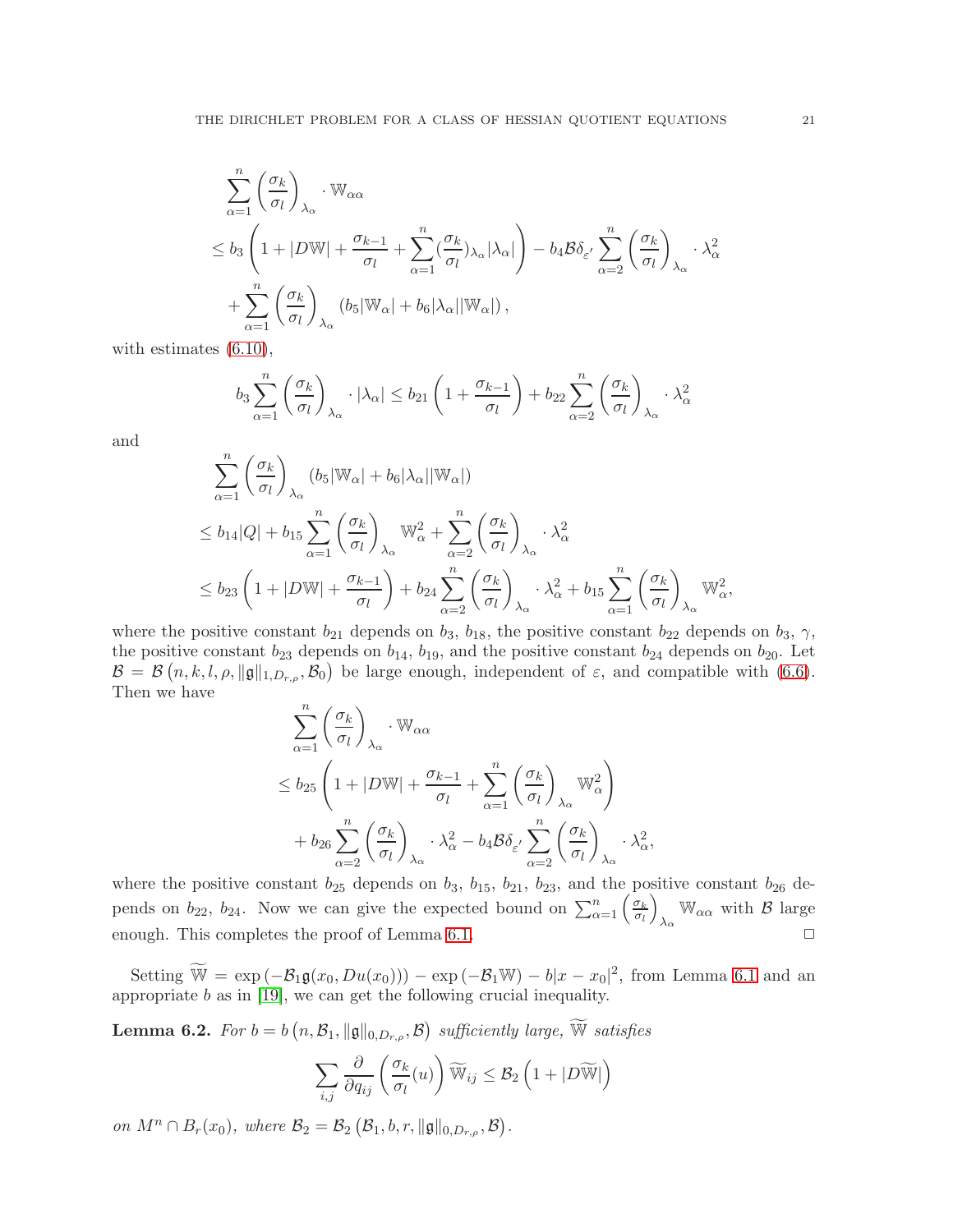<span id="page-21-0"></span>**Lemma 6.3.** Let  $\tilde{\psi} \in C^2 \left( \partial M^n \cap \bar{B}_r(x_0) \right)$  and  $a_0 \in \mathbb{R}$ . The function  $\tilde{v} = -a_0 |x - x_0|^2$  –  $\tilde{h}(d) + \tilde{\psi}(x'),$  with  $\tilde{h}(d) = \mathcal{B}_3(1 - e^{-\mathcal{B}_4 d}),$  satisfies: for any positive function p,  $Dp \in \mathbb{R}^n$ , s.t.  $\frac{|Dp|}{p} \leq \rho < 1, \forall i \in \{1, \cdots, k\}, \, \mathcal{F}_i(Dp, D^2\tilde{v}) > 0, \text{ and}$ 

(6.11) 
$$
\sum_{i,j} \frac{\partial}{\partial q_{ij}} \left( \frac{\mathcal{F}_k}{\mathcal{F}_l}(u) \right) \tilde{v}_{ij} \geq \mathcal{B}_2(1+|D\tilde{v}|) \qquad on \ M^n \cap B_r(x_0)
$$

for suitable parameters  $\mathcal{B}_3$ ,  $\mathcal{B}_4$ , depending only on n, k, l,  $M^n$ ,  $\psi$ ,  $\rho$ ,  $a_0$ ,  $\|\tilde{\psi}\|_{2,\partial M^n\cap \bar{B}_r(x_0)}$  and  $\mathcal{B}_2$ .

Here d denotes the distance function to the boundary of  $M^n$ ,  $x = (x', x_n)$  in a given adapted basis at the boundary-point  $x_0$ , and  $\mathcal{F}_k(Dp,q) = F_k(g^{ij}(Dp)q)$ ,  $g^{ij}(Dp) = \frac{1}{p^2} \left( \sigma^{ij} + \frac{p^i p^j}{p^2 - |D|} \right)$  $\frac{p^i p^j}{p^2 - |Dp|^2}$ ),  $F_k(q)$  denotes the  $k^{th}$  symmetric function of the eigenvalues of q. Particularly,  $\mathcal{F}_k(u) = \sigma_k(u)$ . To prove Lemma [6.3,](#page-21-0) we will need the following fact.

<span id="page-21-2"></span>**Lemma 6.4.** If q is a symmetric non-negative matrix, then for any positive function p,  $Dp \in$  $\mathbb{R}^n$ , s.t.  $\frac{|Dp|}{p} \le \rho < 1$ ,  $2 \le k \le n$ ,  $0 \le l \le k - 2$ ,

<span id="page-21-1"></span>
$$
\frac{\mathcal{F}_k}{\mathcal{F}_l}(Dp, q) \ge (1 - \rho^2) \left(\frac{1}{p^2}\right)^{k-l} \frac{F_k}{F_l}(q).
$$

*Proof.* Set  $2 \leq k \leq n, 0 \leq l \leq k-2, \forall (Dp,q) \in B(0,1) \times S_n(\mathbb{R})$ , where  $S_n(\mathbb{R})$  denotes  $n \times n$ order real symmetric matrix,

(6.12) 
$$
\mathcal{F}_k(Dp,q) = F_k(g^{ij}(Dp)q).
$$

The expression [\(6.12\)](#page-21-1), independent of the orthonormal basis of  $\mathbb{R}^n$ , is chosen to express p and q. Take an orthonormal basis  $\{e_1, \dots, e_n\}$  with  $e_1$  directed along  $Dp$ . Then

$$
g^{ij}(Dp)q = \begin{pmatrix} \frac{1}{p^2 - |Dp|^2} & & & \\ & 1/p^2 & & \\ & & \ddots & \\ & & & 1/p^2 \end{pmatrix} q = \begin{pmatrix} \frac{1}{p^2 - |Dp|^2} q_{11} & \frac{1}{p^2 - |Dp|^2} q_{12} & \cdots & \frac{1}{p^2 - |Dp|^2} q_{1n} \\ 1/p^2 \cdot q_{21} & 1/p^2 \cdot q_{22} & \cdots & 1/p^2 \cdot q_{2n} \\ \vdots & & \vdots & & \vdots \\ 1/p^2 \cdot q_{n1} & 1/p^2 \cdot q_{n2} & \cdots & 1/p^2 \cdot q_{nn} \end{pmatrix}.
$$

 $\begin{array}{c} \hline \end{array}$ I  $\overline{\phantom{a}}$ I I  $\overline{\phantom{a}}$ I  $\overline{\phantom{a}}$  $\overline{\phantom{a}}$ 

Thus

$$
F_k(g^{ij}(Dp)q) = \frac{1}{p^2 - |Dp|^2} \times \left(\frac{1}{p^2}\right)^{k-1} \sum_{\substack{1 < i_1 < \dots < i_k \le n \\ q_i \ge 1 \text{ if } i_1 \ge 1 \dots < i_k \le n}} \begin{vmatrix} q_{11} & q_{1i_2} & \dots & q_{1i_k} \\ q_{i_2 1} & q_{i_2 i_2} & \dots & q_{i_2} q_{i_k} \\ \vdots & \vdots & \ddots & \vdots \\ q_{i_k 1} & q_{i_k i_2} & \dots & q_{i_k i_k} \end{vmatrix}
$$

$$
+ \left(\frac{1}{p^2}\right)^k \sum_{\substack{I = (i_1, \dots, i_k) \\ 1 < i_1 < \dots < i_k \le n}} q_{II} \ge \left(\frac{1}{p^2}\right)^k F_k(q),
$$

$$
F_l(g^{ij}(Dp)q) = \frac{1}{p^2 - |Dp|^2} \times \left(\frac{1}{p^2}\right)^{l-1} \sum_{\substack{1 < i_1 < \dots < i_l \leq n \\ q_{i_2 1} & q_{i_2 i_2} & \dots & q_{i_2} q_{i_l} \\ \vdots & \vdots & \ddots & \vdots \\ q_{i_l 1} & q_{i_l i_2} & \dots & q_{i_l i_l} \end{pmatrix} + \left(\frac{1}{p^2}\right)^l \sum_{\substack{J = (i_1, \dots, i_l) \\ 1 < i_1 < \dots < i_l \leq n}} q_{JJ} \leq \frac{1}{1 - \rho^2} \left(\frac{1}{p^2}\right)^l F_l(q).
$$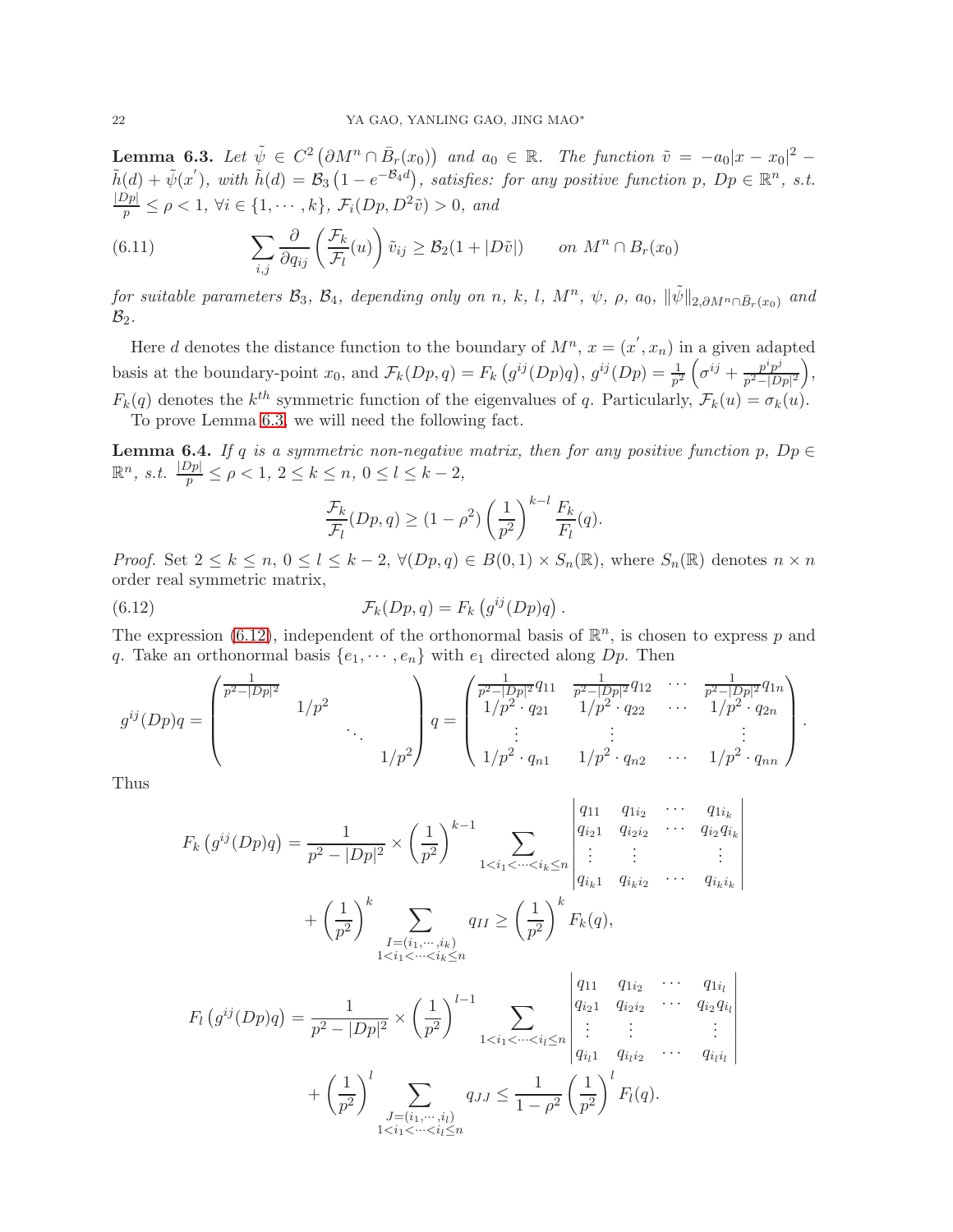Using  $\frac{|Dp|}{p} \leq \rho < 1$ , since the determinants in the first sum are non-negative when q is non-negative, Lemma [6.4](#page-21-2) follows.  $\Box$ 

*Proof of Lemma [6.3.](#page-21-0)* We first show that for any positive function  $p, Dp \in \mathbb{R}^n$ , s.t.  $\frac{|Dp|}{p} \leq \rho < 1$ ,  $0 \leq l \leq k-2, 2 \leq k \leq n$ ,

<span id="page-22-2"></span>(6.13) 
$$
\frac{\mathcal{F}_k}{\mathcal{F}_l}(Dp, D^2\tilde{v}) \geq \mathcal{B}_5(1+|D\tilde{v}|)^{k-l},
$$

where  $\mathcal{B}_5$  is as large as desired, and if  $\mathcal{B}_3$ ,  $\mathcal{B}_4$  are suitable parameters. Let  $\{e_1, \dots, e_n\}$  be an orthonormal basis of  $\mathscr{H}^n(1), q \in S_n(\mathbb{R})$ . Denote by  $Dp'$  the component of  $Dp$  on  $\{e_1, \dots, e_{n-1}\},$ by  $q' \in S_{n-1}(\mathbb{R})$  the restriction of q on  $\{e_1, \dots, e_{n-1}\}$ , and by  $q_{(n,n)}$  the  $n \times n$  matrix deduced from q by setting its  $(n, n)$  coefficient to 0. It's easy to show that

(6.14) 
$$
\mathcal{F}_k(Dp,q) = \frac{1}{p^2} \frac{p^2 - |Dp'|^2}{p^2 - |Dp|^2} q_{nn} \mathcal{F}_{k-1} \left(Dp',q'\right) + O\left(|q_{(n,n)}|^k\right),
$$

(6.15) 
$$
\mathcal{F}_l(Dp,q) = \frac{1}{p^2} \frac{p^2 - |Dp'|^2}{p^2 - |Dp|^2} q_{nn} \mathcal{F}_{l-1}\left(Dp',q'\right) + O\left(|q_{(n,n)}|^l\right),
$$

where  $O(|q_{(n,n)}|^k)$ ,  $O(|q_{(n,n)}|^l)$  denote quantities estimated by  $C|q_{(n,n)}|^k$ ,  $C|q_{(n,n)}|^l$  with  $C$ depending on  $D_p$ , p. So, we have

(6.16) 
$$
\frac{\mathcal{F}_k}{\mathcal{F}_l}(Dp,q) = \frac{\left(p^2 - |Dp'|^2\right)q_{nn}\mathcal{F}_{k-1}\left(Dp',q'\right) + O\left(|q_{(n,n)}|^k\right)}{\left(p^2 - |Dp'|^2\right)q_{nn}\mathcal{F}_{l-1}\left(Dp',q'\right) + O\left(|q_{(n,n)}|^l\right)}.
$$

Let  $x \in M^n \cap B_r(x_0)$ , and  $\{e_1, \dots, e_n\}$  be an adapted basis at the boundary-point y minimizing the distance between x and  $\partial M^n$ . We get

(6.17) 
$$
\frac{\mathcal{F}_k}{\mathcal{F}_l}(Dp, D^2\tilde{v}) = \frac{\left(p^2 - |Dp'|^2\right)\tilde{v}_{nn}\mathcal{F}_{k-1}\left(Dp', D^2\tilde{v}'\right) + O\left(|D^2\tilde{v}_{(n,n)}|^k\right)}{\left(p^2 - |Dp'|^2\right)\tilde{v}_{nn}\mathcal{F}_{l-1}\left(Dp', D^2\tilde{v}'\right) + O\left(|D^2\tilde{v}_{(n,n)}|^l\right)},
$$

where

<span id="page-22-1"></span>
$$
D^2 \tilde{v} = \tilde{h}' \operatorname{diag} \left( -\frac{2a_0}{\tilde{h}'} + \frac{\kappa_1}{1 - \kappa_1 d}, \cdots, -\frac{2a_0}{\tilde{h}'} + \frac{\kappa_{n-1}}{1 - \kappa_{n-1} d}, -\frac{2a_0}{\tilde{h}'} - \frac{\tilde{h}''}{\tilde{h}'} \right) + \left( \left( \frac{\partial^2 \tilde{\psi}}{\partial x_i \partial x_j} \right)_{\substack{1 \le i, j \le n-1 \\ 0}} 0 \right).
$$

Let us bound  $\frac{\mathcal{F}_{k-1}}{\mathcal{F}_{l-1}}$  $(Dp', D^2\tilde{v}')$  from below: from the definition of  $\mathcal{F}_{k-1}, \mathcal{F}_{l-1}$ , one knows that  $\left(\frac{1}{\tilde{h}'}\right)$  $\bigwedge^{k-l}$   $\mathcal{F}_{k-1}$  $\frac{\mathcal{F}_{k-1}}{\mathcal{F}_{l-1}}(Dp', D^2\tilde{v}')$  tends to  $(F_{k-1})$   $\frac{F_{k-1}}{F_k}$  $F_{l-1}$  $(g^{ij}(Dp^{'})diag(\kappa_1,\cdots,\kappa_{n-1}))$ ,

where d tends to 0,  $\tilde{h}'$  tends to  $+\infty$ ,  $\kappa_1, \cdots, \kappa_{n-1}$  denote the principal curvatures of  $\partial M^n$ associated with  $\{e_1, \dots, e_{n-1}\}$ . By Lemma [6.4,](#page-21-2) [\(6.18\)](#page-22-0) can be estimated from below. Taking r small and  $\tilde{h}'$  large, we thus obtain the estimate

<span id="page-22-0"></span>
$$
\frac{\mathcal{F}_{k-1}}{\mathcal{F}_{l-1}}\left(Dp', D^2\tilde{v}'\right) \ge \delta\left(\tilde{h}'\right)^{k-l},\,
$$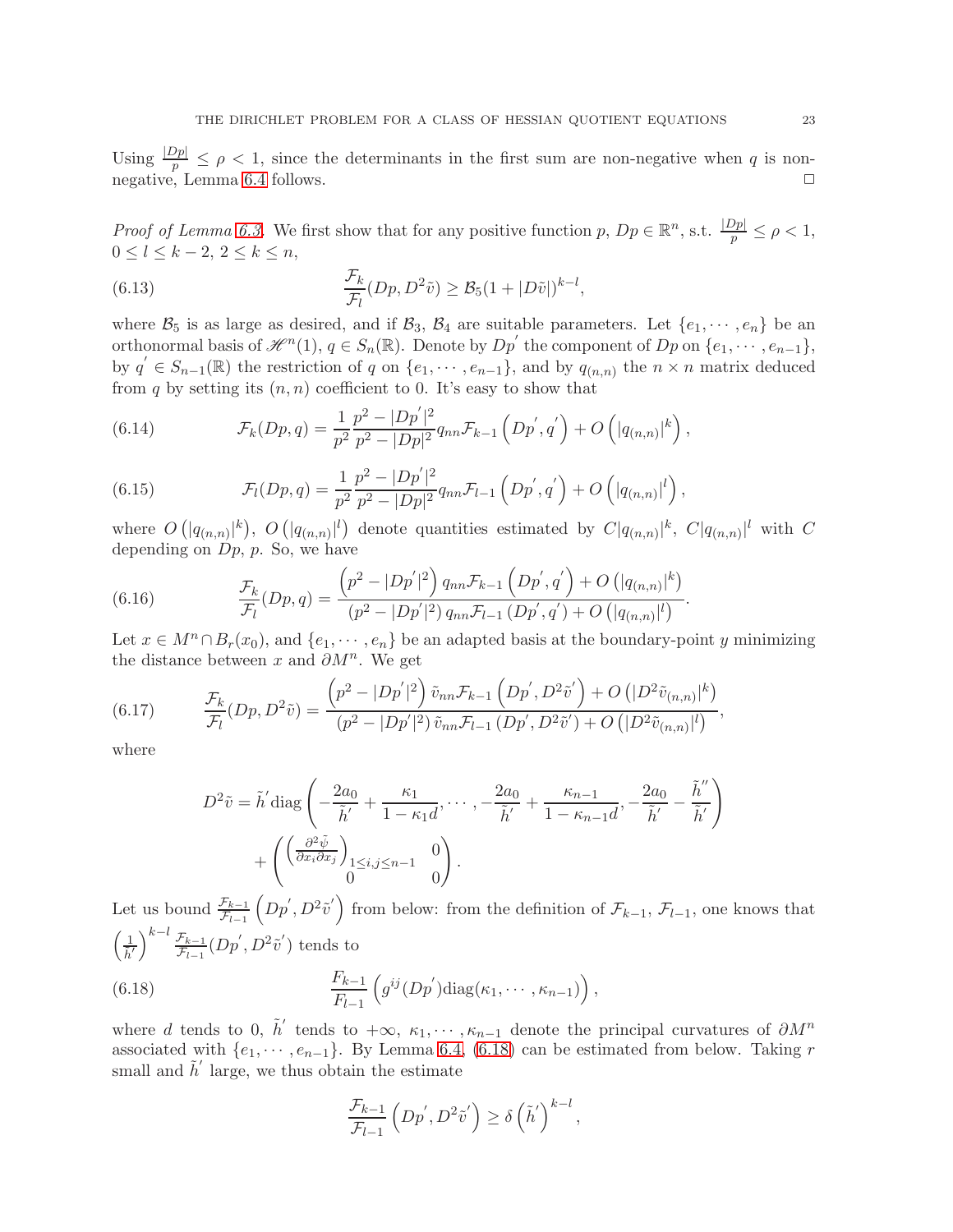where  $\delta$  is a positive constant under control. This allows the estimate of  $\frac{\mathcal{F}_k}{\mathcal{F}_l} (Dp, D^2 \tilde{v})$ : from  $(6.17)$ , we have

$$
\frac{\mathcal{F}_k}{\mathcal{F}_l} \left(Dp, D^2 \tilde{v}\right) \ge \delta \left(\tilde{h}'\right)^{k-l}
$$

.

Since  $\tilde{h}' \ge \alpha_0(1+|D\tilde{v}|)$  if  $\tilde{h}'$  is chosen sufficiently large  $(\alpha_0$  positive constant), we can get [\(6.13\)](#page-22-2) by taking  $\mathcal{B}_3$  and  $\mathcal{B}_4$  sufficiently large such that  $\tilde{h}'$  are large. In particular, we thus have:  $\forall x \in M^n \cap B_r(x_0), D^2\tilde{v}(x) \in \Gamma_k(Du(x)).$  We may then use the concavity of  $\left(\frac{\mathcal{F}_k}{\mathcal{F}_l}\right)$  $\mathcal{F}_l$  $\int^{\frac{1}{k-l}}$  with respect to q to bound  $\sum_{i,j} \frac{\partial}{\partial q_{ij}} \left( \frac{\mathcal{F}_k}{\mathcal{F}_l} \right)$  $\frac{\mathcal{F}_k}{\mathcal{F}_l}(u)\right)\tilde{v}_{ij}$  from below:

$$
\frac{1}{k-l} \sum_{i,j} \frac{\partial}{\partial q_{ij}} \left( \frac{\mathcal{F}_k}{\mathcal{F}_l}(u) \right) \tilde{v}_{ij} \ge \left( \frac{\mathcal{F}_k}{\mathcal{F}_l} \right)^{1-\frac{1}{k-l}} (u) \left( \frac{\mathcal{F}_k}{\mathcal{F}_l} \right)^{\frac{1}{k-l}} (Du, D^2 \tilde{v}),
$$

where  $\left(\frac{\mathcal{F}_k}{\mathcal{F}_l}\right)$  $\mathcal{F}_l$  $\int_{0}^{1-\frac{1}{k-l}}(u)$  is itself estimated from below. In view of [\(6.13\)](#page-22-2),  $\left(\frac{\mathcal{F}_{k,l}}{\mathcal{F}_{k,l}}\right)$  $\mathcal{F}_l$  $\int^{\frac{1}{k-l}} (Du, D^2 \tilde{v})$  is large than  $\mathcal{B}_5$  (1 +  $|D\tilde{v}|$ ) if  $\mathcal{B}_3$  and  $\mathcal{B}_4$  are suitable parameters, where  $\mathcal{B}_5$  is as large as desired, i.e. Lemma 6.3 holds for sufficiently large  $\mathcal{B}_3$ ,  $\mathcal{B}_4$  under control. i.e. Lemma [6.3](#page-21-0) holds for sufficiently large  $\mathcal{B}_3$ ,  $\mathcal{B}_4$  under control.

Estimate of mixed second derivatives. Let  $\{e_1, \dots, e_n\}$  still denote an adapted basis at the boundary-point  $x_0$  and let  $t \in \{1, \dots, n-1\}$ . Our purpose is to estimate  $u_{tn}(x_0)$ . For any  $x \in \overline{M^n} \cap \overline{B}_r(x_0)$ , let  $\xi = e_t + \tilde{\rho}_t(x')e_n$ , where  $\tilde{\rho}$  denotes the function locally defined on  $T_{x_0}\partial M^n$ whose graph is  $\partial M^n$ . Set ′

$$
\mathfrak{g}(x,p) = \langle p, \xi(x) \rangle = p_t + \tilde{\rho}_t(x')p_n.
$$

Using Lemma [6.1](#page-14-2) and Lemma [6.2,](#page-20-0) there exists the  $\mathcal{B} = \mathcal{B}(n, k, l, \rho, \mathcal{B}_0, ||\mathfrak{g}||_{1, D_{r,\rho}}), \mathcal{B}_1 =$  $\mathcal{B}_1(n, k, l, M^n, \psi, \rho, \mathcal{B}_0, \|\mathfrak{g}\|_{2,D_{r,\rho}})$  and  $b = b(n, \mathcal{B}_1, \|\mathfrak{g}\|_{0,D_{r,\rho}}, \mathcal{B})$  sufficiently large such that the function

$$
\widetilde{\mathbb{W}} = \exp\left(-\mathcal{B}_1 u_{\xi}(x_0)\right)
$$

$$
-\exp\left(-\mathcal{B}_1 u_{\xi} + \frac{\mathcal{B}\mathcal{B}_1}{2} \sum_{s=1}^{n-1} \left(u_s - u_s(x_0)\right)^2\right) - b|x - x_0|^2
$$

satisfies

 $\tilde{\psi}$ 

$$
\sum_{i,j} \frac{\partial}{\partial q_{ij}} \left( \frac{\mathcal{F}_k}{\mathcal{F}_l}(u) \right) \widetilde{\mathbb{W}}_{ij} \leq \mathcal{B}_2 \left( 1 + |D \widetilde{\mathbb{W}}| \right),
$$

where  $\mathcal{B}_2 = \mathcal{B}_2 (\mathcal{B}_1, b, r, \|\mathfrak{g}\|_{0, D_{r,\rho}}, \mathcal{B})$ . Define

$$
(x') = \exp(-\mathcal{B}_1 \varphi_{\xi}(x_0)) - \exp(-\mathcal{B}_1 \varphi_{\xi}(x'))
$$

$$
\exp\left(\mathcal{B}\mathcal{B}_1 \sum_{s=1}^{n-1} \left(\varphi_s(x') - \varphi_s(x_0)\right)^2 + 2\mathcal{B}_1 \mathcal{B}\left(|\varphi_n(x')|^2 + 1\right) |D\tilde{\rho}(x')|^2\right)
$$

and  $\tilde{v} = -a_0|x - x_0|^2 - \tilde{h}(d) + \tilde{\psi}(x')$ , where  $\tilde{h}(d) = \mathcal{B}_3(1 - e^{-\mathcal{B}_4 d})$ . For suitable constants  $a_0, B_3, B_4$ , from Lemma [6.3,](#page-21-0) we have  $\tilde{v} \leq \widetilde{W}$  on  $\partial(M^n \cap B_r(x_0))$  and  $\sum_{i,j} \frac{\partial}{\partial q_{ij}} \left( \frac{\mathcal{F}_k}{\mathcal{F}_l} \right)$  $\frac{\mathcal{F}_k}{\mathcal{F}_l}(u)\Big)\,\tilde{v}_{ij}\geq$  $\mathcal{B}_2\left(1+|D\tilde{v}|\right)$  on  $\overline{M^n} \cap \bar{B}_r(x_0)$ . By the comparison principle in [\[3,](#page-25-16) Lemma 4.5], we have  $\tilde{v} \leq \widetilde{W}$ on  $\overline{M^n} \cap \overline{B}_r(x_0)$ , and then since  $\tilde{v}(x_0) = \widetilde{\mathbb{W}}(x_0)$ , we get  $\tilde{v}_n(x_0) \leq \widetilde{\mathbb{W}}_n(x_0)$ , i.e.,  $\tilde{v}_n(x_0) \leq$  $\mathcal{B}_1 u_{tn}(x_0) \exp(-\mathcal{B}_1 \varphi_t(x_0))$ . In other words,

$$
u_{tn}(x_0) \geq \mathcal{B}_6,
$$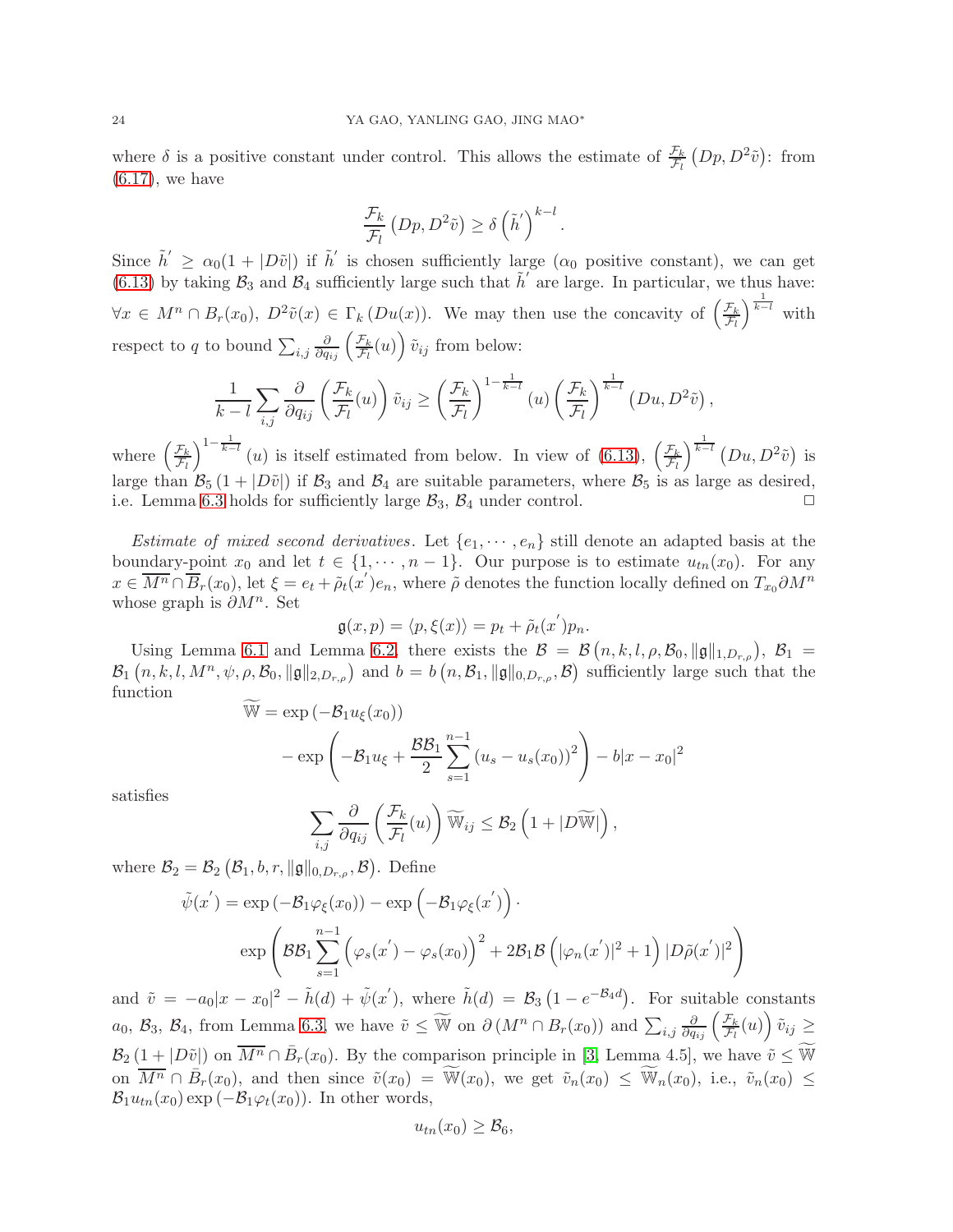where  $\mathcal{B}_6 = \mathcal{B}_6(n, k, l, M^n, \psi, \rho, ||\varphi||_{3, \overline{M^n}})$ . To estimate  $u_{tn}(x_0)$  from above, we do the similar argument with  $\mathfrak{g}(x,p) = -p_t - \tilde{\rho}_t(x')p_n$ .

*Estimate of normal second derivatives.* Now, we want to estimate an upper bound on  $h_{nn}$ . A lower bound on  $h_{nn}$  easily follows from  $\sigma_1(u) > 0$  and the estimates of tangential and mixed second derivatives. An upper bound on  $h_{nn}$  on  $\partial M^n$  amounts to a lower bound on

$$
\mathcal{A}_{k,l} = \frac{\partial}{\partial h_{nn}} \left( \frac{\mathcal{F}_k}{\mathcal{F}_l}(u) \right)
$$

on  $\partial M^n$  by a positive quantity under control, since

$$
\frac{\mathcal{F}_k}{\mathcal{F}_l}(u) = \mathcal{A}_{k,l} \cdot h_{nn} + \mathcal{B}_{k,l} = \psi,
$$

where  $\mathcal{B}_{k,l}$  depends only on u, Du, the tangential and mixied second derivatives of u, which are already estimated.

**Lemma 6.5.**  $A_{k,l}$  is given by

l

$$
\mathcal{A}_{k,l} = \frac{1}{u^2} \frac{u^2 - |\partial \varphi|^2}{u^2 v^2} \cdot \frac{\mathcal{F}_{k-1}(\partial \varphi, \partial^2 \varphi + u_\gamma \partial \gamma) \cdot \mathcal{F}_l - \mathcal{F}_{l-1}(\partial \varphi, \partial^2 \varphi + u_\gamma \partial \gamma) \cdot \mathcal{F}_k}{\mathcal{F}_l^2}
$$
  
= 
$$
\frac{1}{u^2} \frac{u^2 - |\partial \varphi|^2}{u^2 v^2} \cdot \mathcal{F}_{k-1,l-1}(\partial \varphi, \partial^2 \varphi + u_\gamma \partial \gamma),
$$

where  $\partial$  denotes the tangential gradient and  $\gamma$  the future-directed unit normal to  $\partial M^n$ ,  $\mathcal{F}_{k-1,l-1} :=$  $\mathcal{F}_{k-1}\mathcal{F}_{l}-\mathcal{F}_{l-1}\mathcal{F}_{k}$  $\frac{l^{-1}L_1L_2}{\mathcal{F}_l^2}$ .

We continue to proceed as follows: estimate  $h_{nn}$  via the previous method at a point y of  $\partial M^n$ where  $\mathcal{F}_{k-1,l-1}(\partial\varphi,\partial^2\varphi+u_{\gamma}\partial\gamma)$  is minimum. It implies a lower bound on  $\mathcal{F}_{k-1,l-1}(\partial\varphi,\partial^2\varphi+u_{\gamma}\partial\gamma)$  $u_{\gamma}\partial\gamma$ ) because

$$
\mathcal{F}_{k-1,l-1}(\partial\varphi,\partial^2\varphi+u_\gamma\partial\gamma)(y)\geq \frac{\mathcal{F}_{k-1}(\partial\varphi,\partial^2\varphi+u_\gamma\partial\gamma)}{\mathcal{F}_l}(y)\geq \mathcal{B}_6\left(\frac{\mathcal{F}_k}{\mathcal{F}_l}(u)\right)(y).
$$

For the last inequality see [\[19\]](#page-25-20), and the positive constant  $\mathcal{B}_6$  depends on n, k, l,  $\rho$ ,  $M^n$ . From the definition of y, the function  $\mathcal{F}_{k-1,l-1}(\partial\varphi,\partial^2\varphi+u_{\gamma}\partial\gamma)$  admits itself a lower bound on  $\partial M^n$ , and so does  $\mathcal{A}_{k,l}$ , which yields an estimate on the second normal derivatives at every boundary-point.

Let us take  $\mathfrak{g}(x,p) = \mathcal{F}_{k-1,l-1} \left( \partial \varphi(x'), \partial^2 \varphi(x') + \langle p, \gamma(x') \rangle \partial \gamma(x') \right)$ , where  $x = (x', x_n)$  in the basis  $\{e_1, \dots, e_n\}$ . A priori g is concave with respect to p only for  $k = 2, l = 0$ , then  $\mathfrak{g}(x,p) = \mathcal{F}_1\left(\partial \varphi(x'), \partial^2 \varphi(x') + \langle p, \gamma(x') \rangle \partial \gamma(x')\right)$ . The rest is almost the same as the argument in [\[3,](#page-25-16) pp. 27-28], so we omit it.

**Remark 6.1.** Nearly the whole part of our proof in this section is valid for any  $k = 2, \dots, n$ ,  $0 \leq l \leq k-2$ . However, the auxiliary function  $g(x, p)$  in Lemma [6.1](#page-14-2) is concave with respect to p, and then we need to use the constraint  $k = 2$ ,  $l = 0$  to estimate the double normal second derivatives on the boundary.

By the method of continuity and the a prior estimates obtained here, using a similar argument to that in [\[12,](#page-25-0) Section 5], the existence and uniqueness of the PCP [1.4](#page-1-0) with  $k = 2$ ,  $l = 0$  can be proven. This completes the proof of Theorem [1.4.](#page-3-0)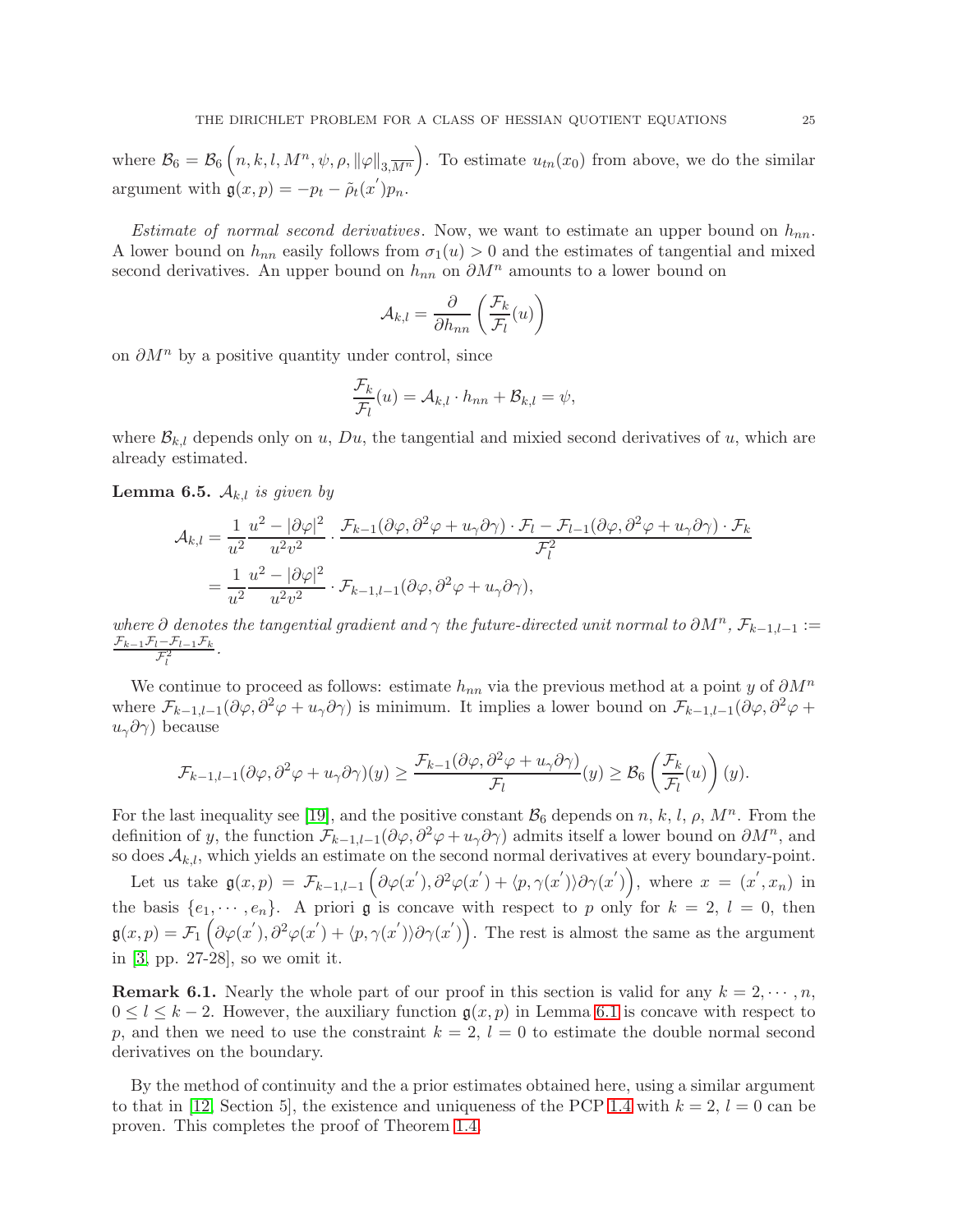### **ACKNOWLEDGMENTS**

This work is partially supported by the NSF of China (Grant Nos. 11801496 and 11926352), the Fok Ying-Tung Education Foundation (China) and Hubei Key Laboratory of Applied Mathematics (Hubei University).

### **REFERENCES**

- <span id="page-25-10"></span>[1] R. Bartnik, Existence of maximal surfaces in asymptotically flat spacetimes, Commun. Math. Phys. 94(2) (1984) 155–175.
- <span id="page-25-11"></span>[2] R. Bartnik, L. Simon, Spacelike hypersurfaces with prescribed boundary values and mean curvature, Commun. Math. Phys. 87(1) (1982) 131–152.
- <span id="page-25-16"></span>[3] P. Bayard, *Dirichlet problem for space-like hypersurfaces with prescribed scalar curvature in*  $\mathbb{R}^{n,1}$ , Calc. Var. Partial Differential Equations 18(1) (2003) 1–30.
- <span id="page-25-6"></span>[4] L. Caffarelli, L. Nirenberg, J. Spruck, Nonlinear second order elliptic equations IV. Starshaped compact Weingarten hypersurfaces, Current Topics in Partial Differential Equations, Kinokuniya, Tokyo, 1–26.
- <span id="page-25-7"></span>[5] L. Caffarelli, L. Nirenberg, J. Spruck, Nonlinear second-order elliptic equations V. The Dirichlet problem for Weingarten hypersurfaces, Comm. Pure Appl. Math. 47(1) (1988) 47–70.
- <span id="page-25-14"></span>[6] F. Delanoè, The Dirichlet problem for an equation of given Lorentz-Gaussian Curvature, Ukrain. Mat. Zh. 42(12) (1990) 1704–1710; translation in Ukrainian Math. J. 42(12) (1990) 1538–1545.
- <span id="page-25-1"></span>[7] Y. Gao, J. Mao, Inverse mean curvature flow for spacelike graphic hypersurfaces with boundary in Lorentz-Minkowski space  $\mathbb{R}^{n+1}_1$ , available online at [arXiv:2104.10600v](http://arxiv.org/abs/2104.10600)5.
- <span id="page-25-2"></span>[8] Y. Gao, J. Mao, An anisotropic inverse mean curvature flow for spacelike graphic hypersurfaces with boundary in Lorentz-Minkowski space  $\mathbb{R}^{n+1}_1$ , available online at [arXiv:2106.05973.](http://arxiv.org/abs/2106.05973)
- <span id="page-25-3"></span>[9] Y. Gao, J. Mao, An anisotropic inverse mean curvature flow for spacelike graphic hypersurfaces with boundary in Lorentz manifold  $M^n \times \mathbb{R}$ , preprint.
- <span id="page-25-5"></span><span id="page-25-4"></span>[10] Y. Gao, J. Mao, *Inverse Gauss curvature flow in a time cone of Lorentz-Minkowski space*  $\mathbb{R}^{n+1}_1$ , available online at [arXiv:2108.08686.](http://arxiv.org/abs/2108.08686)
- [11] Y. Gao, C. Y. Liu, J. Mao, An anisotropic inverse mean curvature flow for spacelike graphic curves in Lorentz-Minkowski plane  $\mathbb{R}^2_1$ , available online at [arXiv:2109.02191.](http://arxiv.org/abs/2109.02191)
- <span id="page-25-0"></span>[12] Y. Gao, J. Li, J. Mao, Z. Q. Xie, Curvature estimates for spacelike graphic hypersurfaces in Lorentz-Minkowski space  $\mathbb{R}^{n+1}_1$ , available online at [arXiv:2111.01345.](http://arxiv.org/abs/2111.01345)
- <span id="page-25-13"></span><span id="page-25-12"></span>[13] C. Gerhardt, *H*-surface in Lorentzian manifolds, Commun. Math. Phys. **89**(4) (1983) 523-553.
- [14] C. Gerhardt, *Hypersurfaces of prescribed mean curvature in Lorentzian manifolds*, Math. Z. 235(1) (2000) 83–97.
- <span id="page-25-17"></span>[15] C. Gerhardt, Hypersurfaces of prescribed scalar curvature in Lorentzian manifolds, J. Reine Angew. Math. 554 (2003) 157–199.
- <span id="page-25-15"></span>[16] B. Guan, The Dirichlet problem for Monge-Ampère equations in non-convex domains and spacelike hypersurfaces of constant Gauss curvature, Trans. Amer. Math. Soc. 350(12) (1998) 4955–4971.
- <span id="page-25-8"></span>[17] P. F. Guan, X. N. Ma, The Christoffel-Minkowski problem I: Convexity of solutions of a Hessian *equation*, Invent. Math.  $151(3)$  (2003) 553-577.
- <span id="page-25-18"></span>[18] P. F. Guan, C. Y. Ren, Z. Z. Wang, Global  $C^2$ -estimates for convex solutions of curvature equations, Commun. Pure Appl. Math. 68 (2015) 1287–1325.
- <span id="page-25-20"></span>[19] N. M. Ivochkina, Solution of the Dirichlet problem for curvature equations of order m, Math. USSR Sbornik 67(2) (1990) 317–339.
- <span id="page-25-19"></span>[20] M. Lin, N. S. Trudinger, On some inequalities for elementary symmetric functions, Bull. Aust. Math. Soc. 50 (1994) 317–326.
- <span id="page-25-9"></span>[21] W. M. Sheng, J. Urbas, X. J. Wang, Interior curvature bounds for a class of curvature equations, Duke Math. J. 123 (2004) 235–264.